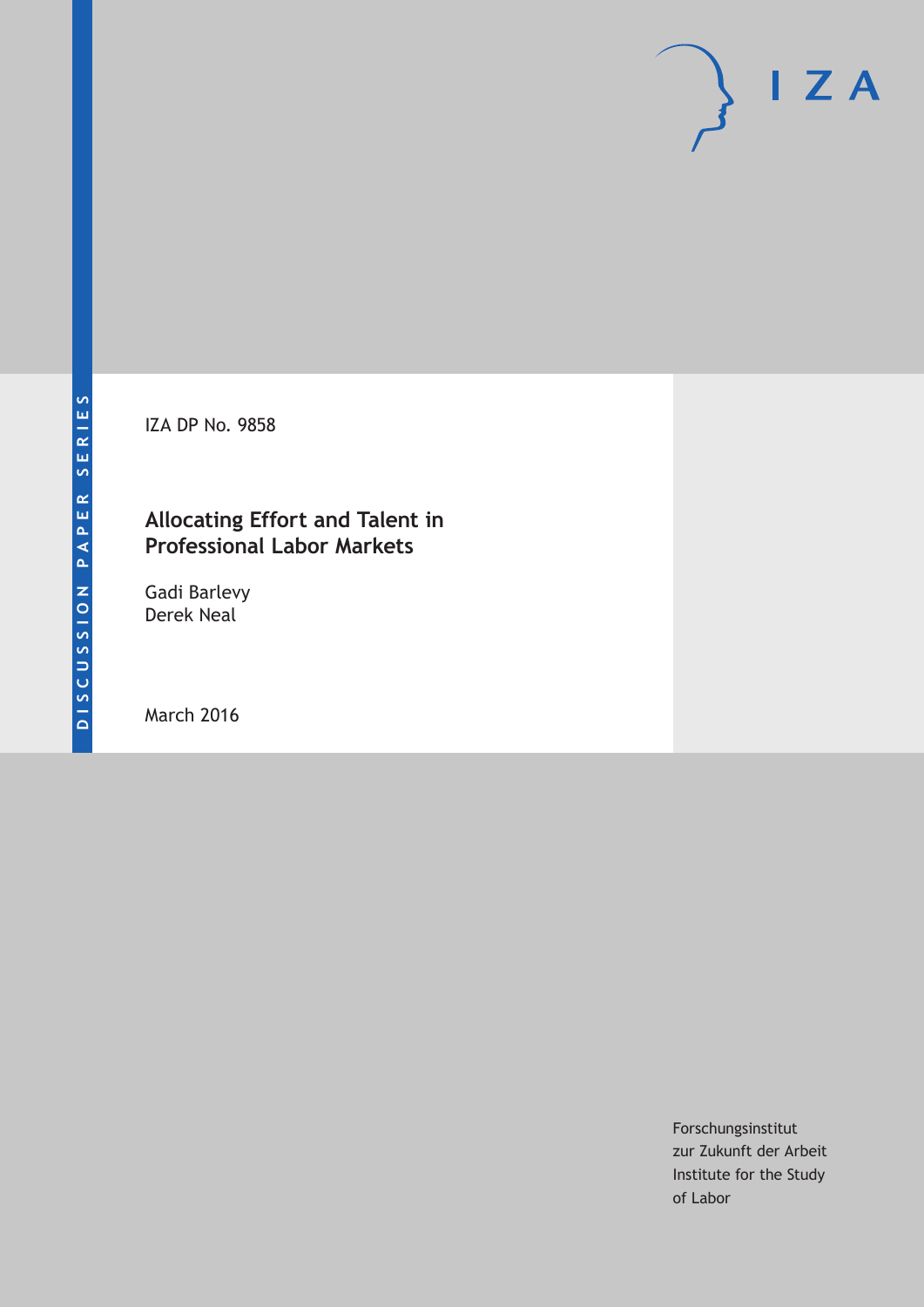# **Allocating Effort and Talent in Professional Labor Markets**

## **Gadi Barlevy**

*Federal Reserve Bank of Chicago and IZA* 

## **Derek Neal**

*University of Chicago, NBER and IZA* 

## Discussion Paper No. 9858 March 2016

IZA

P.O. Box 7240 53072 Bonn Germany

Phone: +49-228-3894-0 Fax: +49-228-3894-180 E-mail: iza@iza.org

Any opinions expressed here are those of the author(s) and not those of IZA. Research published in this series may include views on policy, but the institute itself takes no institutional policy positions. The IZA research network is committed to the IZA Guiding Principles of Research Integrity.

The Institute for the Study of Labor (IZA) in Bonn is a local and virtual international research center and a place of communication between science, politics and business. IZA is an independent nonprofit organization supported by Deutsche Post Foundation. The center is associated with the University of Bonn and offers a stimulating research environment through its international network, workshops and conferences, data service, project support, research visits and doctoral program. IZA engages in (i) original and internationally competitive research in all fields of labor economics, (ii) development of policy concepts, and (iii) dissemination of research results and concepts to the interested public.

IZA Discussion Papers often represent preliminary work and are circulated to encourage discussion. Citation of such a paper should account for its provisional character. A revised version may be available directly from the author.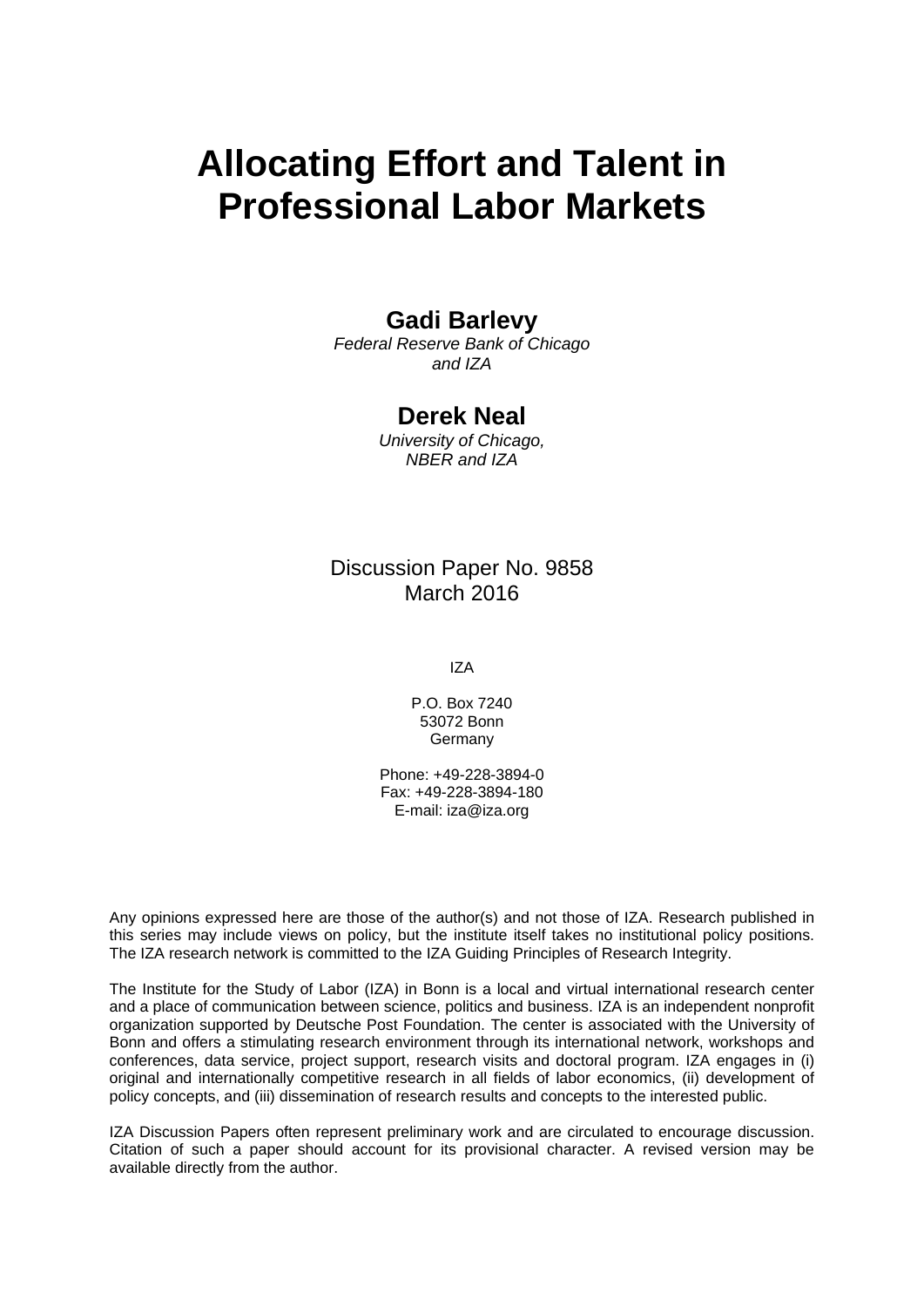IZA Discussion Paper No. 9858 March 2016

## **ABSTRACT**

## **Allocating Effort and Talent in Professional Labor Markets\***

In many professional service firms, new associates work long hours while competing in up-orout promotion contests. Our model explores why these firms require young professionals to take on heavy work loads while simultaneously facing significant risks of dismissal. We argue that the productivity of skilled partners in professional service firms (e.g. law, consulting, investment banking, and public accounting) is quite large relative to the productivity of their peers who are competent and experienced but not well-suited to the partner role. Therefore, these firms adopt personnel policies that facilitate the identification of new partners. In our model, both heavy work loads and up- or-out rules serve this purpose. Firms are able to identify more professionals who can function effectively as partners when they require new associates to perform more tasks. Further, when firms replace experienced associates with new less productive workers, they gain the opportunity to identify talented professionals who will have long careers as partners. Both of these personnel practices are costly. However, when the gains from increasing the number of talented partners exceed these costs, firms employ both practices in tandem. We present evidence on life-cycle patterns of hours and earnings among lawyers that support our claim that both heavy work loads and up-or-out rules are screening mechanisms.

JEL Classification: J44, J22, M51

Keywords: up-or-out, long hours, screening

Corresponding author:

 $\overline{a}$ 

Gadi Barlevy Economic Research Department Federal Reserve Bank of Chicago 230 South LaSalle Chicago, IL 60604 USA E-mail: gbarlevy@frbchi.org

<sup>\*</sup> We thank John Kennan, Kevin Lang, Charles Lewis, Kevin Murphy, Canice Prendergast, Chris Taber, and Fabrice Tourre for useful discussions. We thank seminar participants at the University of Chicago, UCL, Edinburgh University, UW-Madison, the 2014 North American Summer Meetings of the Econometric Society, and the NBER Organizational Economics working group for valuable feedback. We thank Nicki Bazer, Ted Froum, Hank Kelly and Stephanie Scharf for useful conversations about personnel practices in law firms. We thank Andrew Jordan, Caitlin McCarthy, Jorge Luis García, and Max Samels for excellent research assistance.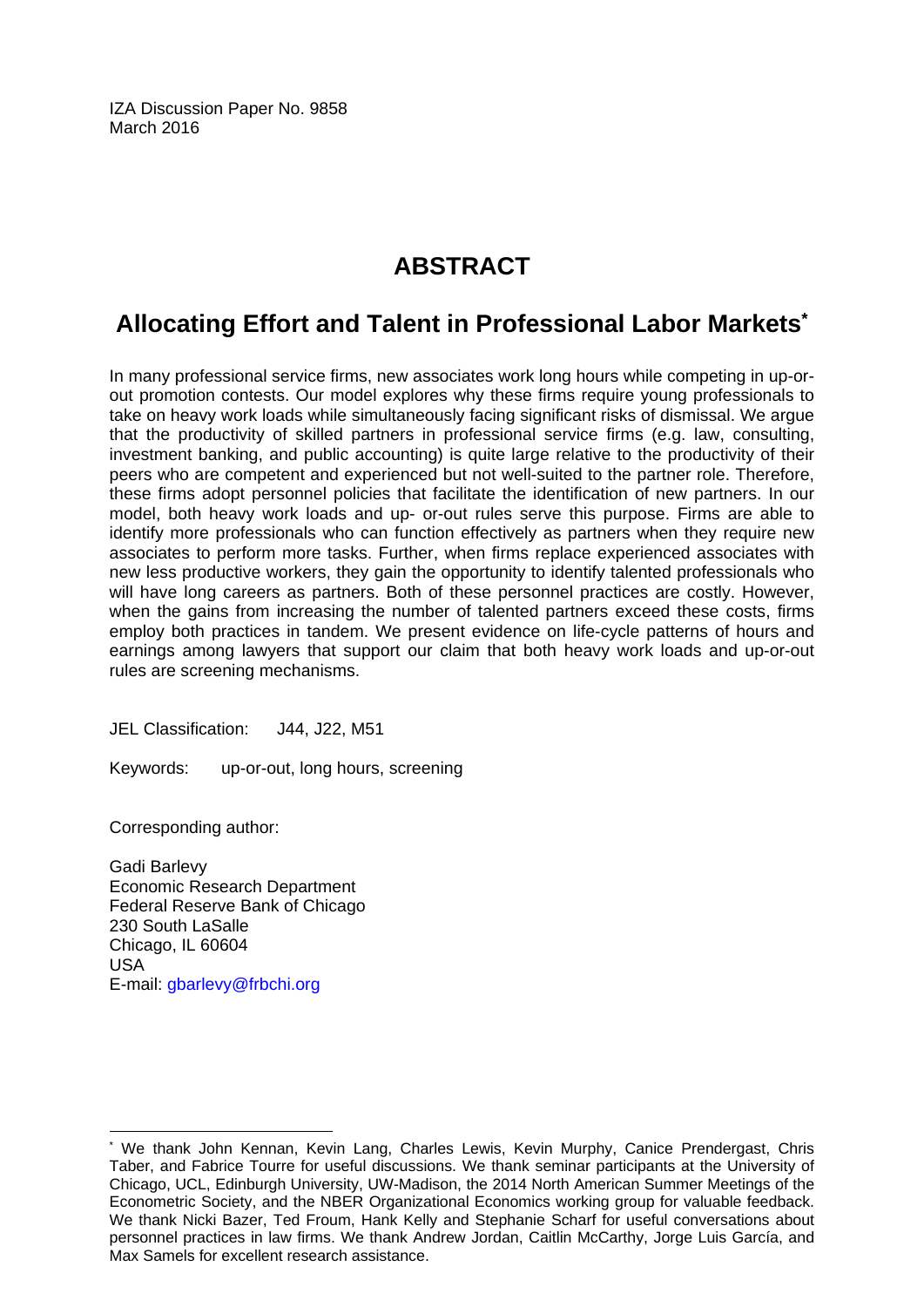#### **INTRODUCTION**

Many professional service firms employ two personnel practices that are uncommon in other labor markets. First, these firms assign heavy work loads to young professionals. Second, these firms often employ up-or-out promotion policies. These policies dictate that newly hired professionals expect to either progress to a position like equity partner within a relatively fixed number of years or leave the firm. They know that if the existing partners decide not to promote them to partner, the existing partners are not likely to give them the option to remain in a non-partner role. We develop a model that explains why many professional service firms require their new associates to work long hours while competing in up-or-out promotion contests.

Our work fills a hole in the existing literature on professional labor markets. The literature on why young professionals work long hours does not overlap with the somewhat larger literature that seeks to understand why many of the same young professionals face up-or-out promotion rules. Rat race models and the literature on career concerns provide reasons that young professionals may work long hours, but these literatures do not directly address why many professional service firms adopt up-or-out promotion rules. The literature on up-or-out explains how firms can use this policy to solve commitment problems or to facilitate the identification of talented professionals who will succeed as partners, but these models of commitment and screening often ignore worker effort and make no clear predictions about the effort levels of young professionals relative to those of other young workers.

While heavy work loads and up-or out promotion rules may serve many purposes in professional labor markets, our results suggest that they are not separate phenomena. Both heavy work loads and up-or-out rules serve a common purpose. These practices facilitate the identification of the talented professionals who will lead their organizations in the future. Firms are able to identify more professionals who can function effectively as partners when they require new associates to perform more tasks, and when firms replace experienced associates with new workers, they gain opportunities to identify talented professionals who will have long careers as partners.

Both practices are costly. Work loads beyond statically optimal levels reduce the current surplus generated by new associates, and replacing competent, experienced associates with new associates lowers current output. However, in some professional labor markets, gains from increasing the number of talented professionals who occupy partner positions exceed both of these costs, and here, we expect to see both practices used in tandem.

In the next section, we review the literature on personnel practices in professional labor markets more carefully. Then, we present our model of work loads and job assignment. We solve a planner's problem that illustrates how both heavy work loads for young professionals and up-or-out promotion rules facilitate the identification of talented partners. We show that these policies are optimal in environments where the productivity of partners is particularly great relative to the productivity of other experienced professionals. This insight may shed light on recent trends in large law and public accounting firms that involve both the creation of some non-partner track positions for experienced professionals with special expertise and a move toward less than strict adherence to up-or-out promotions rules.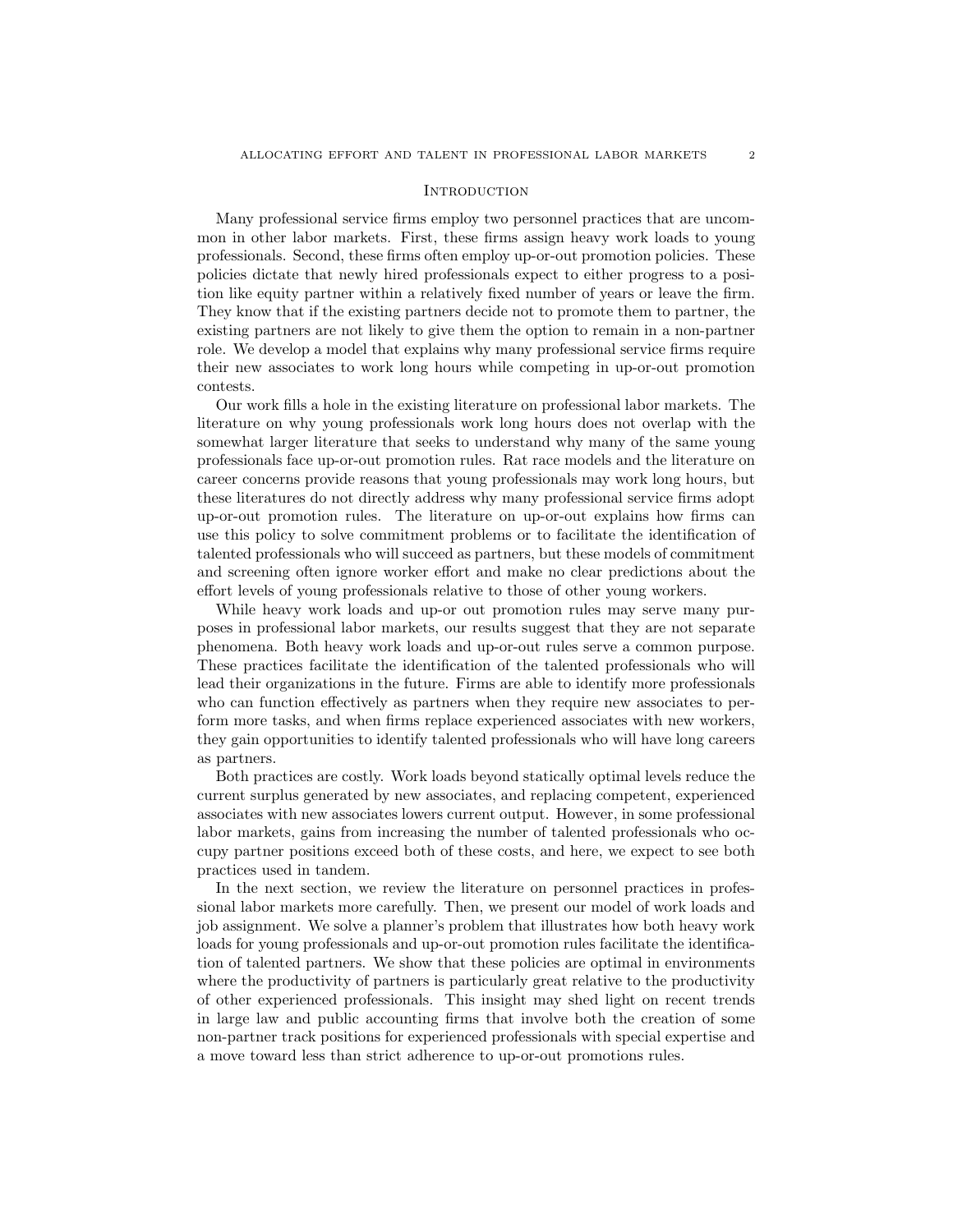The essence of our model is that new associates are participating in auditions for partner positions. We derive our key results in a model where these auditions reveal which new associates possess the skills that partners require. We also present an alternative model where auditions reveal which new associates are able to acquire the skills that partners need. Many market mechanisms decentralize the planner's solutions to these models. We describe one mechanism and discuss its implications for how to interpret observed relationships between long hours and up-or-out rules.

In the penultimate section, we document several patterns in data on earnings and hours worked among lawyers that support our contention that professional service firms require new associates to take on heavy work loads while participating in up-or-out promotion contests because both policies speed the discovery on new partners. Our conclusion reviews our contribution and discusses future research that may shed more light on the evolution of personnel policies in professional markets.

#### 1. Literature Review

A significant literature documents the fact that new associates in elite professional service firms (e.g. leading firms in law, consulting, public accounting, and investment banking<sup>1</sup>) often work much longer hours than most white collar workers who have similar levels of education. Landers et al. [1996] offer a possible explanation for this pattern. They analyze data on law firms but suggest that their insights may apply to other professional labor markets as well.

Law firms and other professional services firms are often organized as partnerships. Building on the work of Akerlof [1976], Landers et al. [1996] treat law firms as teams and assume that, while team output is observed, individual output is not. In their model, teams share profits according to the following rules. Partners pay associates a fixed salary and share remaining profits equally. Associates work schedules that partners dictate, and at the end of their terms as associates, they bid for shares in the partnership. Retiring partners sell their shares to the next generation of partners. Partners and associates have heterogeneous effort costs and also possess private information about these costs.

Partners benefit from hiring associates with low effort costs because this allows them to sell their equity shares to more productive lawyers in the future. Thus, partners desire some screening mechanism that allows associates to reveal their type. In the separating equilibrium that Landers et al. [1996] describe, a menu of employment contracts specifies hours requirements and compensation for new associates in each law firm. These contracts also describe auction mechanisms that dictate how existing partners in various firms will sell their ownership stakes to their associates in the future. Lawyers who share the same effort costs select the same contracts and work together in the same firms.

<sup>&</sup>lt;sup>1</sup>Most investment banking firms are no longer organized as partnerships, but most still impose up-or-out style promotion rules along a career ladder that leads to managing director, and managing directors take on the most of the roles that partners played when investment banks were partnerships. Further, while our model addresses the careers of persons who are providing expert professional services, modern investment banks are involved in many lines of business other than professional services. Our model is most applicable to investment bankers who provide advice and services related to mergers and acquisitions.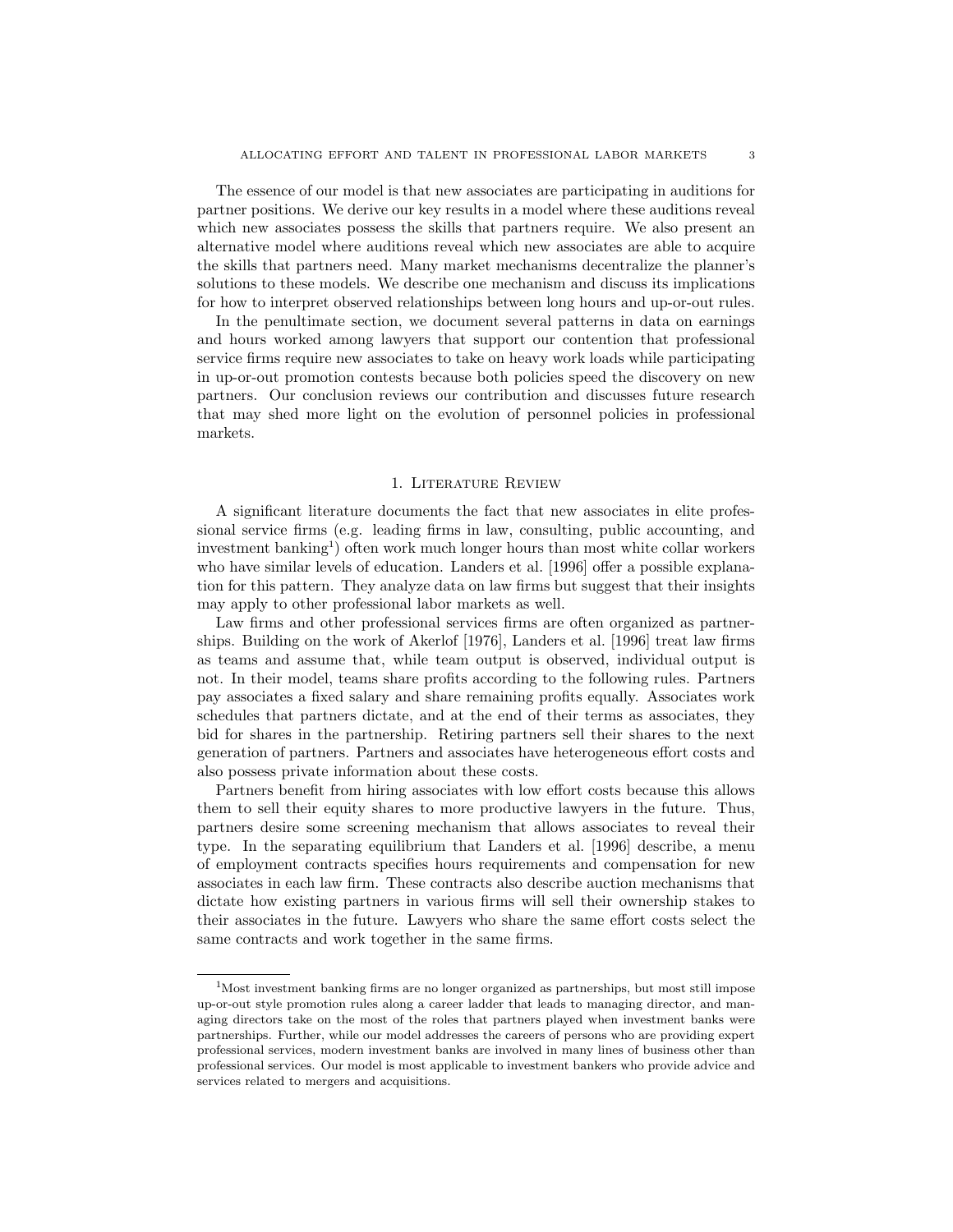Ex post, associates in all firms work more than the efficient number of hours.<sup>2</sup> As in the canonical rat race model, Akerlof [1976], hours distortions are the equilibrium mechanisms that sort heterogeneous workers to heterogeneous teams. This model of hours requirements for new associates in professional labor markets does not directly address retention or promotion decisions. In the separating equilibrium that Landers et al. [1996] describe, no one leaves law as a profession, no one changes law firms, and all associates become partners.

Holmstrom [1999] provides a different reason that young professionals may work long hours. In his model, output is not contractible, so firms pay workers ex ante based on their reputation. Workers benefit from having strong reputations but possess no private information about their ability levels. All market participants have the same prior beliefs about all workers and learn about all workers at the same rate by observing public output signals. However, workers do have private information about their effort levels, and Holmstrom [1999] shows that young workers may choose more than the efficient level of effort to increase the output signals that firms use to form beliefs about their abilities. In equilibrium, firms infer the workers' equilibrium effort choices and adjust their inferences about worker ability accordingly. However, as in rat race models, no individual worker has an incentive to deviate from the inefficient equilibrium.<sup>3</sup> Further, as in rat race models, Holmstrom [1999] does not directly model promotion or retention decisions.

Gicheva [2013] presents a model of variation in hours worked among young, welleducated workers. She notes that, if workers differ in their preferences for leisure, young workers who work the most are also most likely to enjoy promotions and high rates of wage growth in the future. Gicheva [2013] does not address why some firms make commitments to dismiss all workers they do not promote or why different promotion and retention rules arise in different professional labor markets.

While the literature on long hours among young professionals does not address up-or-out rules directly, the literature on up-or-out promotion rules has little to say about the long hours that young professionals work while participating in upor-out promotion contests. The up-or-out literature contains several variations on two different approaches, but neither approach addresses why young professionals in up-or-out firms often work much more than other workers with similar levels of education.

One literature characterizes up-or-out rules as commitment devices that solve a double moral hazard problem between workers and firms. In these papers, firms have private information about either the output of a worker or a worker's ability. Workers have private information about their actions. Firms want to provide workers with incentives to take efficient actions, but workers know that, ex post, firms may have an incentive to renege on payments linked to performance measures that only the firm observes. Firms solve this double moral hazard problem by making verifiable commitments to up-or-out promotion rules. These rules force firms to dismiss all workers they do not promote. So, if a firm were to make an unfavorable

 ${}^{2}$ Further, partners take on work loads that are below efficient levels since they share the returns of their efforts with other partners.

<sup>&</sup>lt;sup>3</sup>In contrast to rat race models, equilibrium effort levels in career concerns models need not be excessive relative to efficient levels under full information. These models highlight one reason that work effort may decline over a worker's life cycle, but not all parameterizations yield the result that young workers begin their careers working too hard relative to efficient levels of effort.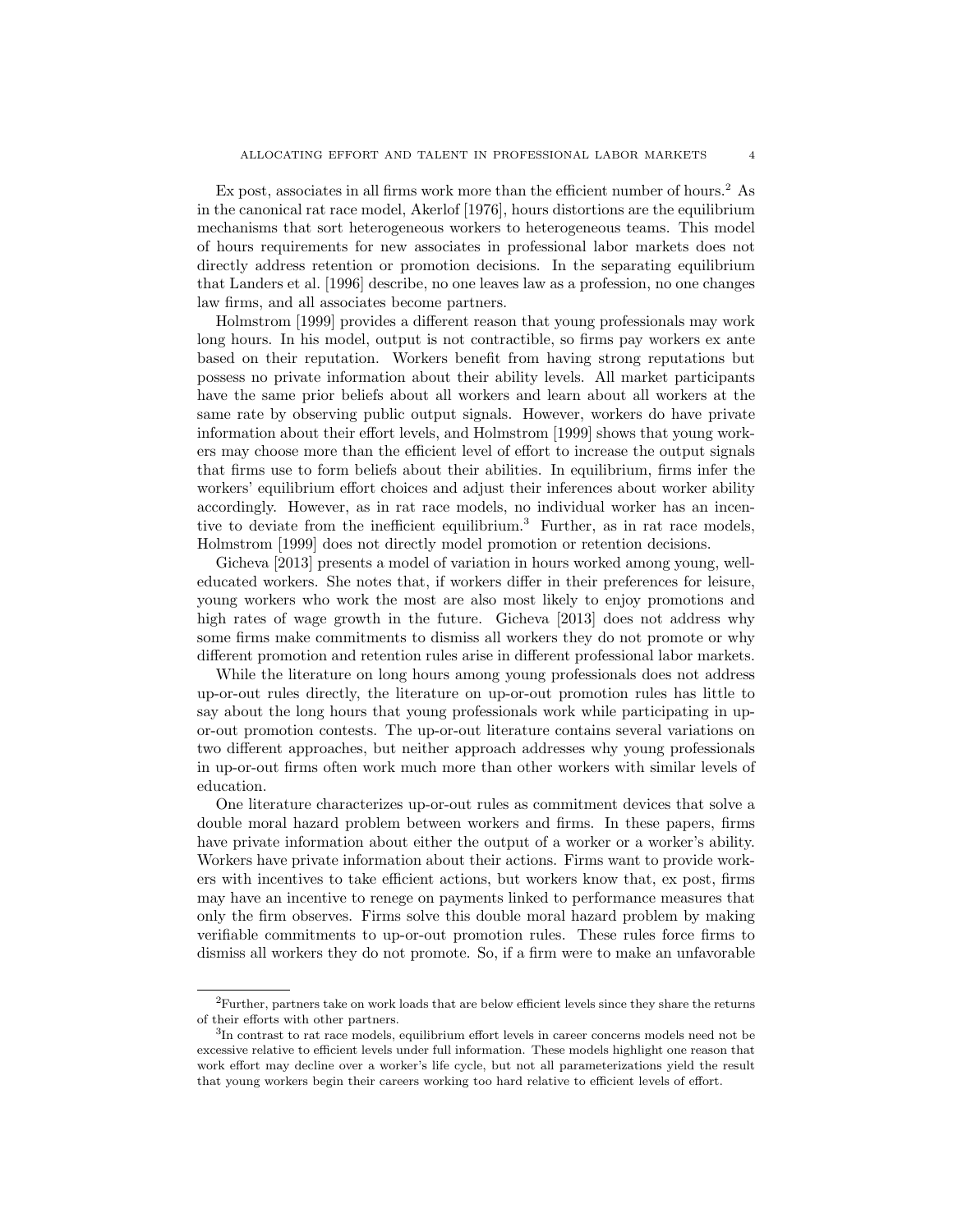report about a worker who produced a positive output signal, the firm would expect to incur a loss. Because up-or-out rules create an incentive for firms to make truthful reports, they allow firms to credibly promise to reward hidden actions, and this credibility allows firms to elicit more efficient actions from workers.<sup>4</sup>

This literature begins with Kahn and Huberman [1988] who argue that up-or-out allows firms to induce workers to make investments in firm-specific skills.<sup>5</sup> Prendergast [1993] argues that up-or-out rules are not always needed to solve the double moral hazard problem that Kahn and Huberman [1988] identify. If firms have positions for skilled workers that sufficiently leverage their skills, they incur costs when they fail to make deserved promotions, and these costs may make contingent promises concerning raises and promotions credible. Thus, firms can induce workers to invest in firm-specific skills without employing up-or-out rules as long as the firm benefits from promoting all workers who do invest.

Waldman [1990] extends the logic of Kahn and Huberman [1988] to an environment where firms have private information about general worker productivity as opposed to firm-specific capacities. He shows that private information about worker productivity creates the same moral hazard problems that Kahn and Huberman [1988] describe even when all human capital is completely general. When firms have private information about how productive their workers would be in other firms, they are tempted to deny promotions to deserving workers in order to maintain their information rents. In this scenario, firms may use up-or-out rules to commit to efficient promotion decisions, and this commitment induces young workers to invest more efficiently in general skills.

Ghosh and Waldman [2010] extend Waldman [1990] to an environment where new professionals take hidden actions that influence output signals and a portion of worker productivity is firm-specific. They conclude that up-or-out is more likely in professional labor markets where the promotion of workers to senior positions has relatively small effects on their productivity and most human capital is not firmspecific. In these settings, the ex post surplus generated by efficient promotions is relatively low. Therefore, firms demand a mechanism that allows them to credibly commit to contingent promises concerning raises and promotions.<sup>6</sup>

A second literature on up-or-out promotion rules links up-or-out rules to optimal screening procedures. O'Flaherty and Siow [1992] develop a model of professional partnerships where partners work with one associate and receive signals about the suitability of the associate for promotion. They argue that partnerships grow by

<sup>4</sup>Levin and Tadelis [2005] suggest partnerships solve a commitment problem between professional service firms and their customers. Professional service firms promise to supply talented professional who perform quality work, but clients of professional service firms may find it difficult to judge the talent of different professionals ex ante. Revenue sharing within partnerships makes promises concerning the quality of professional services more credible because clients know that the other partners in the firm have agreed to share revenue with the partners who are directing their cases.

<sup>5</sup>See Gilson and Mnookin [1989] for an application of the Kahn and Huberman [1988] model to law firms.

<sup>6</sup>Ghosh and Waldman [2010] also model worker effort. However, in contrast to our model, worker actions are hidden in their model. As in Holmstrom [1999], workers may expend effort to influence signals that determine their reputation, but this is true in firms that employ standard promotion practices as well as those that adopt up-or-out rules. Further, effort levels among new professionals may be high or low in both up-or-out firms and firms that follow standard promotion practices.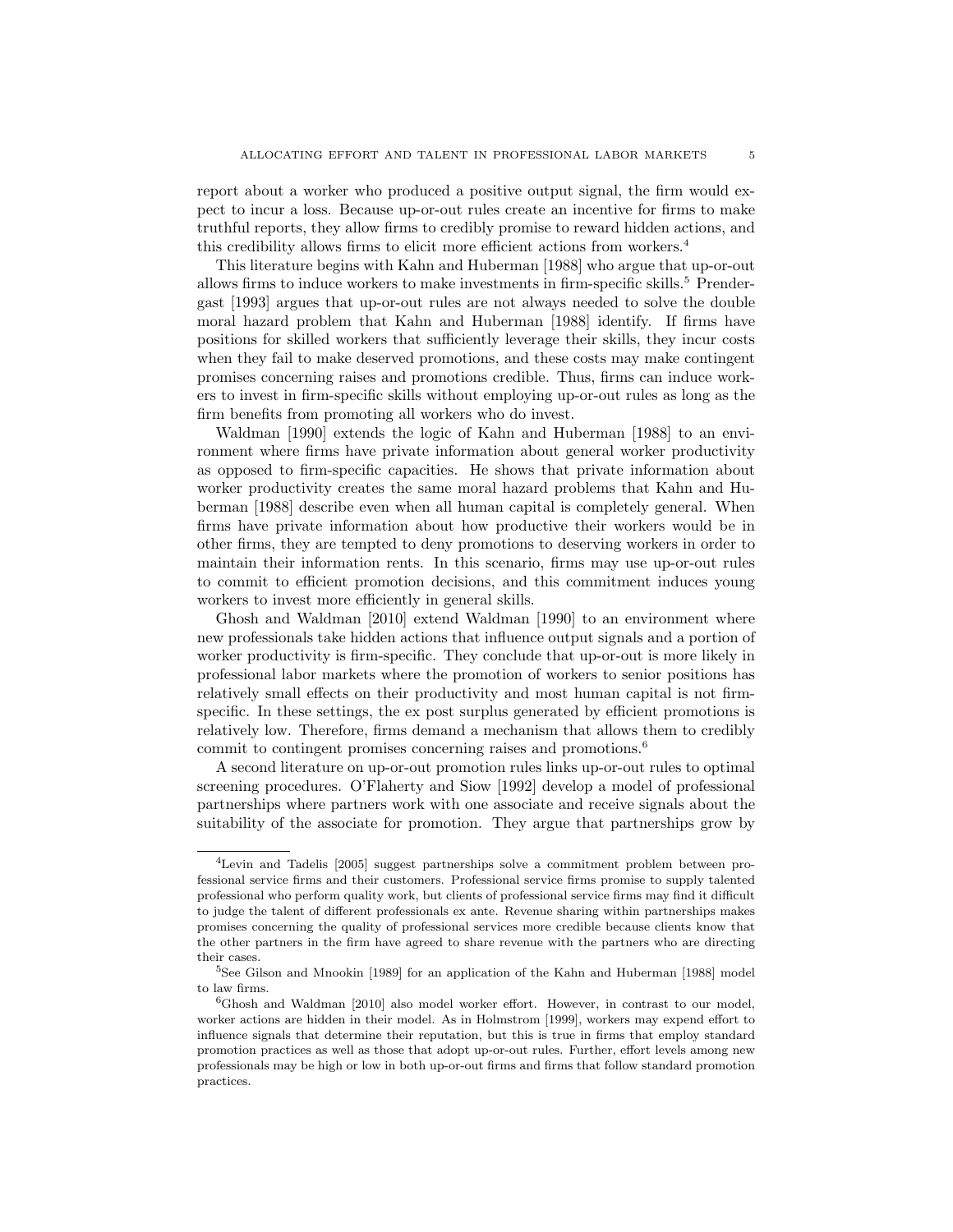identifying people who are talented enough to be partners and show that the optimal screening rule in their environment involves two cutoffs. When the posterior belief about an associate crosses the upper cutoff, the candidate becomes a partner and takes on a new associate. When the posterior falls below the lower cutoff, the existing associate is dismissed and replaced by a new associate. Since beliefs about all associates eventually cross one of these thresholds, each associate either goes up or out.

Demougin and Siow [1994] link up-or-out rules to screening in a model of hierarchies. In this model, firms decide what portion of their new workers they will train to be potential managers. This training may be interpreted as on-the-job learning or as a screening process that determines the suitability of workers for the management position. When the outside wage for new workers is high enough, all firms in a given industry choose to train or screen all new workers and dismiss all who are not deemed worthy of promotion. Those without the talent required to work as managers leave the industry, and if a given firm identifies more managers than it needs, these excess managers are hired away by firms that failed to identify enough managers.

O'Flaherty and Siow [1992] and Demougin and Siow [1994] describe an up-or-out equilibrium where new professionals are no more productive than the experienced professionals they replace, but these new professionals have more option value than their more experienced counterparts. Below, we derive results that link up-or-out rules with this same option value logic.

Yet, our results differ in several ways. First, we model worker effort and introduce a signaling technology such that the market identifies more professionals who can function effectively as partners when new professionals perform more tasks. This allows us to explain why young professionals work long hours in the same sectors where up-or-out promotion rules are most common. Second, our comparative static results concerning when up-or-out regimes exist in professional labor markets do not deal with changes in outside options but rather changes in the relative productivities of experienced professionals of different abilities who occupy different roles within the professional sector. Changes in technology or organizational structure that raise the relative productivity of experienced professionals who are skilled but not partner material make up-or-out less attractive while changes that raise the relative productivity of partners make up-or-out rules more productive. Third, our model provides new insights concerning the interpretation of outcomes in up-or-out firms. Some scholars argue that up-or-out rules are puzzling because they require the dismissal of workers who may be doing a competent job in their current positions. Our model demonstrates that, in up-or-out settings, associates never want to continue in their associate positions once they realize that they are not going to become partners. The long hours that associates work are a cost that young professionals pay to learn whether or not they are well-suited to become partners. If these young professionals learn they are not going to become partners, they are no longer willing to pay this cost.

Finally, because we model work loads, our model provides new insights concerning life-cycle patterns of changes in hours worked among professionals who follow different career trajectories. We document that, among lawyers with roughly ten years of experience in private law firms, those who leave private law or leave the partnership track within private law reduce their hours significantly even though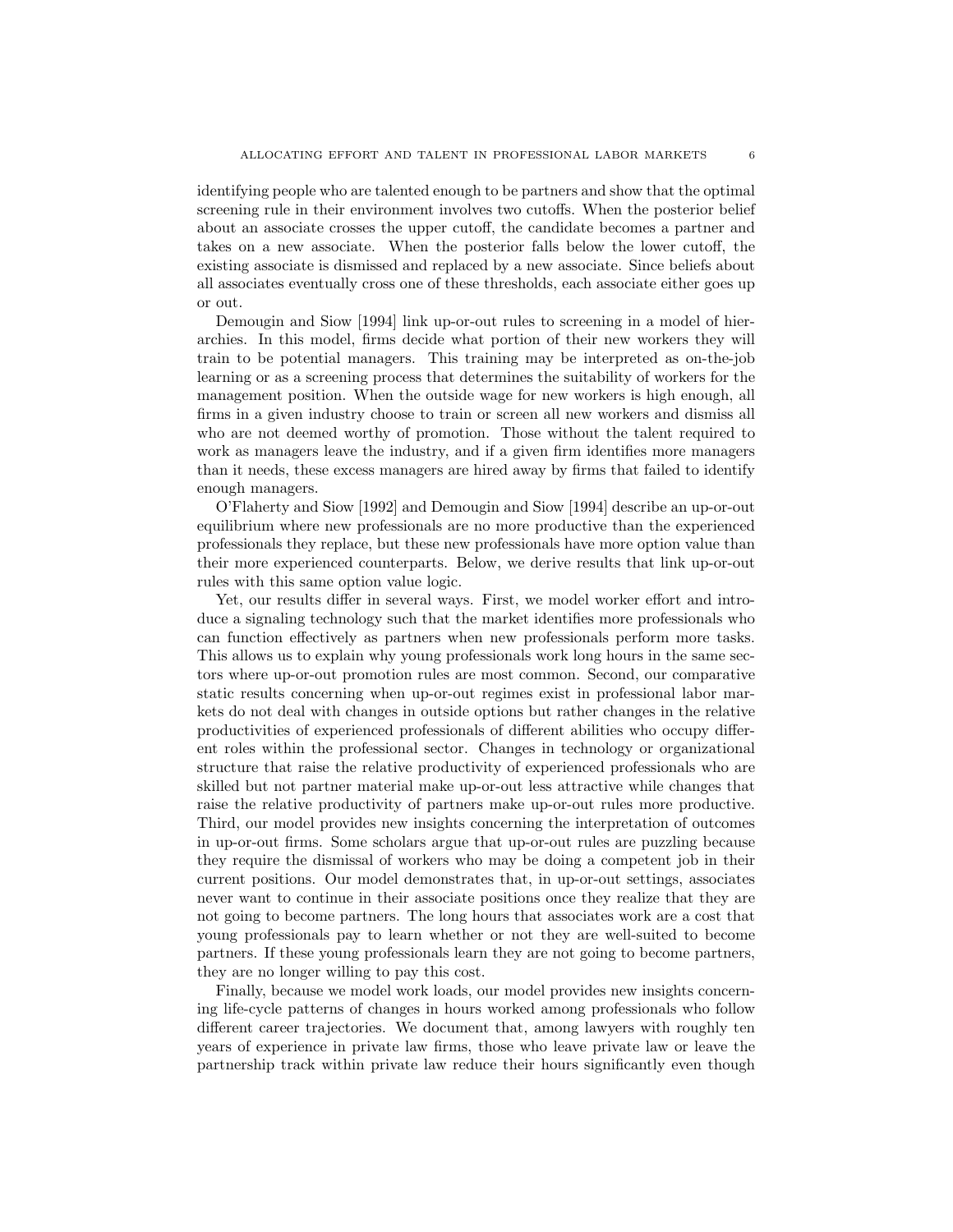their wage rates often rise. This pattern is difficult to understand in most models of life-cycle labor supply. However, in our model, the heavy work loads that young associates tackle in private law firms are one component of an ordeal that young associates endure in order to audition for partnership positions. When an associate learns that she is not going to make partner, her audition is over, and she may well reduce her hours even though her skill set continues to command a high wage rate.

Our work seeks to connect the literatures on hours and up-or-out rules in professional service firms, but we are not offering a direct challenge to the existing theoretical literatures that address why up-or-out exists. We assume that all market participants in a given professional labor market learn symmetrically about all other market participants, but we do not address the costs of verifying information for courts. Thus, nothing in our work eliminates the possibility that up-or-out rules do help firms solve important commitment problems. In addition, our results support a key idea in both O'Flaherty and Siow [1992] and Demougin and Siow [1994], since we too conclude that up-or-out rules should be interpreted as optimal screening procedures.

#### 2. MODEL SETUP

Our model describes production, learning, and job assignment in professional labor markets. Individuals may work in the professional sector or in an outside sector. In the outside sector, there is one job, and output does not vary with worker ability. There are two jobs in the professional sector, associate and partner, and output does vary with ability. We use the term partner because professional service firms use this title for their leaders. However, we do not model the organizational structure of these firms. In our model, the term partner simply refers to a position where the most skilled professionals are most productive.<sup>7</sup>

We begin by describing preferences and production. We then describe our learning technology.

2.1. Preferences and Production. Time is measured in discrete periods, and the time horizon is infinite. Each period, a unit mass of workers is born and lives two periods. Thus, in any period, a mass two of workers exists.

Workers are ex ante identical in this model. Thus, we suppress individual subscripts as we describe the preferences and production possibilities that characterize all workers.

Our model contains no information asymmetries or hidden actions. Therefore, we find it expedient to begin by presenting our model as a planning problem. Below, we describe a planner who assigns workers to jobs and work loads. These work loads are the number of tasks that the planner assigns to each worker.

Workers are risk neutral with the following utility function

$$
U = m - c(n)
$$

where m is expected income. n is the number of tasks performed, and  $c(n)$  is the disutility of performing *n* tasks. We assume  $c(0) = 0$ ,  $c'(0) = 0$ . Further,

<sup>7</sup> In public accounting, investment banking, consulting, and a growing number of law firms, the path to partner involves more than two job titles. Here, we use only two titles for convenience. A model with many potential up-or-out decisions points on the path to partner would be much more cumbersome, but the basic insights from our model would remain.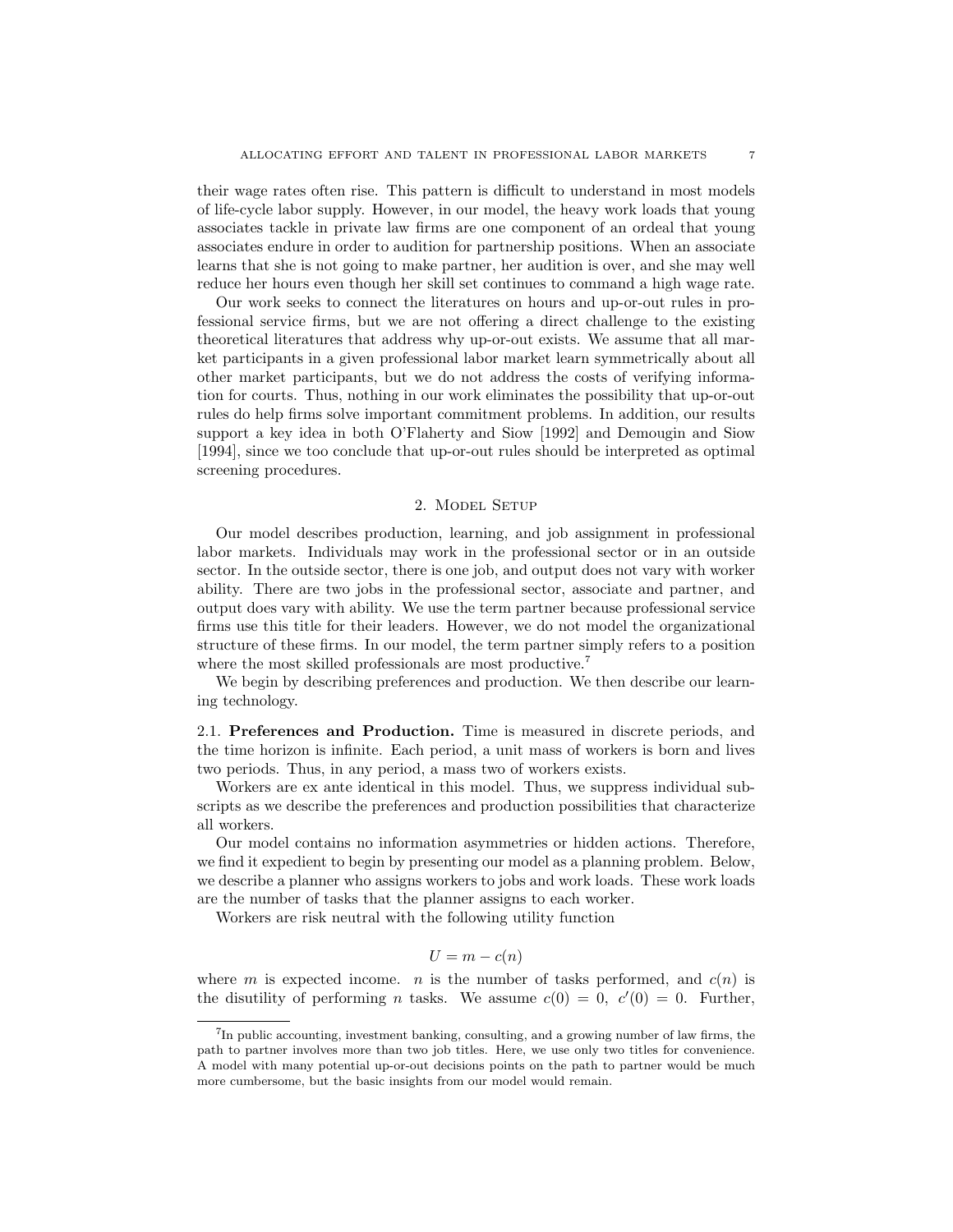$\lim_{n\to\bar{n}} c'(n) = \infty, c''(n) > 0 \quad \forall n \in [0, \bar{n}].$  All workers pay the same utility cost to complete any task.

Let  $\theta$  denote worker ability, which is either high or low, i.e.  $\theta \in \{0, x\}$ , with  $x > 0$ . If a worker has high ability, the expected output generated by each task she completes is greater than the expected output generated by a low ability worker who performs the same task. At birth, the ability of workers is not known, but in each cohort, a constant fraction,  $\pi$ , is high ability, and the rest are low ability. All market participants know the distribution of ability, but no one has private information about their own ability or the ability of others.

There are two sectors in the economy. There is an outside sector and a professional sector. Nature draws i.i.d. production shocks,  $\epsilon$ , that are mean zero for all workers in both sectors.

In the outside sector, expected output is a linear function of worker effort, and the mapping between effort and output does not vary with worker experience or ability. Let  $w<sup>o</sup>$  denote the marginal product of tasks performed in the outside sector. Outside sector output,  $y^o$ , is determined according to the following production function:

$$
(2.1) \t\t y^o = w^o n + \epsilon
$$

Expected output in the professional sector is determined by worker ability, worker experience, and job assignment. Define  $y_s^j$  as the output of a worker assigned to professional job j given s periods of professional experience, where  $j \in \{a, p\}$ for associate and partner, and  $s \in \{0,1\}$  for inexperienced and experienced. The production function for new associates is

$$
(2.2) \t\t y_0^a = (1 + \theta)n + \epsilon
$$

The production function for experienced associates is

$$
(2.3) \t\t y_1^a = z^a (1 + \theta)n + \epsilon
$$

Here, the parameter  $z^a > 1$  captures the idea that associates who have experience are able to perform more productive tasks.

Finally, the production function for experienced partners is

(2.4) 
$$
y_1^p = \begin{cases} z^p (1+\theta)n + \epsilon & \text{if } \theta = x \\ -\infty & \text{if } \theta = 0 \end{cases}
$$

The parameter  $z^p$ , where  $z^p > z^a > 1$ , captures the idea that partners perform tasks that more fully leverage professional skill. We assume that skill levels are functions of both experience and talent. Further, we assume that, if low ability workers of any experience level were to act as partners, the mismatch between their skills and their task assignments would create losses, and to facilitate our exposition, we set the value of these losses to  $-\infty$ . Likewise, we assume that, regardless of their ability, workers with no experience would also make costly mistakes if they were to act as partners. So, we also set  $y_0^p = -\infty$ .

Our planner must allocate workers between the professional labor market and all other employments. For now, we cap employment in the professional sector at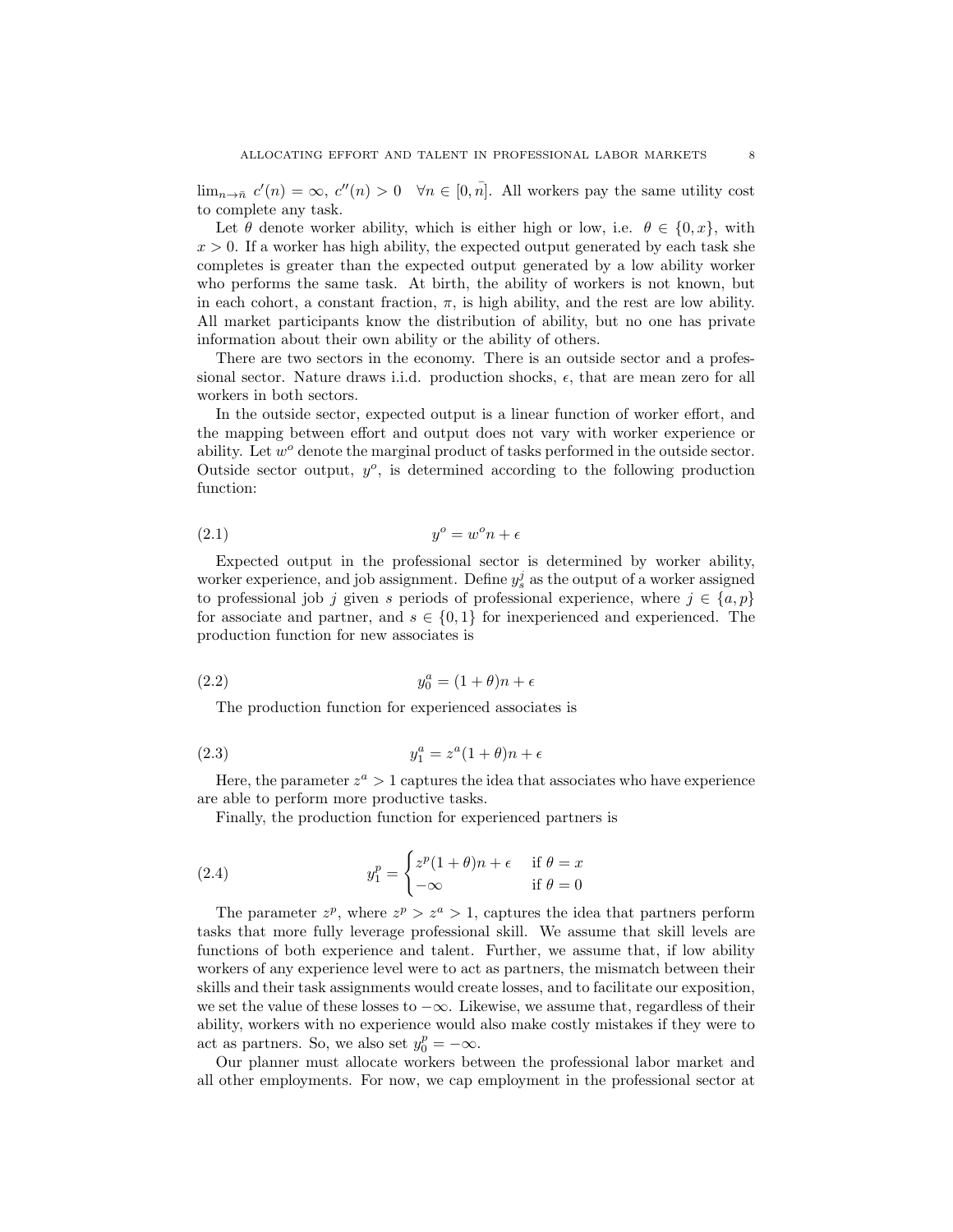$q < 1$  to capture the idea that only a fraction of highly-educated agents work in the professional sector. Later, we treat  $q$  as an endogenous variable that is determined by the costs of maintaining professional jobs and the productivities of positions in the professional sector.

We are interested in assignment decisions. These decisions involve interesting trade-offs if the following productivity relationships hold:

$$
(2.5) \t\t\t z^a < w^o < z^a(1 + \pi x)
$$

The first inequality in equation 2.5 implies that an experienced associate who has low ability is more productive in the outside sector than the professional sector. The second inequality implies that the expected productivity of an experienced associate with unknown ability is greater in the professional sector than the outside sector. If this were not true, the planner would never retain any experienced professionals who were not known to possess high ability.

2.2. Learning. In our framework, the ability of each worker is drawn from a common distribution. During the first period, the market receives a signal about the ability of each new associate that either fully reveals her talent or provides no information about her talent. The likelihoood that the market receives this fully revealing signal depends on the number of tasks an associate performs.

Define  $\phi(n)$  as the probability that the market observes a revealing signal. We assume that  $\phi(n)$  is an increasing and concave function of n, i.e.  $\phi'(n) > 0$  and  $\phi''(n) \leq 0$ . Here, we provide one specific micro-foundation for this learning technology, but it is easy to construct others, and our key results would remain.<sup>8</sup>

Suppose the market observes the work load,  $n$ , and the resulting output for each professional worker,  $y_s^j$ . Then, given n, output provides a signal about worker ability. We follow Pries [2004] and assume that shocks to output are uniformly distributed,  $\epsilon \sim U\left[\frac{-\varepsilon}{2},\frac{\varepsilon}{2}\right]$ . Figure 1 illustrates why this assumption generates all or nothing learning given our previous assumptions about  $y_s^j$ .

The two panels in the figure present two joint densities. Both densities describe output realizations for an associate who takes on a given work load,  $n$ . A given area under the density in the top panel equals the joint probability that a new associate both has low ability and produces output in a given interval. An area under the density in the bottom panel gives the corresponding joint probability of being high ability and producing output in a given range.

<sup>8</sup>See Bonatii and Horner [2016] and Bose and Lang [2015] for other frameworks where revealing signals arrive at rates determined by worker effort levels.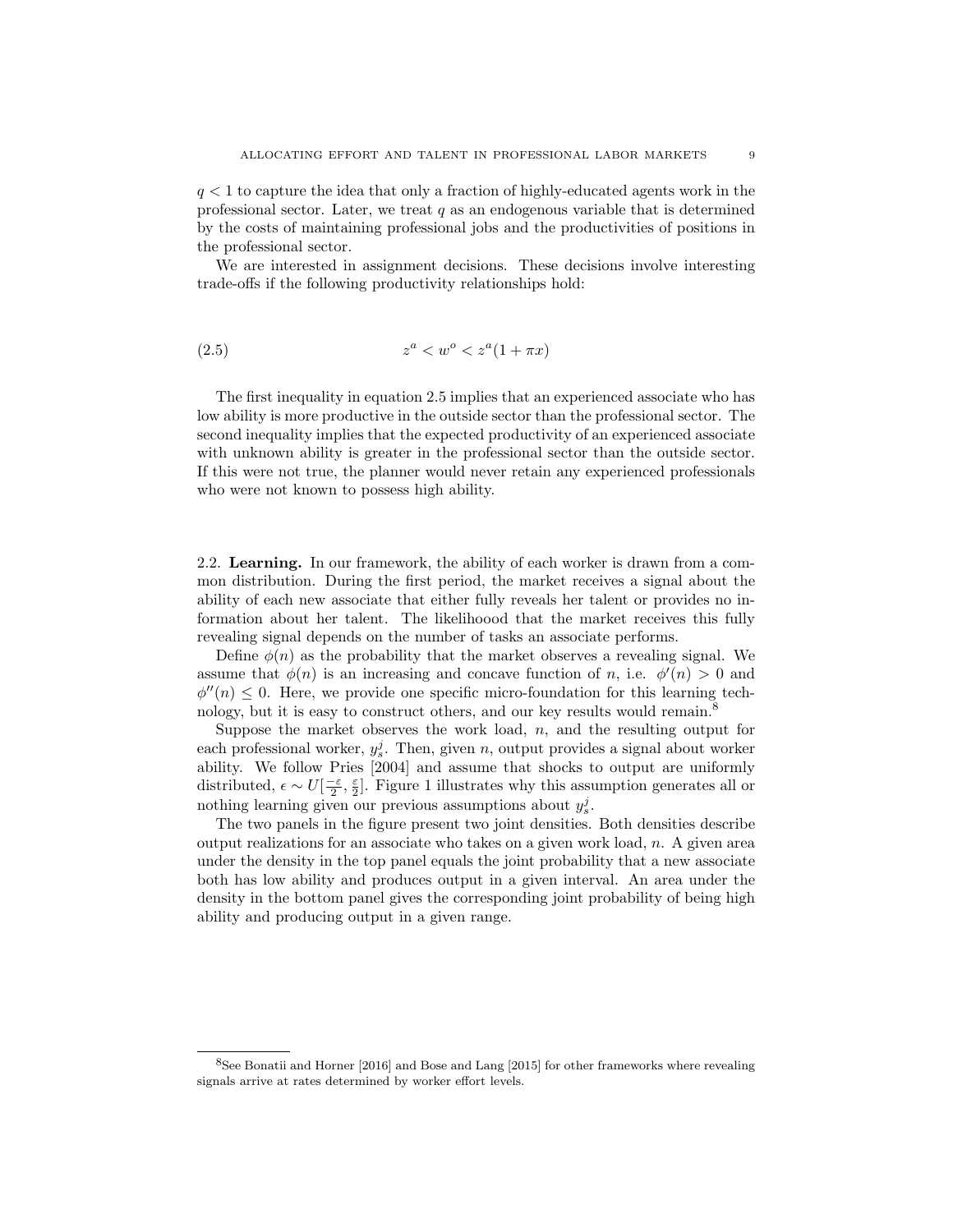

Figure 1

The regions of non-overlap between these joint densities contain signals that fully reveal the ability of new associates because only one ability type can produce the signals found in each of these regions. If a new associate produces less than  $(1+x)n - \frac{\varepsilon}{2}$ , the associate must be of low ability because a high ability associate would always produce at least this much. Further, if a new associate produces more than  $n + \frac{\varepsilon}{2}$ , the associate must be of high ability because a low ability associate would always produce this much or less.

Any signal in the region where these densities overlap provides no information about the ability of a new associate. For output values in this region, the joint density function in the bottom panel is  $\frac{\pi}{\varepsilon}$  while the joint density in the top panel is  $\frac{1-\pi}{\varepsilon}$ . Thus, Bayes' rule implies that

$$
Pr(\theta = x | y_o^a \in [(1+x)n - \frac{\varepsilon}{2}, n + \frac{\varepsilon}{2}]) = \frac{\pi}{\pi/(\varepsilon + (1-\pi)/\varepsilon)} = \pi
$$

Given an output signal in the overlap region, the probability that a new associate is high ability is  $\pi$ , which is the prior probability that each new associate has high ability.

The length of this region of overlap,  $[(1+x)n - \frac{\varepsilon}{2}, n + \frac{\varepsilon}{2}]$ , is  $\varepsilon - xn$ . Multiply this length by the density of the production shock,  $\frac{1}{\varepsilon}$ , to get,  $1 - \frac{x}{\varepsilon}n$ , which is the probability that the output signal reveals no information about associate ability.

Thus,  $\phi(n) = \frac{x}{\varepsilon} n$  is the probability that an output signal reveals the type of a worker who takes on work load *n*. We assume that  $\phi(\bar{n}) < 1$  to create an environment where it is not possible to achieve complete information about the ability of associates simply by working them "hard enough." Nonetheless, heavier work loads do create more information in this model, i.e.  $\phi'(n) > 0 \forall n \in [0, \bar{n}]$ . New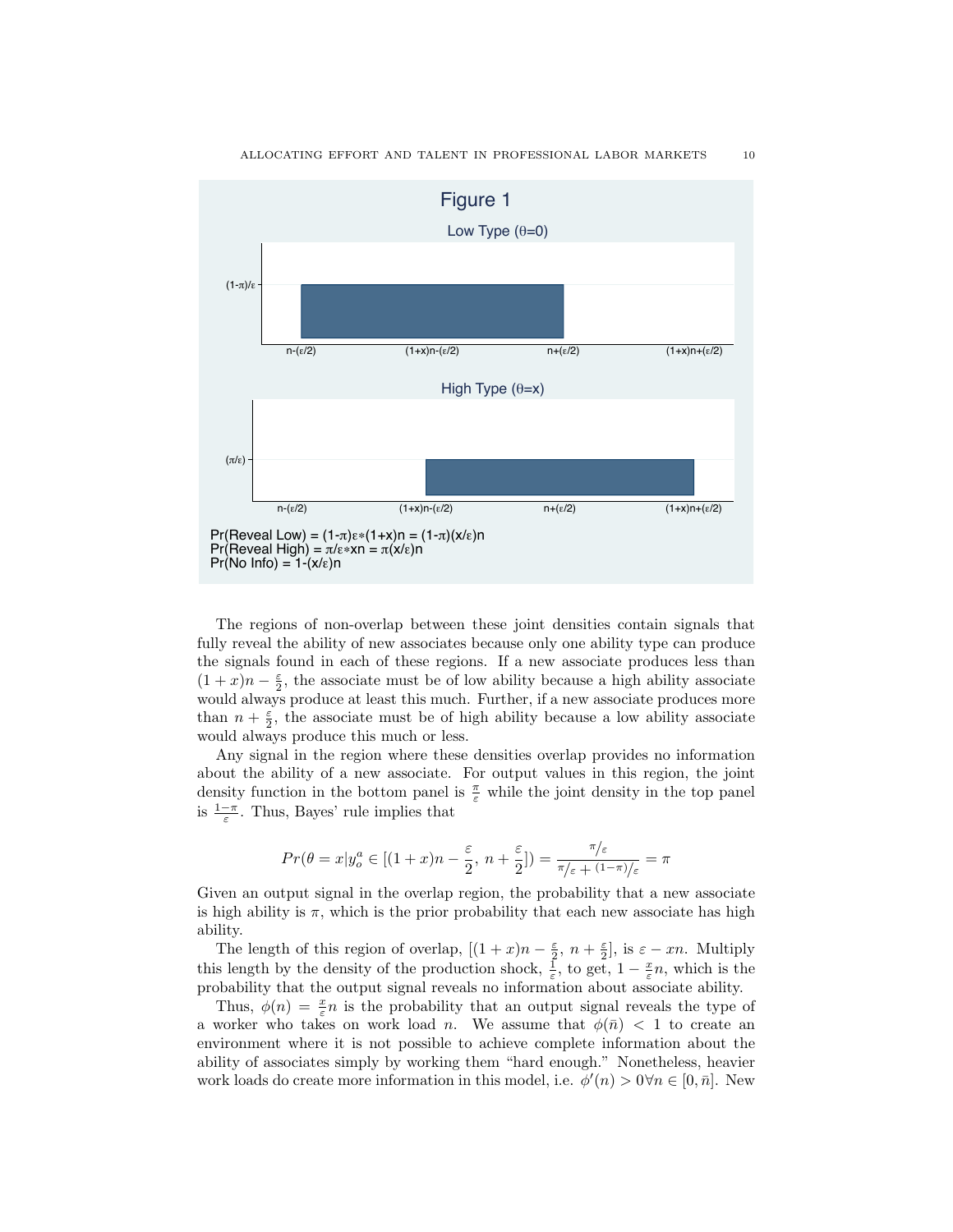associate effort, n, not only produces output but also reveals information about new associates.

Given assumptions 2.1 and 2.5, associates who reveal that they are low ability should always be re-assigned to the outside sector, and associates who reveal they are high ability should always be promoted to partner if they are retained. Optimal second period assignments for associates of uncertain ability are more subtle. Our analysis below highlights how  $z^p$  and  $z^a$  interact to determine both optimal work loads for new associates and whether or not experienced associates of uncertain ability face dismissal.

#### 3. The Planner's Problem

Here, we describe the planner's problem for our economy. The planner seeks to maximize the expected present discounted value of the sum of present and future differences between per period output and effort costs by assigning workers to jobs and work loads.

In each period, the planner's problem involves ten choices. Table 1 demonstrates that there are five different types of workers in this economy. The planner must choose a job assignment and effort level for each type. We proceed by showing that the optimal job assignment for three of these types is immediate. We then argue that the optimal effort levels for four of these five types are solutions to standard static optimization problems. Thus, 7 of the planner's 10 choices are immediate given our assumptions. We devote our analysis below to the two assignment decisions and one effort choice that remain.

|         |                             | Ability      |              |                        |  |
|---------|-----------------------------|--------------|--------------|------------------------|--|
|         |                             | $\theta = 0$ | $\theta = x$ | $Pr(\theta = x) = \pi$ |  |
| History | New                         | n.a.         | n.a.         | Associate / outside    |  |
|         | Experienced<br>Outside      | n.a.         | n.a.         | Outside                |  |
|         | Experienced<br>Professional | Outside      | Partner      |                        |  |

Table 1 Optimal Assignment for Worker Types

Notes: The rows delineate three types of workers: new, experienced in the outside sector, and experienced in the professional sector. The columns spell out the three possible information states about worker ability.

The rows of Table 1 describe three different types of workers with respect to their previous work experience. Recall that workers live two periods, and there are two sectors. Thus, workers may have no experience in either sector, one period of experience in the outside sector and no experience in the professional sector, or no experience in the outside sector and one period of experience in the professional sector. The columns of Table 1 describe three different information states that may apply to workers. The market may know that a worker has low ability,  $\theta = 0$ .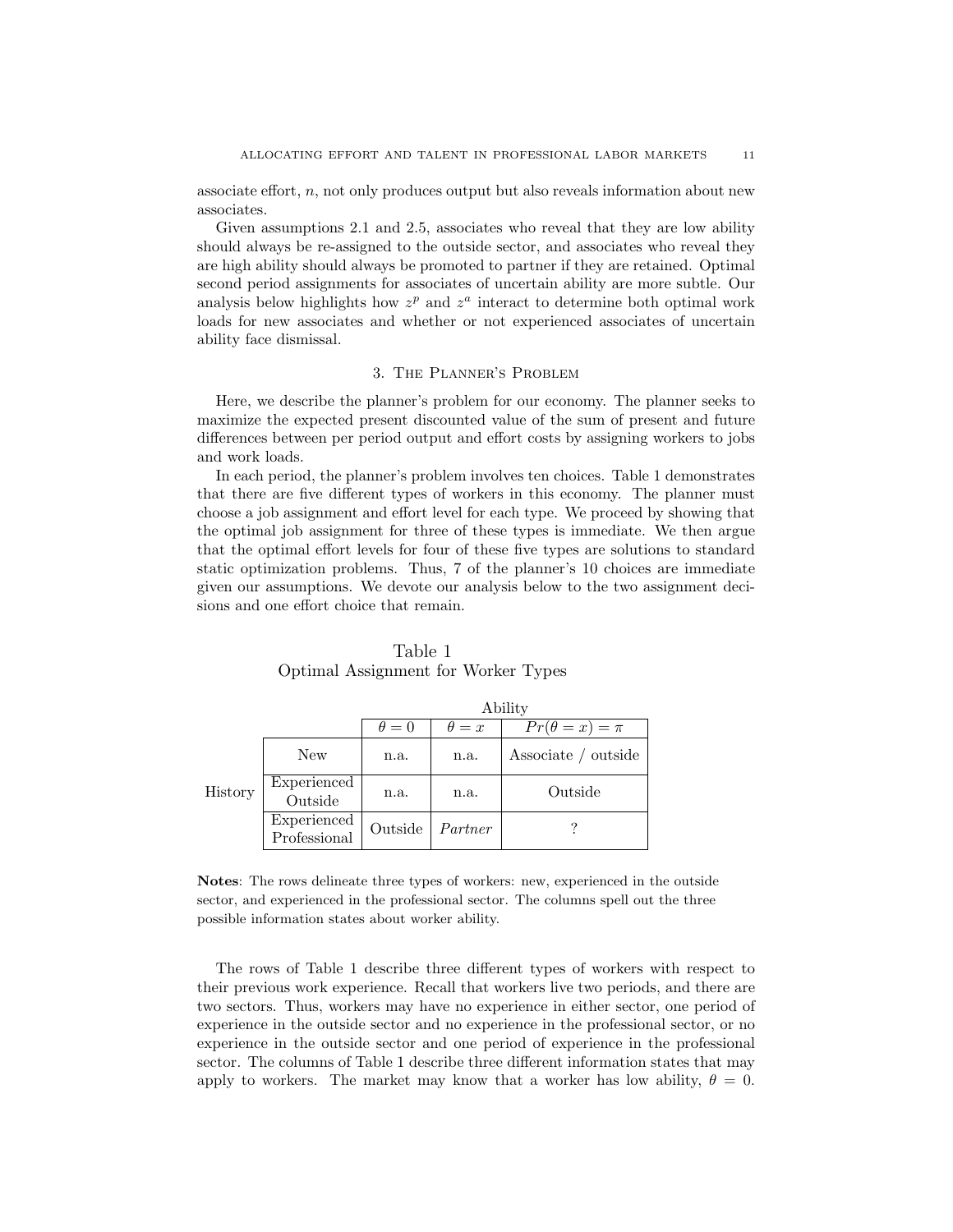The market may know the worker has high ability,  $\theta = x$ , or the market may be uncertain about the worker's ability and believe that there is a probability  $\pi$  that the worker is high ability.

The intersections of these three experience types and three information sets yield the nine cells in Table 1. We begin by explaining why the first two columns of the first two rows are marked "n.a." for not applicable. These rows describe workers who have no professional experience yet are known to be either high or low ability. Since all workers are born with uncertain ability, and all learning takes place in the professional sector, no one can know the true ability of any worker who has no professional experience. Thus, these four cells describe types that never exist. The five cells in the last column and last row of Table 1 describe types that may exist. The planner must assign these types to jobs and work loads.

Three of the planner's five job assignment decisions are trivial. First, new workers in the top right corner of Table 1 have uncertain ability. So, they never work as partners. Given our linear production technologies, the planner either assigns all new workers to the outside sector, or he assigns new workers to associate positions in the professional sector until the constraint on professional employment,  $q$ , binds and then assigns the remaining new workers to the outside sector. We assume that the latter case holds. If not, the planner never assigns new workers to the professional sector, and all workers spend their entire career in the outside sector.

Next, consider workers in the bottom left hand corner. These workers have one period of professional experience as an associate, and their output signals have revealed that they are low ability. The planner clearly assigns these workers to the outside sector. Because they have only one period of life remaining, option value considerations cannot affect their assignment, and by assumption, they are more productive in the outside sector, since  $z^a < w^0$ .

Finally, turn to the second row and last column. These workers have one period of experience in the outside sector. It is straightforward to see that the planner keeps these workers in the outside sector. To begin, the planner never assigns these workers to be partners in the professional sector because their abilities are uncertain. In addition, the planner never assigns these workers to associate positions. Each new worker has the same expected associate productivity as an experienced outside worker plus the prospect of being promoted to partner in the next period, and since employment in the professional sector is capped at  $q < 1$ , the planner could fill the whole sector with new associates.

This leaves two job assignment decisions for the planner. The planner must allocate experienced professionals who do not have known low ability, i.e. the professionals in the second and third columns of the bottom row. Our assumptions dictate that once the planner decides how many of these experienced professionals to retain in the professional sector, the planner fills the remaining slots in the professional sector by assigning new workers to the associate position. He then assigns the remaining new workers to the outside sector. Thus, the allocations of experienced professionals who have either unknown ability or high ability pin down the allocations of new workers and completes the assignments of workers to positions.

We quickly establish below that the planner promotes high ability types,  $\theta = x$ , to partner. We then turn to the optimal assignment rule for experienced professionals of uncertain ability. We refer to the case where the planner assigns these workers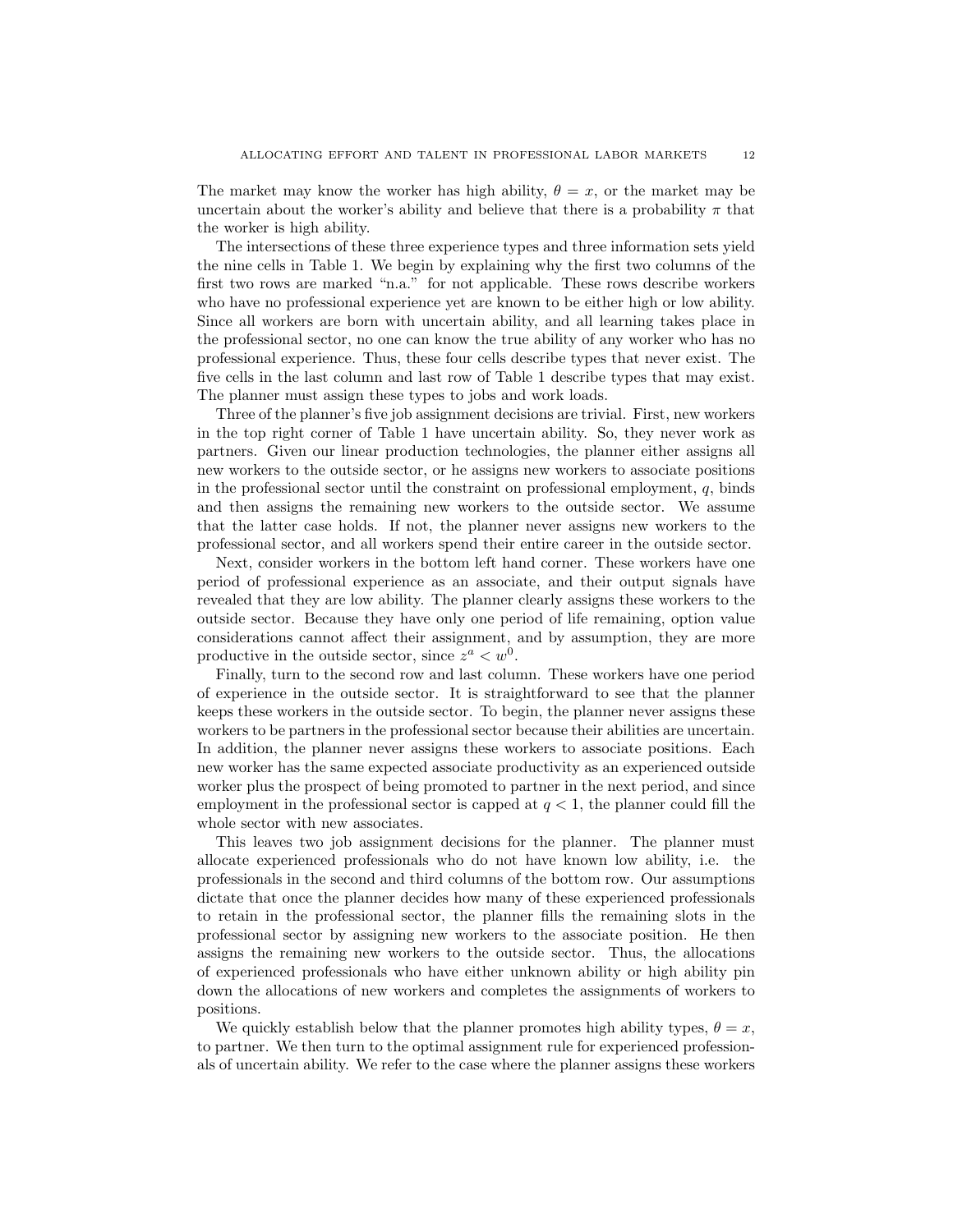to the outside sector as an up-or-out environment because the planner only retains those high-ability professionals that he promotes to partner. All other experienced professionals are assigned to the outside sector.

Now, consider optimal work loads for the five types described in the bottom row and last column of Table 1. Four of these five types are experienced workers. These workers have only one period of life remaining, so the planner assigns work loads to them that equate expected marginal products of effort with the marginal costs of effort.

Finally, the planner must assign work loads to the new workers in the top right hand corner of Table 1. This assignment rule actually involves two effort choices for the planner since the planner divides these workers between the outside and professional sectors. Optimal effort for new outside workers is immediate. We have already shown that, if the planner assigns a new worker to the outside sector this period, the planner will learn nothing about the worker and will assign the worker to the outside sector next period. Thus, when the planner assigns a new worker to the outside sector, he gives her the work load that maximizes per period surplus in the outside sector. In contrast, when the planner assigns a new worker to the professional sector, the optimal effort choice is more interesting. Among these new associates, heavier work loads generate more output and more information about worker ability. Because this information guides assignment decisions in the next period, the optimal work load for new associates must reflect the fact that effort today affects assignments and work loads in the future.

To review, our planner must assign both jobs and work loads to five types of workers, but the planner's optimal policies are immediate in all but three instances. Below, we demonstrate that the planner always assigns experienced professionals with known high ability to the partner position. While this result is expected, two more subtle and interesting questions remain for our planner. Should experienced associates whose abilities remain uncertain continue working as associates in the professional sector, and what is the optimal work load for new associates? In the following section, we analyze these questions and demonstrate how the answers to these two questions are connected.

3.1. Recursive Formulation. We now describe the planner's optimal policies as solutions to a specific Bellman equation. Before describing this equation, we introduce some additional notation.

 $\bullet$  v<sup>o</sup> is the per-period surplus created by an outside sector worker.

Our assumptions imply that all workers in the outside sector produce the same amount and incur the same effort costs regardless of their past work experiences or talent level.

For professional workers,  $v_s^j$  describes the per-period surplus created by a professional worker with  $s \in \{0,1\}$  periods of professional experience in position  $j \in \{a, p\}.$ 

- $\bullet \; \; v_0^a(n)$  the expected surplus created by a new associate who takes on a work load of n.
- $\bullet \;\; v_1^a$  the expected surplus created by an experienced professional of uncertain ability who works as an associate
- $\bullet \;\; v_1^{p}$  the expected surplus created by an experienced professional of high ability who works as a partner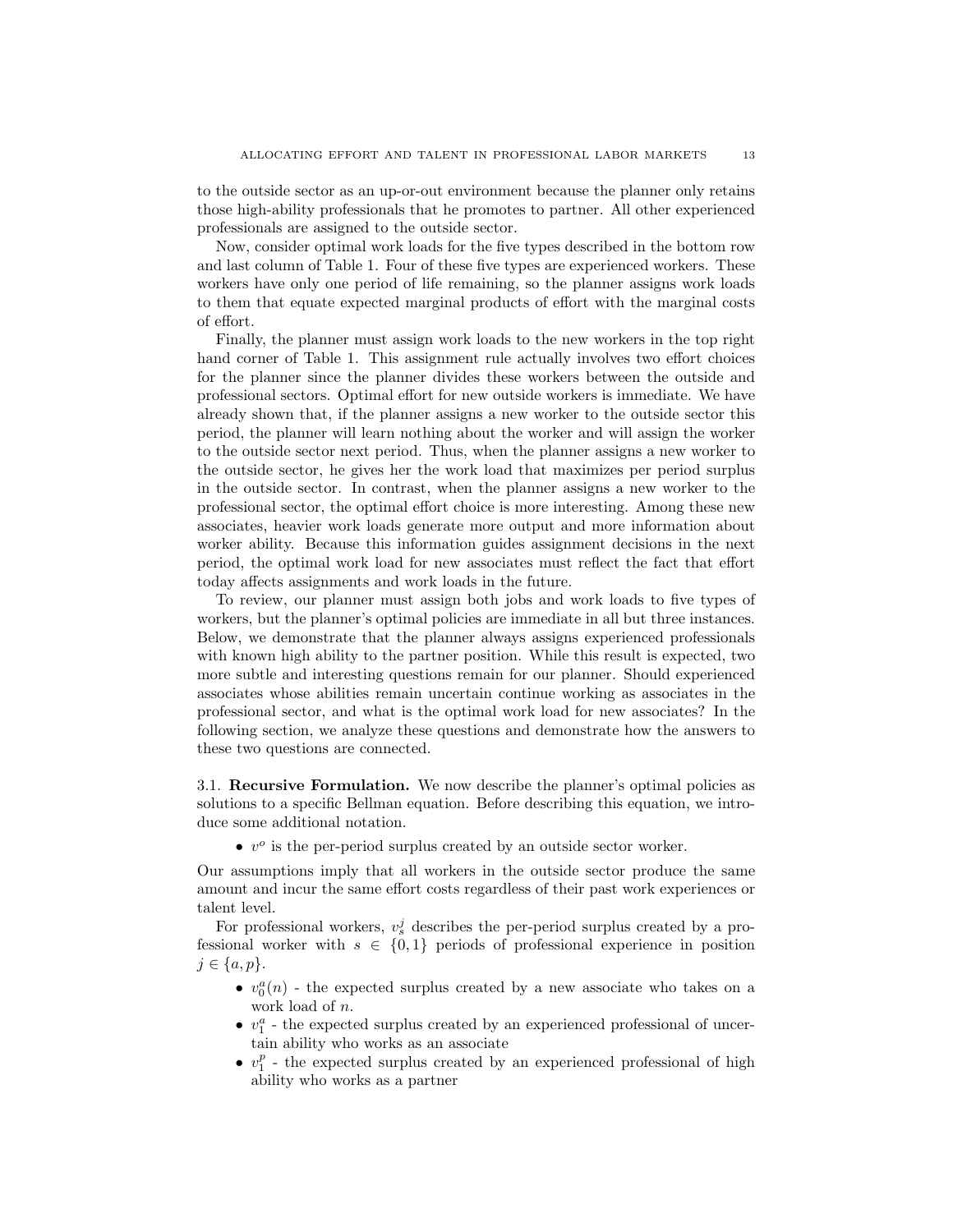We omit explicit notation for effort in  $v^o$ ,  $v_1^a$ , and  $v_1^p$ , because optimal effort levels for these workers are solutions to simple, static maximization problems. We include n in  $v_0^a(n)$  because the effort of new associates both produces output and creates information that influences future payoffs. Our notation does not specify beliefs about the abilities of experienced associates or partners because, given our production function assumptions, the planner only assigns workers with known high-ability to the partner position, and the planner only retains experienced workers of uncertain ability as associates.

Now, consider the stock variables for our problem. Each period, there is a mass one of new workers. There are experienced workers who spent their first period of life in the outside sector, and there are three types of experienced workers who spent their first period of life in the professional sector: those with known low ability, those with known high ability, and those with uncertain ability.

In our formulation, we need only keep track of two of these five stock variables.

- $\bullet$   $\rho^u$  the mass of experienced professionals who have uncertain ability.
- $\bullet$   $\rho^x$  the mass of experienced professionals who have known high ability.

Recall that the planner retains all experienced outside workers in the outside sector and also assigns all professionals with known low ability to the outside sector. This implies that the mass  $q$  of workers in the professional sector is divided among new associates and two types of experienced professionals. The planner's assignment decisions concerning the stocks of experienced professionals with uncertain ability or known high ability pin down the mass of new associates in the professional sector, which also pins down the mass of new workers in the outside sector.

The key control variables for our planner involve job assignments for two types of experienced associates and the work load assignment for new associates.

- $\alpha^u$  the fraction of experienced professionals with uncertain ability,  $\rho^u$ , that the planner retains in the professional sector,  $\alpha^u \in [0, 1]$
- $\alpha^x$  the fraction of experienced professionals with known high ability,  $\rho^x$ , that the planner retains in the professional sector,  $\alpha^x \in [0,1]$
- $n$  the work load for new associates

The per-period surplus flow in this model is

(3.1) 
$$
s(n, \alpha^u, \alpha^x) = (2-q)v^o + (q - \alpha^u \rho^u - \alpha^x \rho^x)v_0^a(n) + \alpha^u \rho^u v_1^a + \alpha^x \rho^x v_1^p
$$

The control variables  $(\alpha^u, \alpha^x)$  pin down the entire allocation of workers to positions. Given an allocation of workers to positions, work loads determine expected output. The planner assigns statically optimal work loads to all workers except new associates. The work load, n, for new associates not only influences expected output but, given the current stock of new associates,  $n$  also determines the key stock variables,  $\rho^u$  and  $\rho^x$ , next period. Thus, the planner's policies concerning  $\alpha^u$ ,  $\alpha^x$ , and n drive the evolution of stocks and output flows over time.

The choice variable  $\alpha^x$  does not explicitly involve the choice to assign highability workers to the partner position. However, the condition  $z^p > z^a > 1$  implies that whenever the planner retains an experienced professional with known high ability in the professional sector, the planner also assigns this worker to the partner position. Likewise, the variable  $\alpha^u$  does not explicitly involve the choice to assign the uncertain-ability professional to the associate position, but our assumptions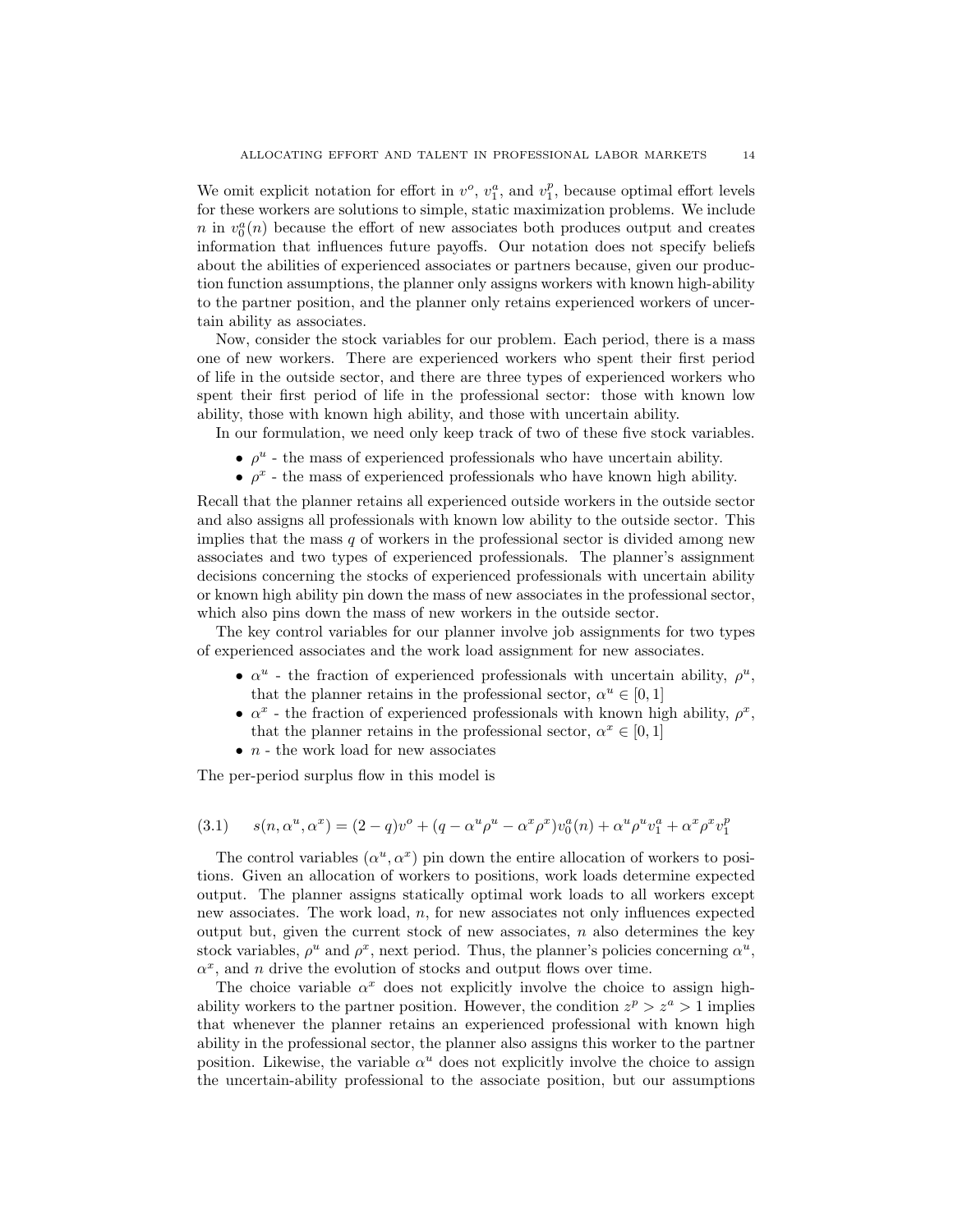about productivity in the partner position ensure that professionals of uncertain ability are never promoted to partner.

The planner's objective is to choose work loads and job assignments that maximize the present discounted expected value of the infinite stream of per-period surplus generated in this economy. If we assume that the planner discounts the future using  $\beta < 1$ , we can write the planner's problem using the following recursive formulation

(3.2) 
$$
V(\rho^u, \rho^x) = \max_{\alpha^u, \alpha^x, n} s(n, \alpha^u, \alpha^x) + \beta V(\rho^u_+, \rho^x_+)
$$

$$
s.t. \qquad \rho^u_+ = [q - \alpha^u \rho^u - \alpha^x \rho^x][1 - \phi(n)]
$$

$$
\rho^x_+ = [q - \alpha^u \rho^u - \alpha^x \rho^x] \pi \phi(n)
$$

Let  $\{\hat{\alpha}^u, \hat{\alpha}^x, \hat{n}\}\$  denote the solution to planner's problem. If the planner begins with positive stocks of uncertain and high ability professionals,  $\rho^u > 0$ ,  $\rho^x > 0$ , the planner faces a trade off. These workers are more productive than new associates. The uncertain types are more productive because they have more professional experience. The high ability types are not only more skilled but also able to work in partner positions that exploit their skills. However, for each experienced professional that the planner retains in the professional sector today, he will have one less experienced professional next period. Further, the planner's effort choice for new associates, n, interacts with these retention decisions because the probability that the planner observes the actual ability of a new associate is  $\phi(n)$ .

3.2. Promotion to Partner. Now, we establish that  $\hat{\alpha}^x = 1$ , i.e. the planner retains all experienced professionals with known high ability. This implies, as we note in our discussion of Table 1, that the planner promotes all professionals with known high ability to partner.

As a first step, note that there are no productivity spillovers among workers who occupy different positions in this model, and the output generated in one position is not a function of total employment in the position. This suggests that  $V(\rho^u, \rho^x)$ is linear. We confirm this result and use it to establish that the planner always chooses  $\hat{\alpha}^x = 1$ . See Appendix A for proofs of this result and all other results in sections three and four.

#### Claim 1.  $V(\rho^u, \rho^x) = K_1 + K_2 \rho^u + K_3 \rho^x$  for some constants  $K_1, K_2$ , and  $K_3$ .

This claim establishes that  $V(\rho^u, \rho^x)$  is linear in the two stocks of experienced professionals, which implies that the value created by experienced professionals of high ability is not influenced by the stock of experienced professionals of uncertain ability, and vice versa. Further, the value of an addition to either stock of experienced professionals does not depend on the current level of either stock. This feature of our model implies our second claim.

#### Claim 2.  $\hat{\alpha}^x = 1$

Since the value generated by an experienced professional of high ability is independent of the current stock variables, the planner gains nothing from trying to smooth the stock of experienced, high-ability professionals over time. This implies that he never replaces a high-ability, experienced professional with a new associate.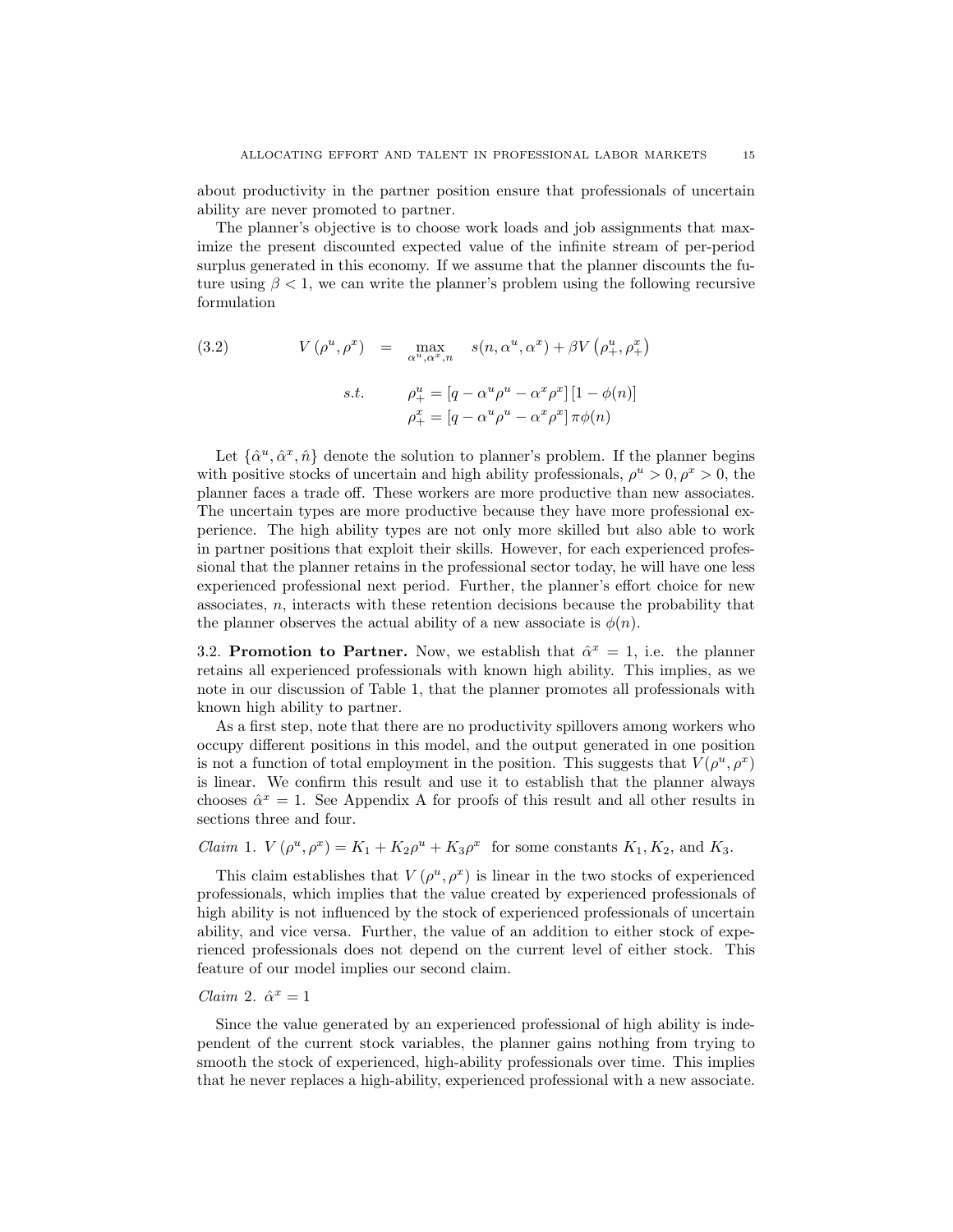If the planner were to make such a replacement, there would be a probability,  $\pi\phi(\hat{n})$  < 1, that the new associate would be revealed to have high-ability at the end of the period, and even in this case, she would be no more productive next period than a high-ability, experienced professional would be this period.

#### 4. The Link Between Work Loads and Up-or-Out

We have now determined optimal rules for eight of the ten choices the planner makes each period. There are two choices that remain: the work load for new associates,  $n$ , and the job assignment for experienced associates of uncertain ability,  $\alpha^u$ . In this section, we demonstrate how these choices are related.

Substitute the expression for  $V(\rho^u, \rho^x)$  in Claim 1 into equation 3.2. Then, take the derivative with respect to  $n$  to get the first order condition that defines the optimal work load for new associates,  $\hat{n}$ :

$$
c'(\hat{n}) = (1 + \pi x) + \beta \phi'(\hat{n}) (\pi K_3 - K_2)
$$

This equation highlights an important property of optimal work loads for new associates. The marginal cost of new associate effort must equal the sum of two marginal returns. The first,  $(1 + \pi x)$ , is the expected marginal product of new associate effort. The second,  $\beta \phi'(n) (\pi K_3 - K_2)$ , is the marginal information return from worker effort. For the planner,  $K_2$  represents the value created by replacing a new associate with an experienced professional who possesses uncertain ability, while  $K_3$  represents the value created by replacing a new associate with an experienced professional who has known high ability. When the planner marginally increases a new associate's work load,  $n$ , the probability that the associate's output signal reveals her ability increases by  $\phi'(n)$ . If the signal is revealing, there is a probability  $\pi$  that the signal will reveal high ability, and the planner's value function will increase by  $K_3$  instead of  $K_2$ . Thus,  $\phi'(n)(\pi K_3 - K_2)$  is the marginal information rent generated next period by new associate work this period.

We show in Appendix A that  $\pi K_3$  is always greater than  $K_2$ . Thus, the information rents created by new associate effort are always positive. Given this result, we prove the following proposition:

**Proposition 1.** The optimal work load for new associates,  $\hat{n}$ , exceeds the static optimum implied by the expected per-period output of new associates.

New associates take on work loads that are greater than those that would maximize the current surplus generated by their positions in order to produce information that improves professional job assignments in the future.

A similar trade off between current output and future information shapes the planner's decision concerning the retention of experienced associates of uncertain ability. Given equation 3.2, the first order condition that defines  $\hat{\alpha}^u$  is

$$
\hat{\alpha}^u = \begin{cases} 1 & \text{if } v_1^a - v_0^a(\hat{n}) - \beta \left[ (1 - \phi(\hat{n})) K_2 + \pi \phi(\hat{n}) K_3 \right] \ge 0 \\ 0 & \text{if } v_1^a - v_0^a(\hat{n}) - \beta \left[ (1 - \phi(\hat{n})) K_2 + \pi \phi(\hat{n}) K_3 \right] < 0 \end{cases}
$$

In Appendix A, we solve for  $K_2$  and  $K_3$  and use these solutions to express the first order condition for  $\alpha^u$  in a more informative way.

**Proposition 2.**  $\hat{\alpha}^u = 0$  if  $v_1^a - v_0^a(\hat{n}) < \beta \pi \phi(\hat{n}) (v_1^p - v_1^a)$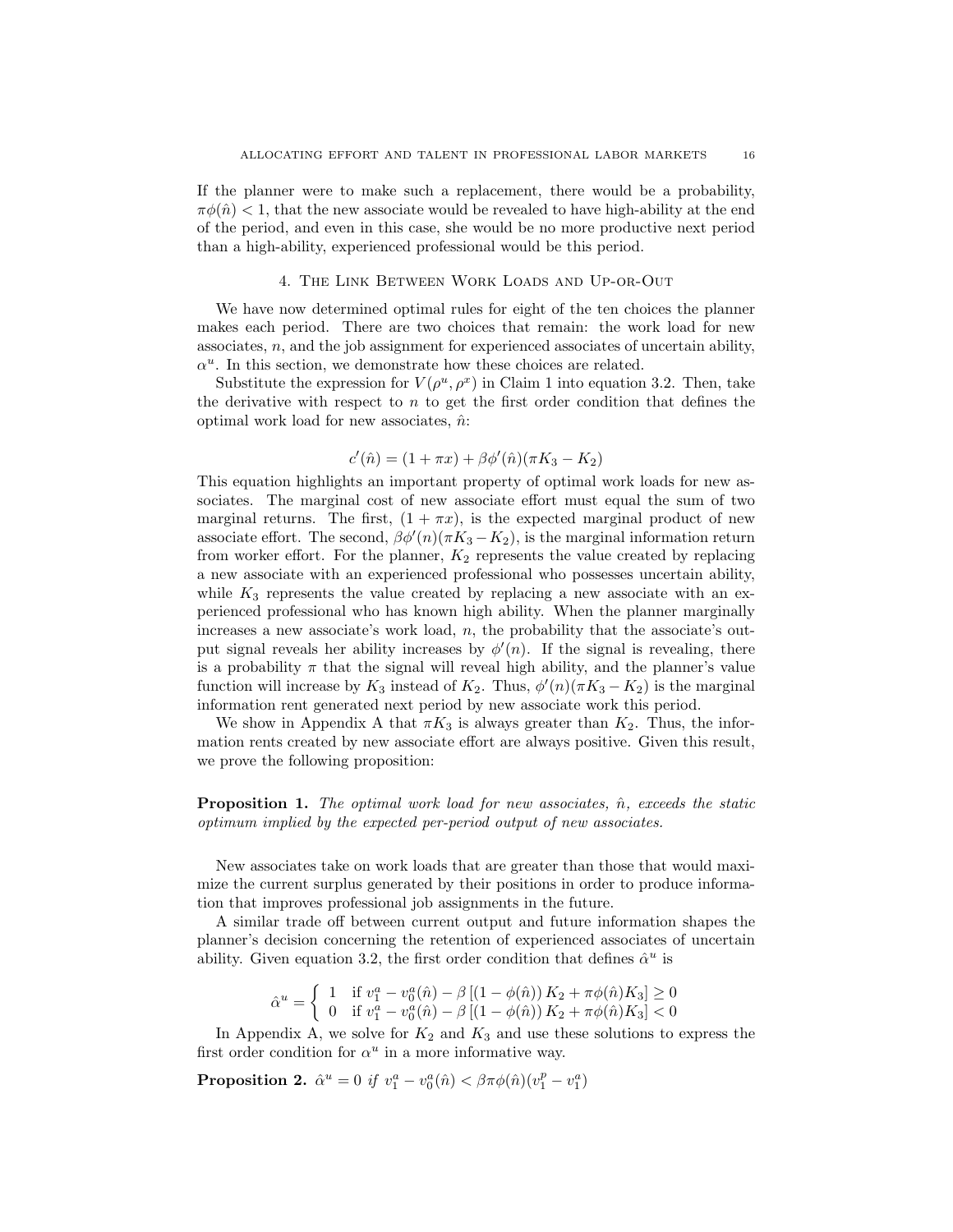The left-hand side of the inequality in Proposition 2 is the current surplus cost of replacing an experienced associate of unknown ability with a new associate. The right-hand side gives the expected future returns that these replacements create. The probability that new associates become partners next period is  $\pi\phi(\hat{n})$ , and the additional surplus generated by partners is  $v_1^p - v_1^a$ . Thus, the planner's decision concerning  $\hat{\alpha}^u$  reflects a trade off between the current value of worker experience in the associate position and the discounted expected value of identifying more high-ability workers in the future and promoting them to the partner position. Up-or-out rules are optimal in environments where the increase in expected future surplus associated with increasing the number of future partners outweighs the loss in current surplus that comes from replacing experienced associates with new ones.

We are interested in how the relative productivities of different types of workers in different roles within organizations shape optimal personnel policies. Thus, we want to understand how  $z^p$  and  $z^a$  shape the value of identifying candidates for promotion to partner and the surplus cost associated with replacing experienced professionals. Our key comparative static results spell out how both parameters affect  $\hat{n}$  and  $\hat{\alpha}^u$ .

**Proposition 3.** The optimal work load for new associates,  $\hat{n}$ , is increasing in  $z^p$ and non-increasing in  $z^a$ .

The probability that a new associate's output signal reveals her true ability increases with  $\hat{n}$ . Thus, if new associates work more this period, the planner will be able to identify and promote more partners next period. For parameter values such that  $\hat{\alpha}^u = 1$ , the additional surplus generated by these promotions increases with  $z^p$  and decreases with  $z^a$ . Therefore, optimal effort,  $\hat{n}$ , increases with  $z^p$  and decreases with  $z^a$ . If  $\hat{\alpha}^u = 0$ ,  $z^a$  does not enter these surplus calculations because no one works as an experienced associate. However,  $\hat{n}$  still increases with  $z^p$ .

We argue above that many professional service firms employ both heavy work loads for new associates and up-or-out promotion rules as tools that facilitate their search for talented partners. Thus, the effects of  $z^p$  and  $z^a$  on firm decisions concerning up-or-out should be similar to their effects on work loads for new associates. Our second comparative static result confirms this:

#### **Proposition 4.**  $\hat{\alpha}^u$  is non-increasing in  $z^p$  and non-decreasing in  $z^a$ .

Up-or-out is optimal when the option value associated with a new associate exceeds the productivity gains that come from associate experience. The returns from finding talented professionals and promoting them to partner are increasing in  $z^p$ , and  $z^a$  determines the gains from associate experience.

Up-or-out promotion rules and heavy work loads for new associates go together. Given any initial pair  $(z^a, z^p)$ ,  $\hat{n}$  increases and an up-or-out rule is either retained or adopted as we increase  $z^p$ . Further,  $\hat{n}$  decreases and an up-or-out rule is either retained or abandoned as we increase  $z^a$ .

In environments where  $z^p$  is large enough relative to  $z^a$ , the planner chooses heavy work loads and up-or-out retention rules. These policies make no sense as static allocation rules. Yet, both policies are optimal because the planner is not just producing surplus for the current period. He is also conducting a search for talent, and the results of this search impact future surplus.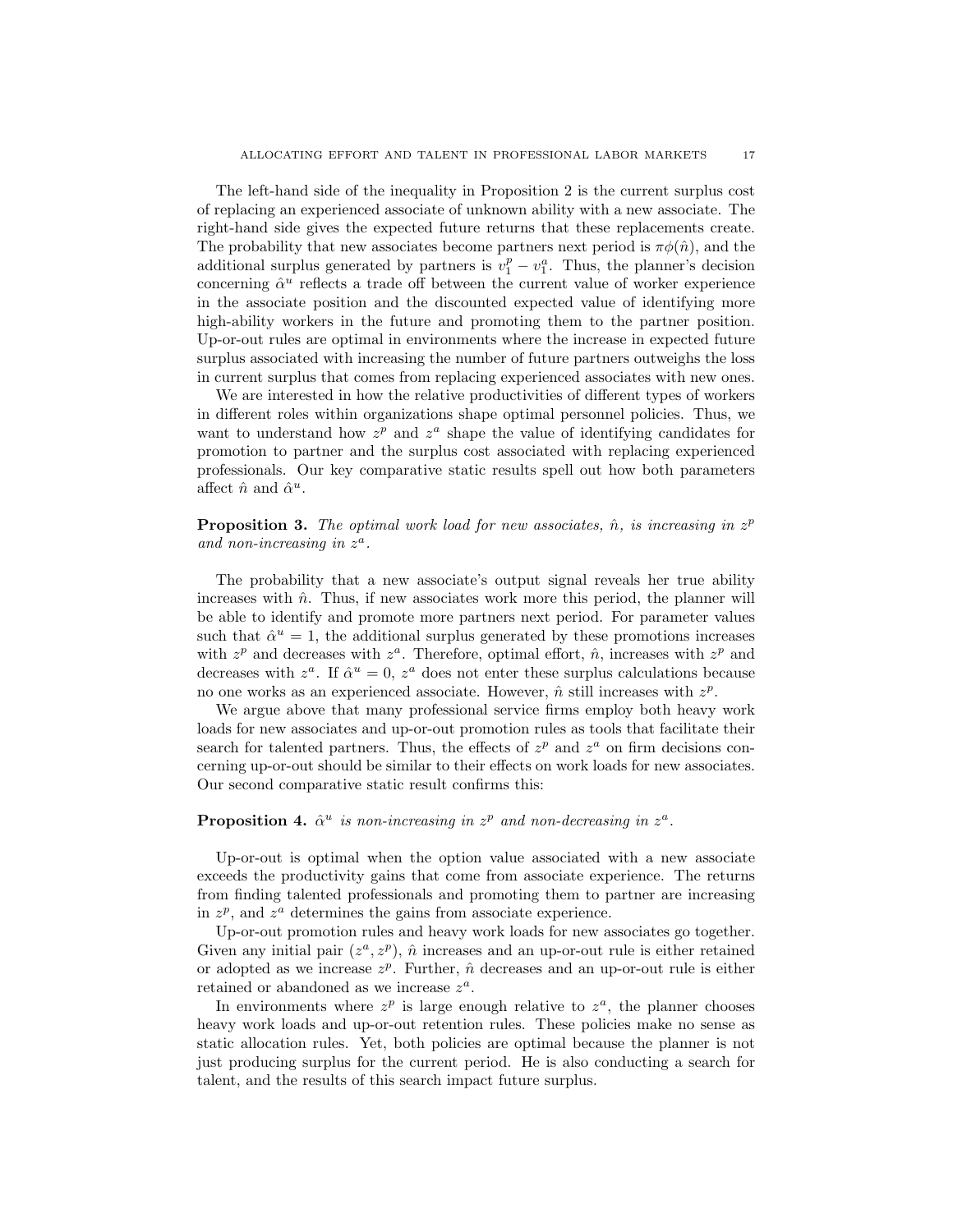Several authors point out that strict adherence to up-or-out rules became less common in law firms during the 1980s and 1990s.<sup>9</sup> Gorman [1999] argues that, as the market for legal services grew, private law firms began doing relatively more work that required special expertise and experience. Mergers, changes in information technology, and increases in the demand for specialized legal services allowed larger law firms to create a limited number of new non-partner roles for experienced specialists. Among lawyers who were well-suited to these new roles,  $z^a$  increased, and it became optimal to retain these lawyers even if they were not well-suited to the partner role.

As the market for professional services has grown in recent decades, the relative demand for specialists has produced similar movements away from strict up-or-out policies in public accounting, especially in the largest accounting firms. Press reports and studies by the American Institute of Certified Public Accountants (AICPA) indicate that, in recent decades, a significant fraction of public accounting firms have created terminal senior roles that are not partnerships.<sup>10</sup>

This development in public accounting is of particular interest to us because press reports and AICPA studies also report a parallel trend toward less demanding work schedules in public accounting. These reports do not contain any information on trends in total hours worked among public accountants at different points in their careers. However, these sources do document trends in the adoption of a number of practices that seek to reduce work related stress. In recent decades, many accounting firms have increased the number of paid holidays their professionals receive, increased the use of job sharing arrangements, increased the use of flexible scheduling, and given professionals expanded opportunities to work from home and avoid commuting time. $11$ 

Our reading of the literature suggests that, in most law and public accounting firms, the majority of young professionals still begin their careers expecting that they will either move up to partner or out to another employer. However, as mergers have created larger firms in these industries, some firms have created a limited number of senior roles for experienced professionals with special expertise, and in public accounting, this development has been accompanied by the adoption of personnel policies that appear to make the work loads of young accountants less burdensome. We have not identified any data sets that would allow us to directly investigate the extent to which our model provides the correct explanation for these trends, and such data may not exist. Propositions 3 and 4 above deal with changes in  $z^a$  or  $z^p$  holding all else constant, but the waves of mergers and changes in information technology that affected law and accounting firms in recent decades likely affected the productivity of new associates, experienced specialists, and partners simultaneously.

<sup>9</sup>See Gilson and Mnookin [1985], Galanter and Palay [1991], Gorman [1999], and Galanter and Henderson [2008].

 $10<sub>Press</sub>$  accounts concerning changes in the use of up-or-out rules in public accounting firms echo Gorman's claims about the rising value of specialists in law. See New York Times, May 17, 1990. See Almer [2004] for more recent data from the AICPA. Senior manager and director are common positions that involve permanent senior roles without partnership status. Alternative parnterships also exist. These positions do not involve the same equity status as regular partners.

 $11$ See Table 23 in Almer [2004]. See also Greenhouse [2011] and Lewison [2006].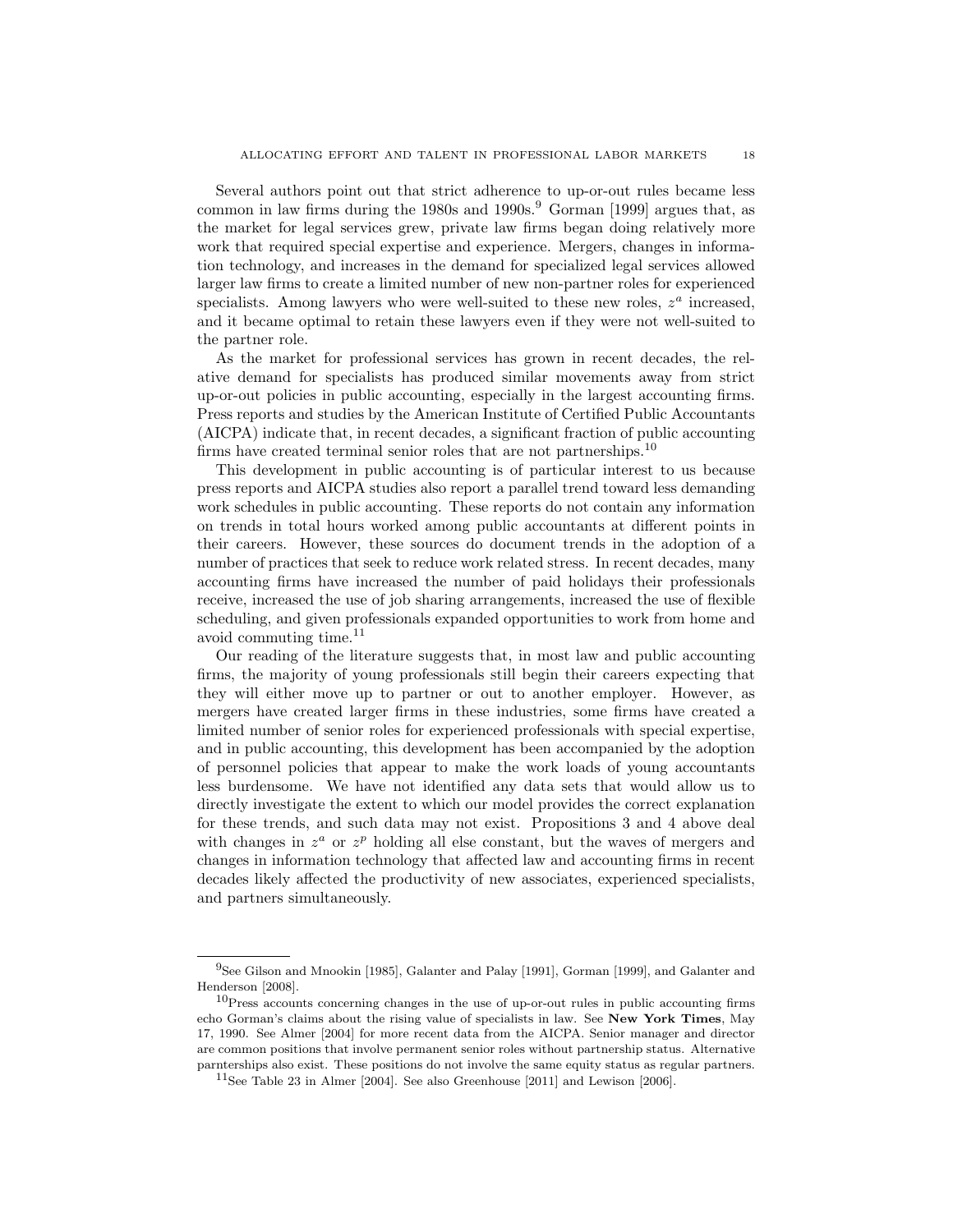The predictions of our model may map more cleanly into long-standing differences between the labor market for professional services and other markets for welleducated workers. While there is some evidence that careers in public accounting are becoming less stressful, the trade literatures on professional labor markets still indicate that most new entrants in professional service firms continue to compete in up-or-out promotion contests while working more arduous schedules than their peers in other industries. Our model suggests that this is because an entry level professional in a major manufacturing or service firm is not really auditioning to be CEO or even a division president. While the largest professional service firms have thousands of partners, the largest traditional corporations have only handfuls of people in their highest leadership roles. Further, while professional service firms offer a limited number of senior roles for non-partners, large corporations contain many productive roles for experienced professionals who do not reach the absolute highest levels of management.

Viewed through the lens of our model, an experienced professional in a traditional firm enjoys a large effective value of  $z^a$  because the firm can assign her to the one role, among many potential roles, that suits her best. This implies that, in traditional firms, there is no urgency to determine whether or not a given young professional is well-suited to one specific senior role. In contrast, a new entrant in a professional services firm is auditioning to be a partner in the firm and expects to leave the firm if the audition for that one role does not go well. In this setting, it makes sense to expedite the process of determining whether or not this new entrant is actually partner material, and it makes sense for her to choose a different career path if she learns that she is not well-suited to the partner role.

4.1. Stay or Go. A large literature on screening rules points out that, in models with one position, the option value associated with bringing in a new worker determines the stringency of the rule that governs the retention decision for incumbent workers with uncertain ability. Thus far, we have assumed  $z^p > z^a$ , but if  $z^p = z^a$ , the professional sector in our model effectively contains only one position. Once again, the planner will dismiss all experienced professionals who are known to possess low-ability,  $\theta = 0$ , and retain all experienced professional with known high-ability,  $\theta = x$ . Given some parameters,  $\hat{\alpha}^u = 1$  and given others,  $\hat{\alpha}^u = 0$ , but in both settings the planner is only making a retention decision. There is no promotion decision.

In this setting, some may describe the more stringent screening rule,  $\hat{\alpha}^u = 0$ , as an up-or-out policy, but this is not how we employ the term. When  $z^a = z^p$ , one can interpret  $\hat{\alpha}^u = 0$  as a decision to search for stars, but our goal is to examine the links between personnel policies and the relative productivities of different positions in an organization.

Partner is not simply a title that firms give to experienced associates who produce high-quality work. Partners in professional service firms also perform the business development and client management activities that allow their firms to survive and grow. Our assumptions concerning  $z^p, z^a$ , and the losses that would occur if low ability types were to occupy the partner position are all attempts to model the process of searching for persons who can succeed in the demanding role of partner.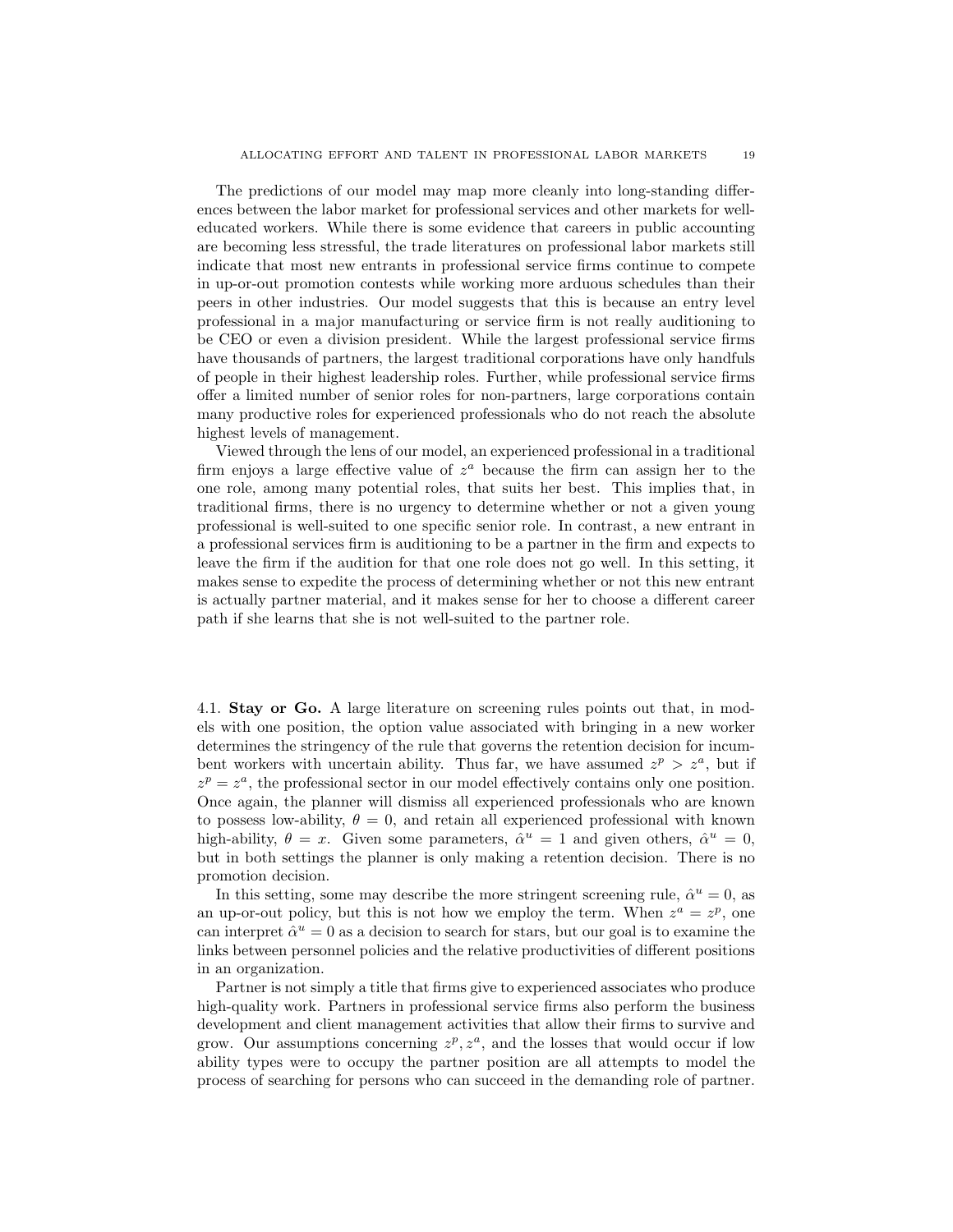#### 5. Learning About Rates of Learning

Our model is a model of auditions where new associates take on heavy work loads in order to produce information about their suitability for the partner role. Yet, both the academic and trade literatures on professional labor markets assert that young professionals take on these heavy work loads for an additional reason. New associates learn by doing, and their heavy work loads allow them to acquire valuable skills faster.<sup>12</sup>

Therefore, we now consider human capital accumulation. But, just as we assume that workers do not begin their careers with a complete understanding of their own skill levels, we also assume that workers do not begin their careers with certainty about their capacity to acquire new skills. This implies that they only learn ex post whether or not their work experiences have produced the skills required to earn promotions or raises. In this section, we flesh out the many parallels between learning about worker skill and learning about the ability of workers to acquire skills. We show that both frameworks allow us to model professional service firms as organizations where new associates audition for partner positions. Appendix B presents a fully-specified model and analyses it. Here, we summarize key features and results.

In our model above, new associates possess different ability levels, and three information states are possible for an associate who has just completed her first period of professional work. The planner may know that she has high ability. The planner may remain uncertain about her ability, or the planner may know she has low ability.

In our learning by doing model, new associates begin their careers at a common skill level but learn by doing at different rates that are unknown to them or the planner.<sup>13</sup> To facilitate comparisons with our screening model, again assume that three information states are possible for an associate who has just completed her first period of professional work. The planner may know that she has acquired the skills needed to function well as a partner. The planner may know that she has acquired the skills required to function effectively as an experienced associate but not as a partner, or the planner may know she has obtained few skills and belongs in the outside sector.

In our screening model, with probability  $\pi\phi(n)$ , associates who perform work load n learn that they have high ability. With probability  $1-\phi(n)$ , these associates learn nothing and maintain their priors beliefs about their abilities. With probability  $(1 - \pi)\phi(n)$ , they revise their beliefs downward because they discover that they possess low-ability.

In our learning by doing model, no one observes, ex ante, the different rates at which new associates learn by doing. Yet, ex post, all market participants do observe the skill level that each experienced associate has obtained. Since skills grow at uncertain rates, the work load,  $n$ , that the planner assigns to new associates determines the distribution of realized skill levels among experienced associates,

 $12$ See Rosen [1972] for an early model of the market for training opportunities. See Wilkins and Gulati [1998] for a discussing of how partners train law associates. See Batchelor [April 20, 2011] for a discussion of training in management consulting.

<sup>13</sup>Demougin and Siow [1994] present another model of a training and screening where new professionals train for management positions, but ex post, only some acquire the skills required to be effective managers.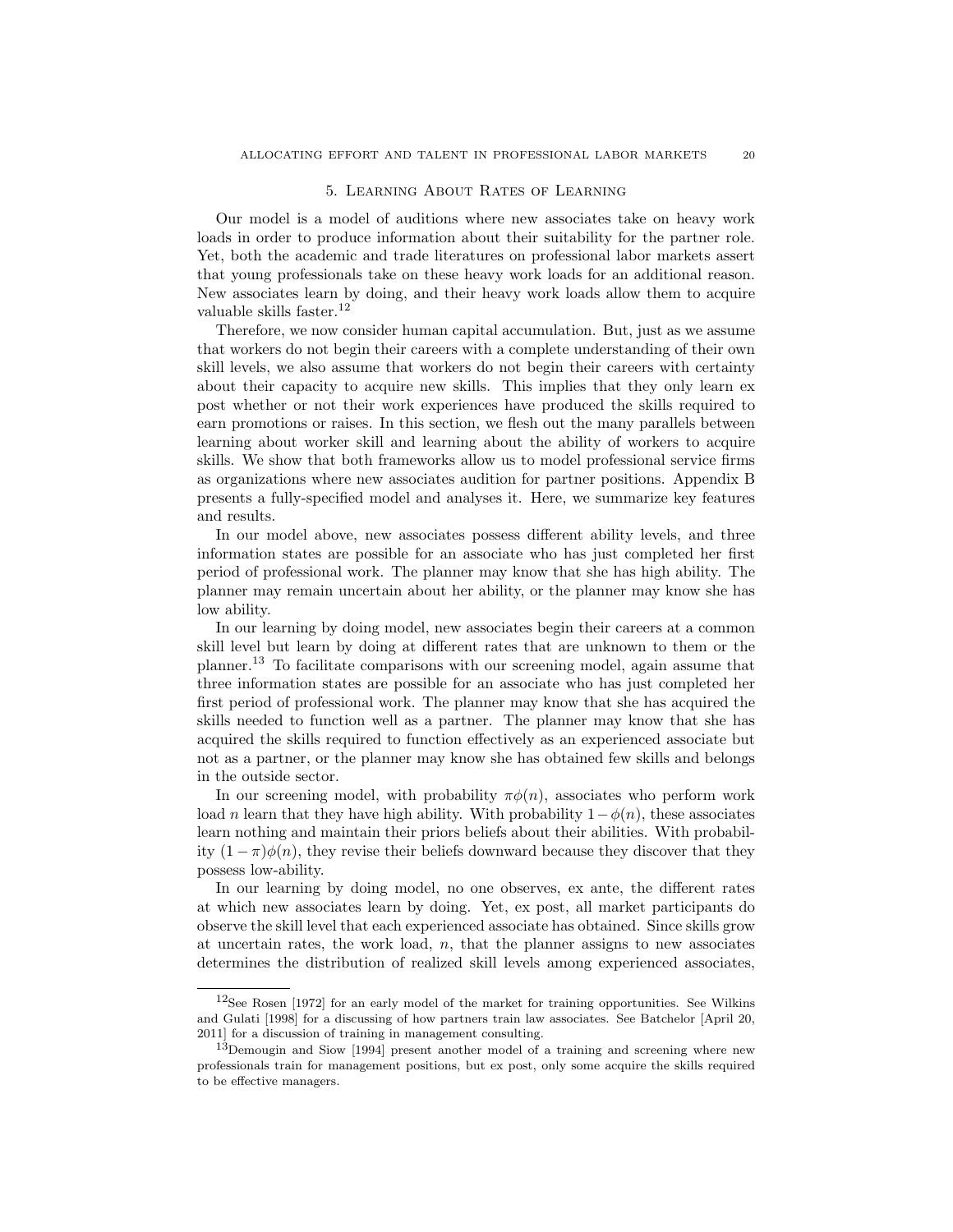and  $\phi_h(n)$ ,  $\phi_m(n)$ , and  $\phi_l(n) = [1 - \phi_m(n) - \phi_h(n)]$  are the probabilities that a new associate who performs  $n$  tasks achieves a high, medium, or low skill level, respectively.

In our screening model, our key assumption about the information technology is that the probability of a revealing signal,  $\phi(n)$ , is an increasing and concave function of n. This implies that the probability of identifying a high-ability professional,  $\pi\phi(n)$ , is increasing and concave, while the probability of remaining uncertain about the ability of an experienced professional is decreasing in  $n$ . In our learning by doing model, the analogous conditions are that  $\phi_h(n)$  is increasing and concave and  $\phi_m(n)$ is decreasing in  $n$ .

Given these conditions, our learning by doing model is essentially isomorphic to our screening model, and we are able to establish results that parallel all of our propositions above.<sup>14</sup> Our model is a model of auditions. Young professionals enter associate positions and work long hours as part of a process that reveals whether or not they either have the skills or can acquire the skills they need to perform well as partners.

Appendix B demonstrates that all the results from our screening model carry over to our model of learning by doing if  $\phi_h(n)$  is increasing and concave and  $\phi_m(n)$ is weakly decreasing. Yet, because young associates acquire more skills when they put in more effort, additional effort could, in principle, increase both  $\phi_m(n)$  and  $\phi_h(n)$ <sup>15</sup> In these cases, results that parallel Propositions 1 through 4 still hold as long as the ratio  $\phi_h(n)/\phi_m(n)$  increases with n sufficiently fast. If this ratio does not rise fast enough with  $n$ , the comparative static results in Proposition 3 may flip, i.e. *n* may decrease with  $z^p$  or increase with  $z^a$ . Further, the retention rule for professionals who achieve the medium skill level may exhibit non-monotonicities in  $z^p$  and  $z^a$ .

In sum, Appendix B establishes results that parallel those from our screening model under the additional restriction that the ratio  $\phi_h(n)/\phi_m(n)$  must increase with  $n$  at rate that is sufficiently fast. Given this restriction, the relative productivities of partners and experienced associates shape the tradeoffs that determine promotion rules and work loads just as they do in our screening model above.

#### 6. Endogenous Sector Size and Decentralization

So far, we have described solutions to a planner's problems given the constraint that professional employment cannot exceed a cap of  $q$ , and we have assumed production technologies such that this cap on professional employment always binds. Here, we show that our results hold in a more general setting where the planner also chooses the optimal size of the professional sector. Further, we characterize an

 $14$ Our learning by doing model is not identical to our screening model. In the screening model, the probability that the planner learns that a new associate has high ability is linearly related to the probability that the planner receives no information about the associate, but in our learning by doing model, there is no linear relationship between the corresponding probabilities  $\phi_h(n)$  and  $\phi_m(n)$ . Moreover, in our screening model, the probability that the planner identifies an associate with low ability is increasing in  $n$  while the corresponding probability in our learning by doing model,  $\phi_l(n)$ , is increasing in n Nonetheless, these differences do not matter for the arguments we use to prove Propositions 1 through 5 above.

<sup>&</sup>lt;sup>15</sup>How  $\phi_m(n)$  varies with n depends jointly on the distribution of learning efficiencies among new associates, the skill requirements for different positions, and the cost function for worker effort. See Appendix B.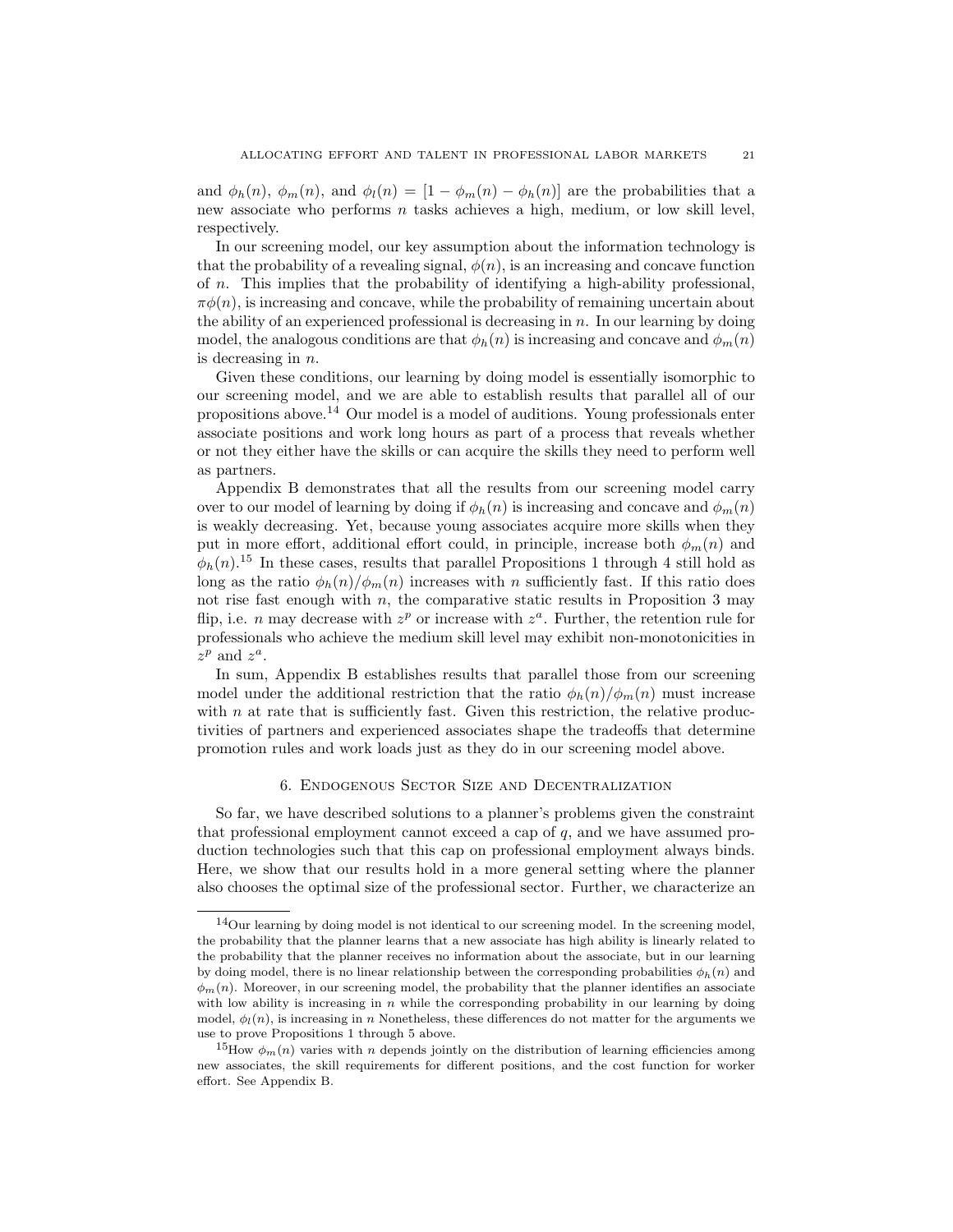equilibrium of a decentralized economy that implements the solution of this more general planner's problem.

6.1. Endogenous Sector Size. We assume that maintaining a professional position is costly. Professional workers require support staff that facilitate their capacity to interact efficiently with clients. Further, we assume that the supply curve for effective support services is upward sloping because each potential support worker has a different outside option in another sector. Thus, the resource cost of supporting a given professional position is determined by the outside option of the staff who support that position.

Suppose the per-period cost of supporting the q-th position is given by  $\kappa(q)$ , where  $\kappa(\cdot)$  is an increasing function such that  $\lim_{q\to 0} \kappa(q) = 0$  and  $\lim_{q\to 1} \kappa(q) = \infty$ . Given our previous assumptions, these restrictions ensure that some but not all of the workers in a cohort begin their careers in the professional sector. The planner faces the same problem as before, but now, he must also determine  $\hat{q}$ , the optimal number of professional workers. Recall equation 3.1 and note that expected surplus in the current period depends on  $q$ , which is now a choice variable for the planner. The new planner's problem is

(6.1) 
$$
V(\rho^u, \rho^x) = \max_{n, \alpha^u, \alpha^x, q} s(n, \alpha^u, \alpha^x, q) - \int_0^q \kappa(y) dy + \beta V(\rho_+^u, \rho_+^x)
$$

s.t. 
$$
\rho_+^u = [q - \alpha^u \rho^u - \alpha^x \rho^x] [1 - \phi(n)]
$$

$$
\rho_+^x = [q - \alpha^u \rho^u - \alpha^x \rho^x] \pi \phi(n)
$$

Appendix C analyses this problem. It is straightforward to show that the three first-order conditions for  $n, \alpha^u$ , and  $\alpha^x$  are the same as the first-order conditions in our original formulation. This result holds because there are no productivity interactions between positions in our model. The productivity of a worker in a given position is not influenced by how other workers are allocated to positions. The planner's optimal sector size choice does not impact optimal work loads for new associates or optimal retention or promotion rules. Rather, the shape of  $\kappa(q)$ and the expected surplus given optimal work loads and retention rules pin down the planner's optimal sector size,  $\hat{q}$ .

6.2. Decentralization. We next turn to the question of whether the planner's allocation can be achieved in a decentralized market economy. Observe that our model does not involve any information asymmetries. Workers have no private information about their abilities or their actions. Further, all output signals and actions are public. Thus, many different market mechanisms could implement the solution to our planner's problem. Appendix C proves that one particular mechanism does. Here, we discuss how and why this mechanism would work.

The most straightforward way to decentralize our planner's problem is to assume that all workers choose whether to work in the outside sector at a fixed wage,  $w^o$ , or work in the professional sector as independent contractors, i.e. they choose whether to work as an associate or as a partner and then receive the output they create. We treat workers as independent contractors to facilitate exposition. The same results would hold in a competitive labor market where identical professional service firms posted a menu of employment contracts that specified optimal work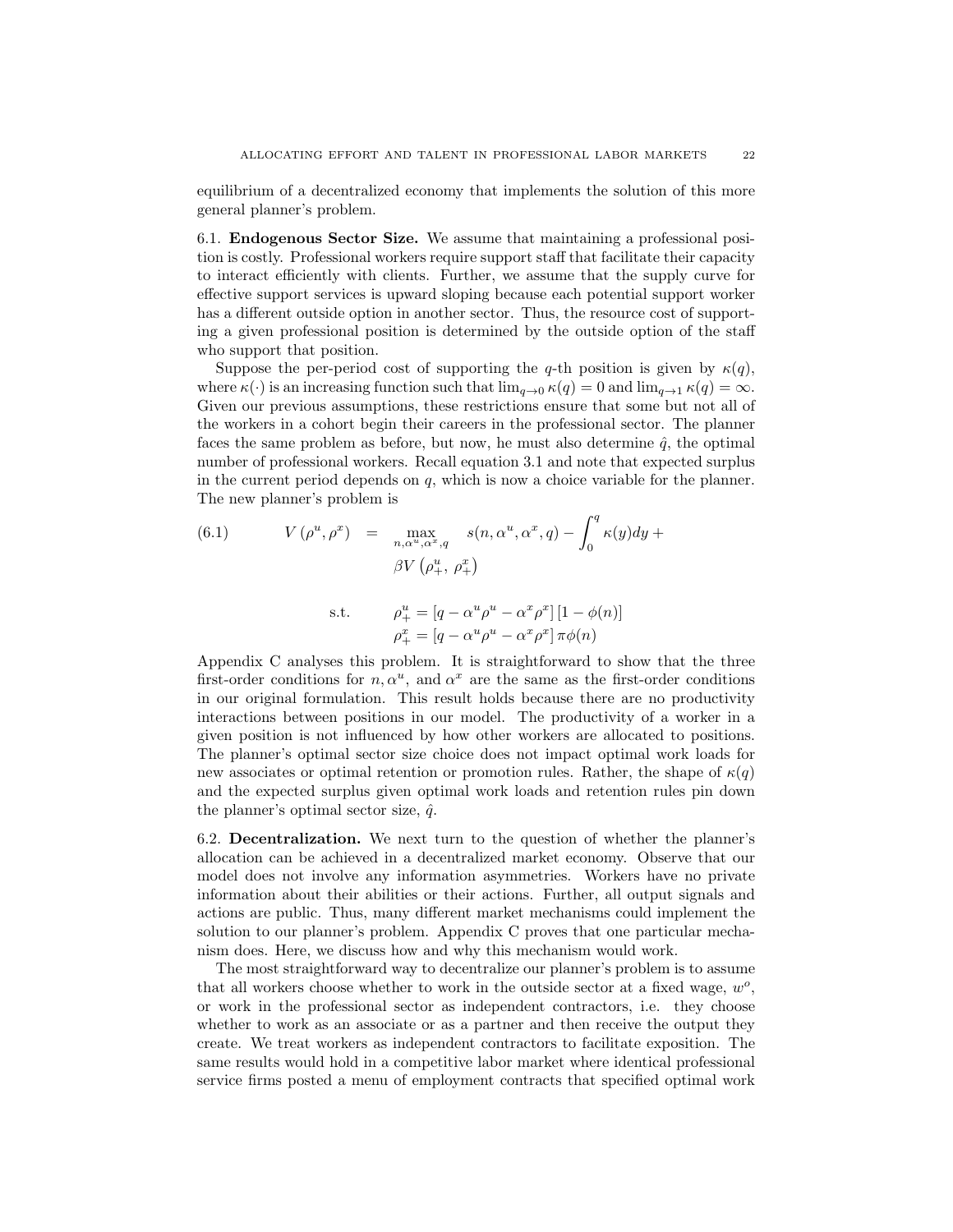loads, termination rules, and wages equal to expected marginal products for all possible combinations of worker types and positions.

In our decentralization, each professional must hire support services at a cost  $\kappa(\tilde{q})$ , where  $\tilde{q}$  is the equilibrium size of the professional sector induced by the sector choices of market participants.<sup>16</sup> Given any  $\tilde{q}$ , our assumptions on productivity imply that experienced professionals with known low-ability choose the outside sector and that experienced outside workers choose to remain in the outside sector. Further, outside workers and experienced professionals choose statically optimal work loads, just as the planner would. Thus, we consider the sector choices of experienced professionals who do not possess known low ability, the initial sector choice of new workers, and the work load choices of new workers who begin their careers as professional associates.

Given a professional sector of size  $\tilde{q}$ , define  $v(n)$  as the expected lifetime utility of a new associate in the professional sector who chooses work load  $n^{17}$ 

(6.2) 
$$
v(n) = v_0^a(n) - \kappa(\tilde{q}) + \beta \pi \phi(n) \max[v^o, v_1^p - \kappa(\tilde{q})] +
$$

$$
\beta(1-\pi)\phi(n)v^o + \beta(1-\phi(n)) \max[v^o, v_1^a - \kappa(\tilde{q})]
$$

The first two terms are the utility of working as an associate. The next term is the worker's expected discounted utility from learning that she has high ability. The fourth term is the expected discounted value of learning that she has low ability and then switching to the outside sector in the second period. The last term is the expected discounted value of being uncertain about her ability at the end of the first period.

Appendix C demonstrates that the market equilibrium in our independent contractor scenario implements the planner's solution to the problem described by equation 6.1. We show that, if  $\tilde{q} = \hat{q}$ , the following are true: new associates choose the planner's work load,  $\hat{n}$ , to maximize  $v(n)$ , experienced associates with known high ability stay in the professional sector and work as partners, and experienced associates of uncertain ability leave the professional sector and choose outside work if and only if the production environment is such that the planner would make the same assignment, i.e.  $v^o > v_1^a - \kappa(\hat{q}) \Leftrightarrow \hat{\alpha}^u = 0$ .

We know from our discussion of the planner's problem that, in order to implement the planner's choice for sector size,  $\hat{q}$ , in each period, some new workers must choose the outside sector and some must enter the professional sector.<sup>18</sup> Hence, new workers must be indifferent between beginning their careers in the professional sector or the outside sector, i.e.  $v(\hat{n}) = v^0(1+\beta)$ . If  $\tilde{q} > \hat{q}$ , new workers strictly prefer the outside sector. If  $\tilde{q} < \hat{q}$ , new workers strictly prefer the professional sector. Thus, the condition  $v(\hat{n}) = v^0(1+\beta)$  implies  $\tilde{q} = \hat{q}$ .

 $16$ Competition for staff workers implies that all professionals must pay their staff the outside option of the marginal staff worker.

 $17$  Here, we are assuming that professional workers expect the size of the professional sector to remain constant in both periods of their life.

<sup>&</sup>lt;sup>18</sup>We know that, in each period, some professional workers must be new workers. Note that  $\hat{q}$ does not depend on the current stocks of experienced professionals, and this means that even if all the  $\hat{q}$  workers in the previous period were new professionals, the market would we need some new professionals this period to reach  $\hat{q}$  professional workers again, since all of those who would have learned during last period that they have low-ability would have chosen the outside sector this period.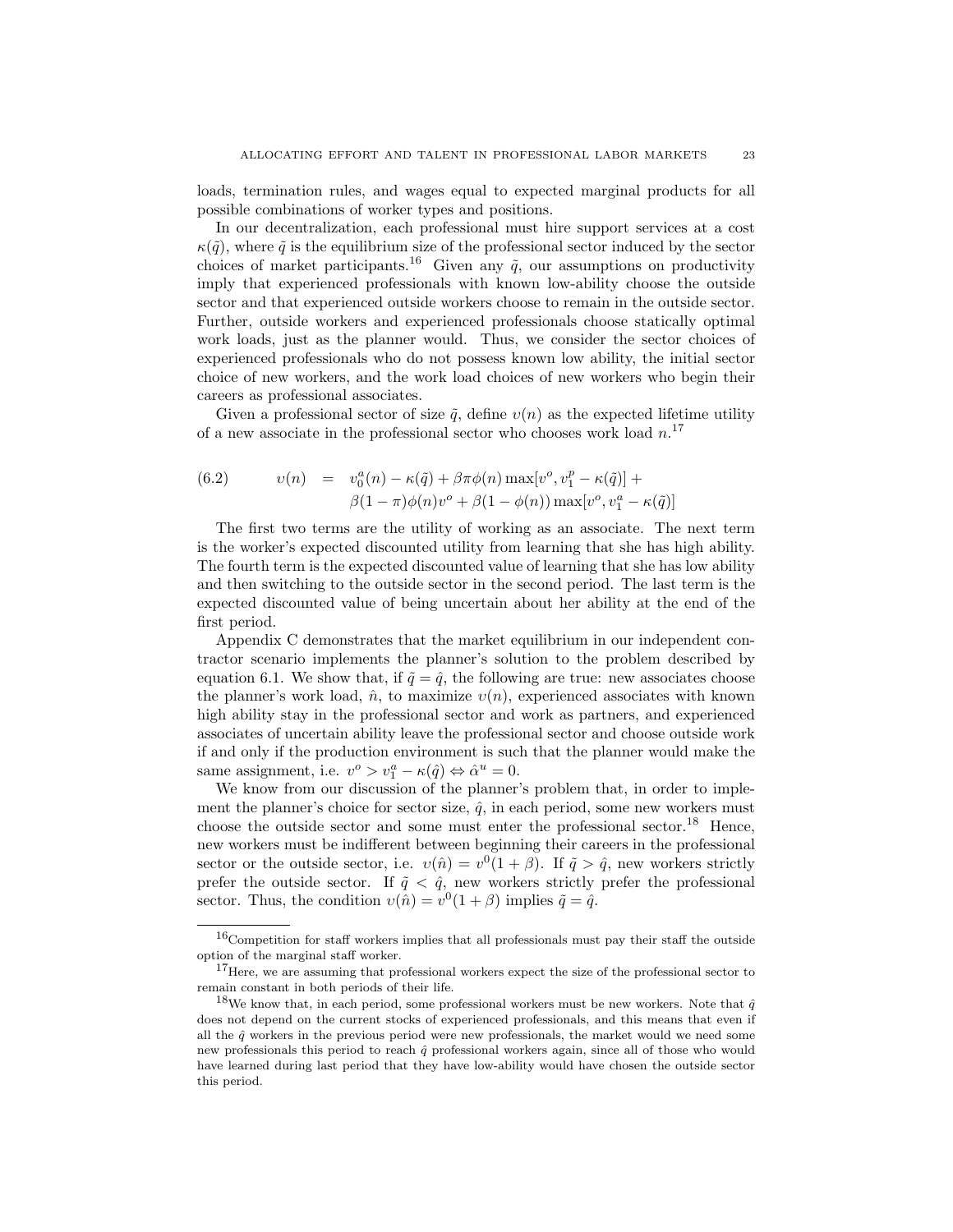Appendix C also proves another result that helps us understand how this decentralization works.

#### **Proposition 5.** All else equal,  $\hat{q}$  and  $\kappa(\hat{q})$  are increasing functions of  $z^p$ .

When partners become more productive, the professional sector grows, and the costs of maintaining professional positions grows. Because  $v^o > v_1^a - \kappa(\hat{q}) \Leftrightarrow \hat{\alpha}^u = 0$ , up-or-out is optimal when  $z^p$  is high enough, given  $z^a$ , to drive  $\kappa(\hat{q})$  beyond  $v_1^a - v^o$ . In these cases, all associates who realize they are not going to become partners willingly choose the outside sector. In up-or-out regimes, the search for talented partners drives the costs of maintaining professional positions so high that each position is occupied by someone who either is a partner or could become one.

New associates willingly accept lower expected utility in their first period of employment because they are willing to pay to learn about their talent levels<sup>19</sup>, and this result may shed light on survey evidence concerning the job satisfaction of young professionals. Young professionals often report low job satisfaction, and in particular, they report that they would be willing to accept lower earnings in exchange for less demanding work schedules.<sup>20</sup> While advocates of rat race models cite these responses as evidence that young professionals take on work loads that are inefficient, our model offers another interpretation.

Consider the possibility that young professionals who respond to such surveys are reporting that, holding all else constant, they are willing to accept lower earnings in exchange for less demanding work loads. Further, suppose that one of the things they hold constant when answering these questions is their future prospects for promotion. Given this scenario, new associates in our model would express the same willingness to exchange current salary for reduced work loads. The problem is that there is no way to make such an exchange while holding all else constant. If new associates did perform fewer tasks, the market would learn less about them, and they would be less likely to become partners. $21$ 

Although many young professionals report that, relative to their current terms of employment, they would be willing to exchange money for leisure, these reports are not necessarily evidence of market failure. Information is costly, and these reports may simply mean that workers would rather live in a world that allowed them to discover and reveal their abilities at no cost.

Scholars have argued that up-or-out policies are puzzling because surely some experienced associates who are not well suited to the partner role are nonetheless competent professionals. Why would firms refuse to negotiate a retention package for these associates? $22$ 

Our model provides an answer. In our framework, young professionals pay a utility cost to acquire information about whether or not they are well-suited to lucrative partner positions. Thus, when a young professional learns that she is not

<sup>&</sup>lt;sup>19</sup>This follows directly from  $v(\hat{n}) = v^0(1+\beta)$ , and in part, reflects the fact that  $\hat{n}$  is greater than the work load that maximizes static surplus.

 $20$ See Landers et al. [1996] for survey responses from young laywers.

 $21$ Likewise, in the training model we discuss in section 5, associates who work less would be less likely to acquire the skills needed to become partners.

<sup>22</sup>See Kahn and Huberman [1988]. Gilson and Mnookin [1989] discuss this puzzle in the context of experienced legal associates. Batchelor [April 20, 2011] discusses how leading consulting firms often place those who fail to make partner in prestigious jobs in large companies that are clients of the firm.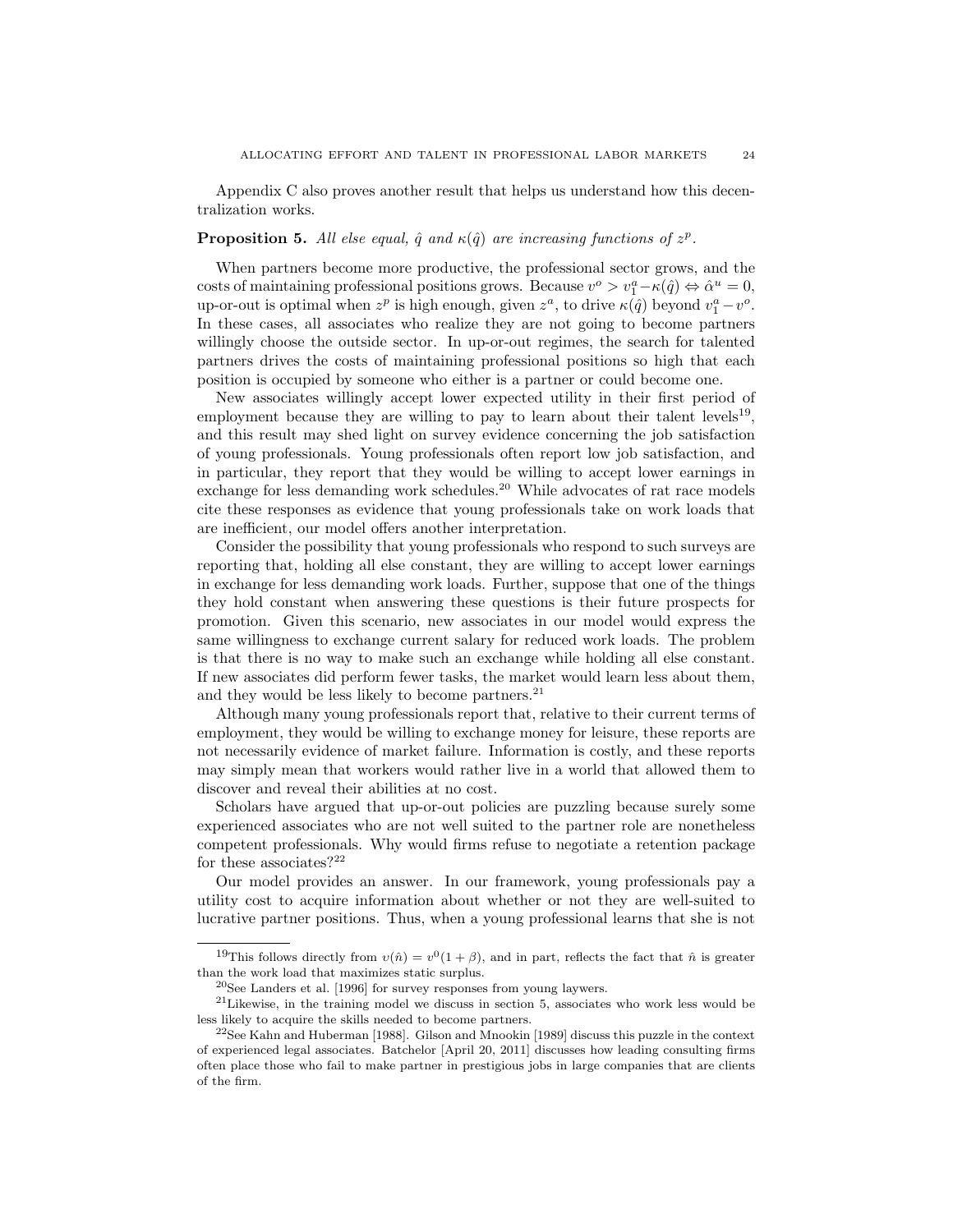partner material, she is not willing to pay this cost any longer. Further, although she would be more productive, in expectation, than the new associate who replaces her, her firm cannot profitably make a retention offer that she would accept because it can no longer offer her the opportunity to learn about her fitness for the partner role.

If up-or-out is one of several tools that professional service firms use to search efficiently for partners, then the decision of firms not to negotiate a new deal with skilled professionals who turn out not to be well-suited for the partner role is not a riddle that needs to be solved. Associates enter these firms because they hope to become partners. Once they realize that they will not become partners, they also know that their best options are elsewhere.

#### 7. Empirical Patterns Concerning Hours and Promotions

In this section, we explore data that describe career outcomes among young lawyers. We focus on differences in hours worked, billing rates, and total compensation among lawyers who occupy different positions during the first twelve years of their careers, and we highlight one pattern that appears in two different data sources.

On average, lawyers who begin their careers as associates in private law firms and do not make partner typically reduce their work hours significantly when they leave the partnership track. These hours reductions occur among the small number who take positions in private law firms that are not on the partnership track and among the much larger number who accept jobs outside the private law firm industry. Further, both groups reduce their hours even though their wage rates appear to be constant or increasing.

We can easily pick parameters for our model that produce this pattern because, in our model, associates take on heavy work loads as part of an audition process, and once their auditions are over, they no longer earn the same information returns from their work. This is true for those who make partner as well as those who do not, but those who earn partner positions work more because they take on valuable leadership and business development roles that increase their productivity.

Before describing our results, we must discuss several issues that arise concerning how to map our results into data. In our model, there are only two positions, associate and partner. For much of the 20th century, most private law firms created only these two positions, but in recent decades, many firms have created additional positions. Many firms now have non-equity partner positions, and a smaller number have "Of Counsel" or counsel positions.

Our reading of the literature and our work with one of the data sets described below leads us to conclude that most counsel positions are occupied by persons who are not being considered for promotion to partner. However, lawyers who occupy non-equity partnership positions relatively early in their careers are still being evaluated for promotion to equity partner, and some already function somewhat like traditional partners since they develop new business, share in the profits of the firm, and vote on matters of firm governance. Appendix D describes the information we have gathered about these positions in more detail.

We focus on lawyers who are in roughly the first twelve years of their careers. We proceed under the assumption that persons who are promoted from associate to non-equity partner early in their careers are likely persons who are still trying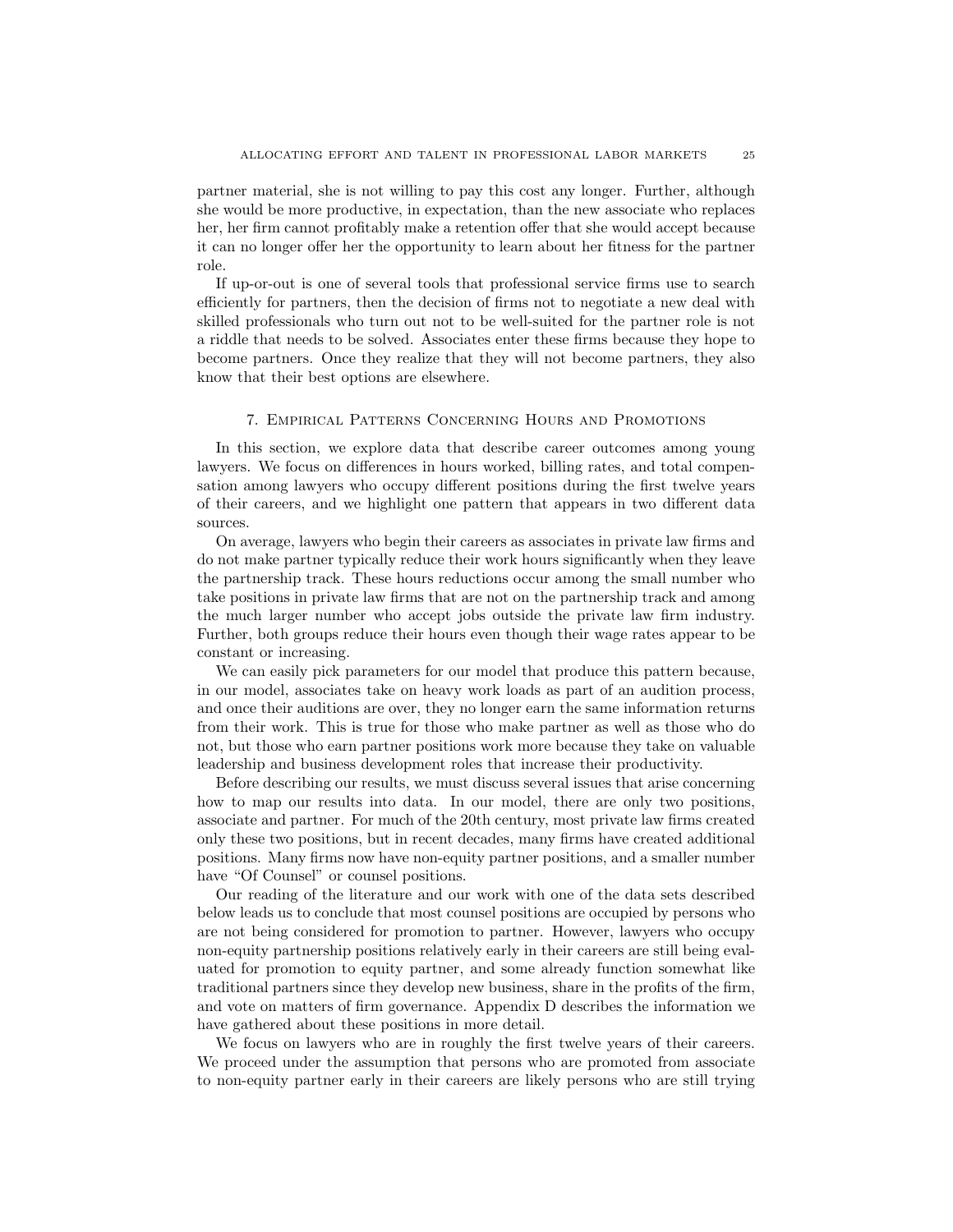to earn promotions to full partner. We assume that persons who transition from associate to counsel positions early in their careers are no longer being considered for promotion to partner.<sup>23</sup> Thus, firms that retain associates by promoting them to non-equity partner are often gathering more information about whether or not these lawyers should be full partners, but firms that retain associates by promoting them to counsel are deviating from strict adherence to up-or-out.

Appendix D demonstrates that new associates almost never move to counsel positions in their original firms and rarely transition directly from being an associate in one firm to a counsel in another. Further, as a rule, new associates who move into counsel positions do not become partners. Given these patterns, we assume that lawyers who begin their careers as associates but transition into counsel positions are individuals who became associates hoping to become partners, yet over time, learned that they were not well suited to the partner role. In addition, both they and the market learned over time that they are particularly well-suited to a senior, non-partner role that likely requires special expertise.

Given this scenario, consider Table 2. This table describes data from the Survey of Law Firm Economics (SLFE), which is conducted annually by ALM Legal Intelligence. The data come from eight annual surveys taken during the period 2007-2014. Some firms appear in more than one annual survey, but these are not observations from a panel data set. Rather, the data come from eight repeated cross-sectional surveys.<sup>24</sup>

Table 2 describes outcomes for lawyers who are between eight and twelve years into their careers. We chose this experience interval because firms make many crucial retention and promotion decisions about progression to partner in this interval. The table presents results for associates, equity partners, non-equity partners, and counsel attorneys. Because these counsel attorneys are less than 12 years into their careers, it seems reasonable to assume that most of them are attorneys who recently left an associate position in their current or previous firms and now occupy a senior role off the partnership track. Thus, it is interesting to note that, compared to the other three groups, counsel attorneys bill fewer hours but charge clients higher rates for their time. It is particularly noteworthy that counsels bill their time at rates 17 percent greater than associates yet bill 24 percent fewer hours.<sup>25</sup>

These data contain information about hours billed but do not measure total hours worked. Therefore, we cannot use these data to recover actual wage rates for workers in different positions. Still, given the large gaps in hours billed and billing rates, it seems highly unlikely that the associates in Table 2 are earning higher hourly wages than counsel attorneys who have comparable total experience. So, why would these associates bill many more hours than their peers who work as counsels? Our model suggests that this hours gap reflects the fact that counsel attorneys are no longer auditioning for partnerships. Their past work experience has

<sup>&</sup>lt;sup>23</sup>Among more experienced lawyers, some counsels and non-equity partners are former partners in their firms or other firms who voluntarily or involuntarily left their partnership positions because they were unwilling or unable to meet the expectations of other partners. See Richmond [2010].

<sup>&</sup>lt;sup>24</sup>Some lawyers may appear in two different cross-sections, but we cannot link these records.

 $^{25}$ Given the experience restrictions we impose on our sample, the associates in Table 2 are persons who are reaching the end of their tenure as associates, and in some cases, may already know that they are not going to be promoted and are therefore engaged in searches for new positions. Nonetheless, these associates still bill more hours than counsel attorneys who have similar levels of experience and bill their time at higher rates.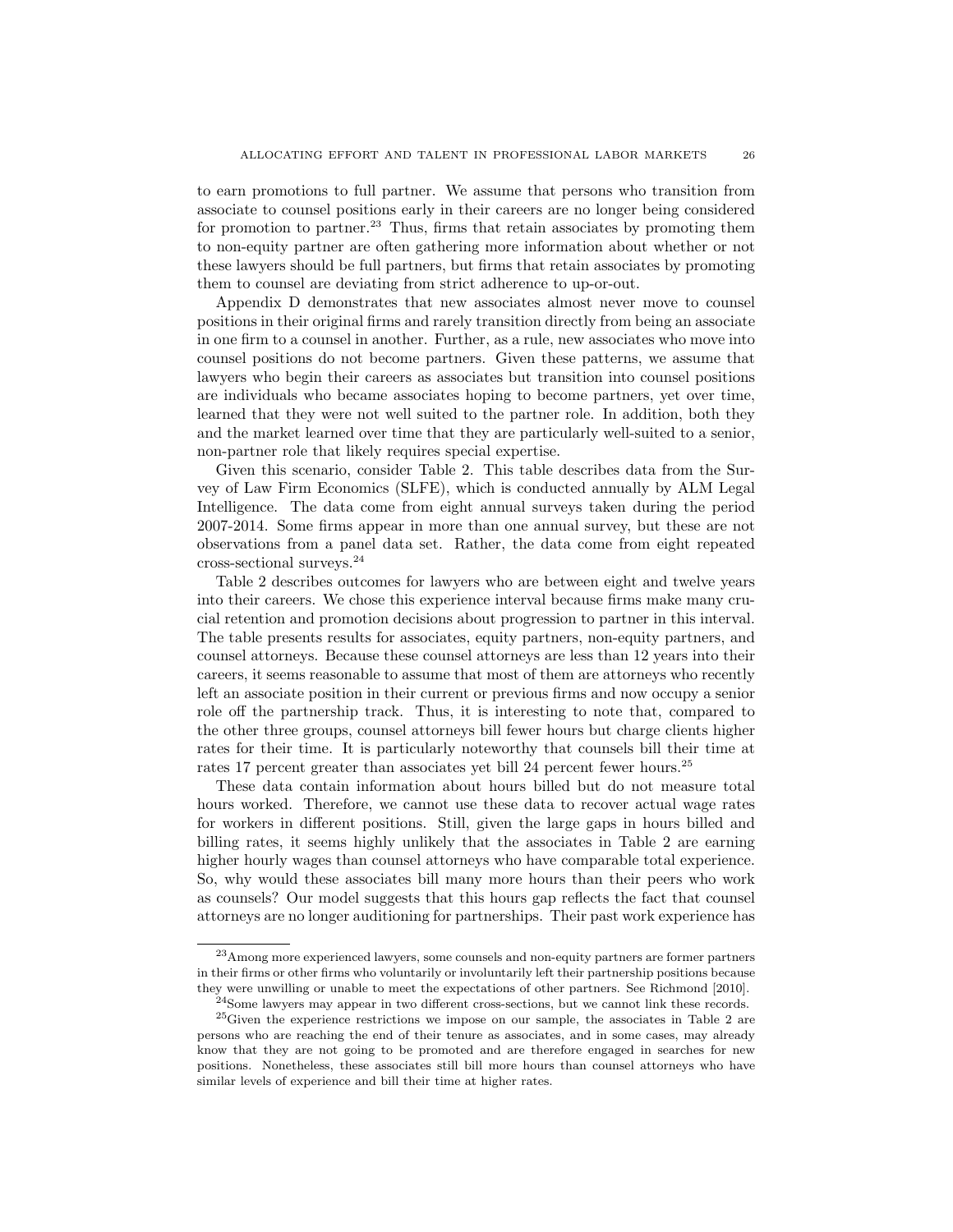revealed their type, and they are no longer producing signals about their suitability for the partner position.

Some readers may conjecture that these results for counsel attorneys are a "mommy track" outcome, but these results are not driven by women taking counsel positions in order to spend more time with young children. We have created a similar table that contains only male lawyers, and the results are quite similar.<sup>26</sup>

#### Table 2 Hours Billing, Billing Rates, & Total Compensation By Position

| Avg Hours Billed | 1,646      | 1,612     | 1,493     | 1,128     |
|------------------|------------|-----------|-----------|-----------|
| (Std Deviation)  | (416)      | (538)     | (592)     | (633)     |
| N                | 2,982      | 3.135     | 7,144     | 558       |
|                  |            |           |           |           |
| Avg Hourly Rate  | 290        | 299       | 259       | 304       |
| (Std Deviation)  | 77)        | (97)      | (85)      | (105)     |
| N                | 2,990      | 3.131     | 6,931     | 543       |
|                  |            |           |           |           |
| Avg Comp         | 233,970    | 197,471   | 143,409   | 144,305   |
| (Std Deviation)  | (110, 968) | (78, 307) | (53, 157) | (67, 458) |
|                  | 3,053      | 3,188     | 7,283     | 574       |

Partner NE Partner Associate Counsel

Notes: This table reports job characteristics for lawyers included in the Survey of Law Firm Economics taken by ALM Legal Intelligence between the years 2007 and 2014. Within each panel of this table, the first number in each cell is the sample mean, the numbers in parentheses are standard deviations, and N is the sample size. This table considers only attorneys with between 8 and 12 years of experience, defined as years since passing the bar. Compensation is defined as take home salary and retirement contributions plus year end bonus plus benefits. Hours Billed is the annual number of billable hours for each attorney. Hourly rate is the typical hourly rate charged by each attorney. Sample sizes differ among cells due to different frequencies of item non-response.

Partners and non-equity partners also work more than counsel attorneys, but this pattern is easy to understand. The implied hourly wage rate for new partners may be much greater than the implied wage rate for counsels, and many nonequity partners are still auditioning for full partnerships, receiving performancebased profit sharing, or both.

The results in Table 2 are only suggestive because they do not contain panel data on particular lawyers and therefore do not allow us to know with certainty that these counsel attorneys recently left associate positions. Tables 3 present

 $^{26}$ See Harrington and Hsi [2007] for a discussion of links between gender differences in promotion rates and gender differences in time spent caring for young children. Gender is missing for many records in the SLFE data. However, in the sample of respondents who report being male, the same patterns exit, and the hours billed gap between Associates and Counsels is even slightly larger than the one reported in Table 2 for the full sample.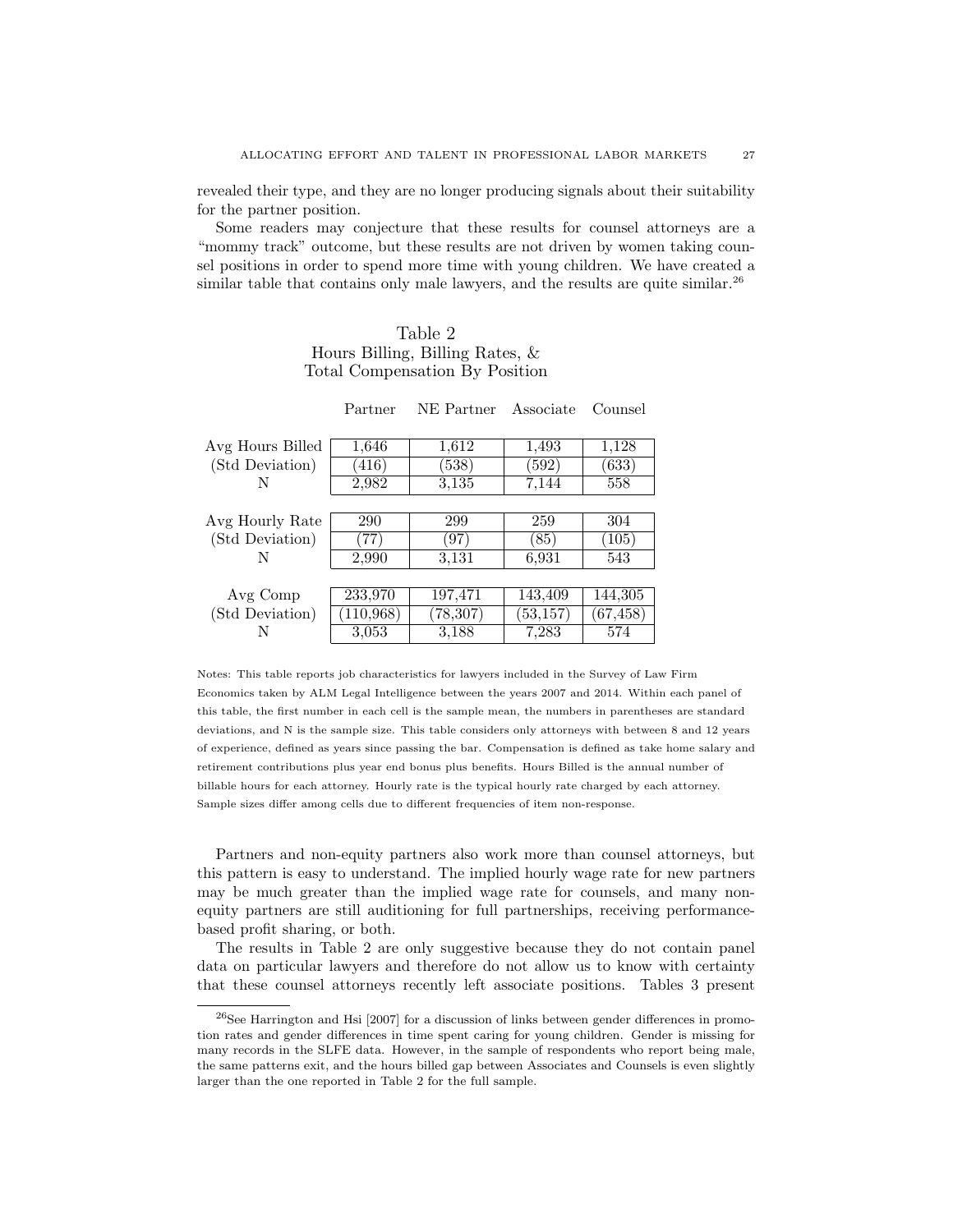results from a second data set that provides much smaller samples but does allow us to track individual lawyers over time.

#### Table 3 AJD Full Sample Hours Worked and Compensation By W3 Position

Partner NE Partner Associate Counsel Other

| Avg Hours W1    | 51.7       | 51.8       | 49.5         | 49.7       | 49.9       |
|-----------------|------------|------------|--------------|------------|------------|
| (Std Deviation) | (12.7)     | (9.4)      | (12.4)       | (11.2)     | (13.1)     |
| N               | 161        | 103        | 75           | 31         | 343        |
|                 |            |            |              |            |            |
| Avg Salary W1   | 116,243    | 122,125    | 92,157       | 141,578    | 131,753    |
| Std Deviation)  | (48, 985)  | (48, 303)  | (39, 828)    | (47, 452)  | (70, 311)  |
| N               | 165        | 107        | 74           | 32         | 360        |
|                 |            |            |              |            |            |
| Avg Hours W3    | 51.2       | 54.3       | 51.9         | 46.2       | 47.0       |
| Std Deviation   | (12.8)     | (12.2)     | (10.7)       | (12.2)     | (12.8)     |
| N               | 171        | 109        | 77           | 32         | 365        |
|                 |            |            |              |            |            |
| Avg Comp W3     | 240,154    | 225,653    | 134,187      | 215,975    | 190,566    |
| Std Deviation)  | (220, 199) | (110, 588) | $(75{,}675)$ | (136, 151) | (197, 826) |
| N               | 121        | 90         | 72           | 26         | 316        |

Notes: This table reports job characteristics for lawyers included in the After the JD Survey (AJD), which was sponsored by the American Bar Association. This panel survey involved three rounds of data collection that began in 2002, 2007, and 2012. The first number in each cell is the sample mean, the numbers in parentheses are standard deviations, and N is the sample size. The sample for this table includes only attorneys who passed the bar in 1998 or later and were associates at private law firms in the first wave of the survey. Average Hours Wave 1 and Average Hours Wave 3 are average hours worked by attorneys in the weeks before completing the first and third surveys, respectively. Average Salary Wave 1 is defined as the salary including bonus. Average Compensation Wave 3 is the average sum of salary, bonus, profit sharing, and other income received by respondents in the third wave. Sample sizes differ by cell due to different frequencies of item non-response.

The *After the JD* (AJD) study conducted three rounds of interviews with a cohort of lawyers who passed the bar around 2000. Wave one interviews took place between May, 2002 - March, 2003. Wave two interviews began in May, 2007 and ran through early 2008. Wave 3 interviews took place between May, 2012 and December, 2012. We chose a subsample of these lawyers who participated in both the wave 1 and wave 3 interviews and who reported in wave 1 that they worked as an associate in a private law firm. By wave 3, most of these lawyers should have had eleven or twelve years of experience as lawyers. Thus, they are slightly more experienced than the average lawyer in our Table 2 sample.

Each column in Table 3 describes outcomes for lawyers who were associates in wave 1 and occupy a specific position in wave 3. As in Table 2, we present results for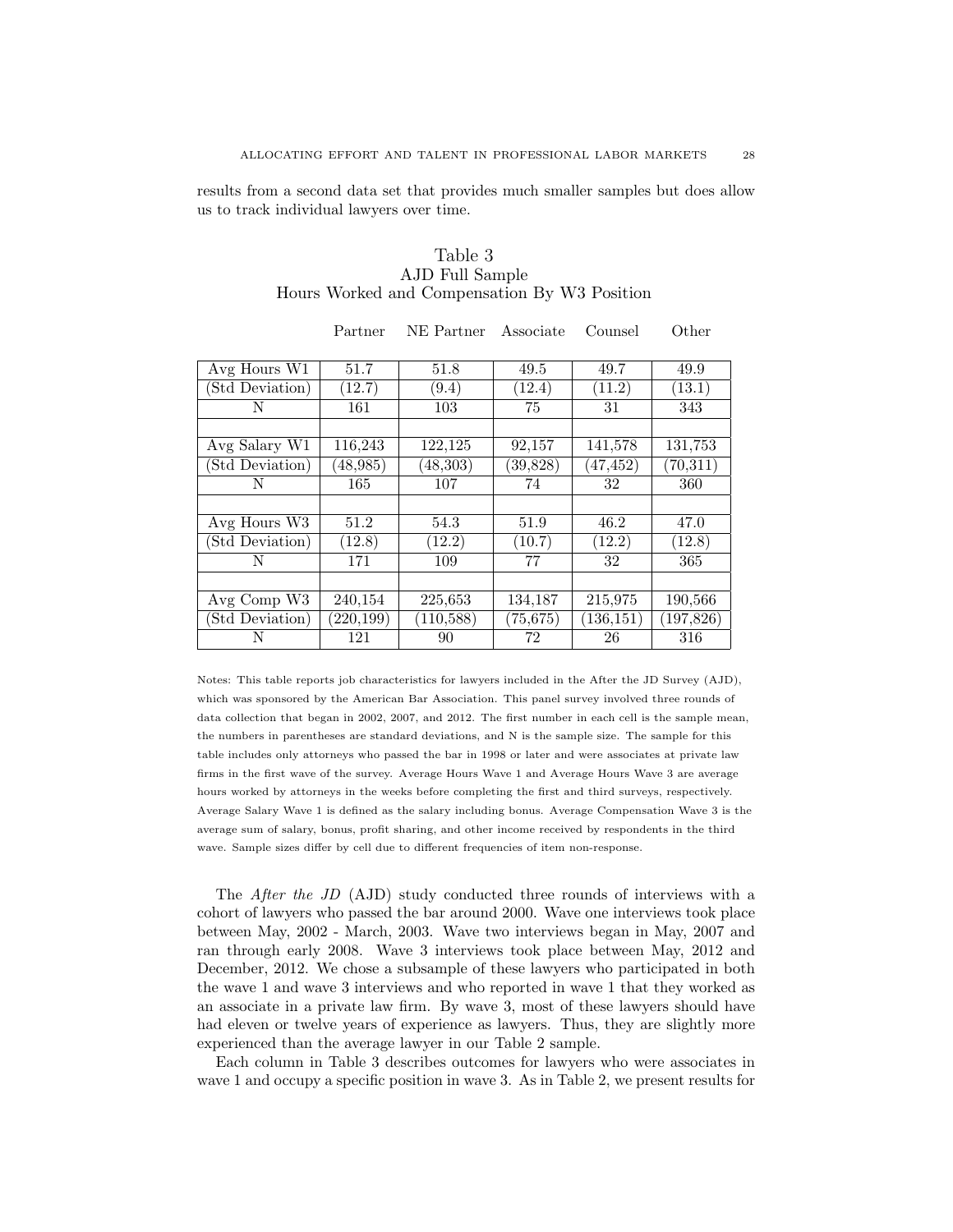equity partners, non-equity partners, associates, and counsels, but we also present an "other" category. This category contains almost half of our sample and includes lawyers who have left private law practice or are self-employed.

The first row of the Table 3 reports hours worked in wave 1. All of the lawyers in this sample were working as associates in private law firms in wave 1. Young associates who are going to make partner or non-equity partner appear to work slightly longer hours in wave 1. Gicheva [2013] notes that, if young workers differ in their costs of effort and also learn by doing, those with low costs of effort work more and are more likely to acquire skills that earn promotions. Further, since the wave 1 interviews take place in year two or three of these young lawyers' careers, the small differences in wave 1 hours worked recorded in the first row of Table 3 may indicate that partners give more work to second and third year associates who appear most likely to make partner.<sup>27</sup>

In wave 3, we do see more noteworthy differences in hours worked among these lawyers. The small number who took counsel positions and the much larger sample who no longer work in private law firms work about three hours less per week than they worked as new associates. In contrast, those in associate and non-equity partner positions who are still trying to become equity partners work more than they worked in wave 1, while those who are partners in wave 3 work thirty minutes less per week than they worked in wave 1.

The wave 3 contrast between associates and lawyers in our other category is striking. In wave 1, when both groups were working as associates, those in the other category enjoyed higher annual earnings and worked a few minutes more per week. Between waves 1 and 3, annual earnings grew for both groups by about 42 percent, but in wave 3, those who remain in associate positions work roughly five hours per week more than those who have left private law. The results for the small sample of attorneys who are counsels in wave 3 parallel those for attorneys in the other category, except they enjoy slightly higher earnings and earnings growth while reporting slightly larger declines in hours between wave 1 and wave 3.

Taken as a whole, the wave 3 comparisons between those who are partners or still trying to become partners and those who have left the partnership track provide additional support for our claim that new associates work long hours as part of a screening process. When new associates learn they are not going to make partner, the information value produced by their effort is diminished, and they reduce their hours even though their wage rates appear to be constant or rising. Those who make partner have also completed the screening process, but they now take on new leadership and business development roles that raise the value of their work effort.

Table 4 summarizes the association between leaving the partnership track and changes in hours worked between waves 1 and 3 for several different samples. Here, we define terms as follows: within our sample of wave 1 associates in private law firms, those who are partners, non-equity partners, or associates in wave 3 are still on the partnership track, but those who have left private law or accepted counsel positions by wave 3 are off the partnership track. Table 4 reports the results from a series of bivariate regressions of hours worked in wave 3 minus hours worked in wave 1 on a dummy variable indicating whether or not a lawyer is off the partnership track in wave 3.

<sup>27</sup>Wilkins and Gulati [1998] discuss differences in work assignments among associates.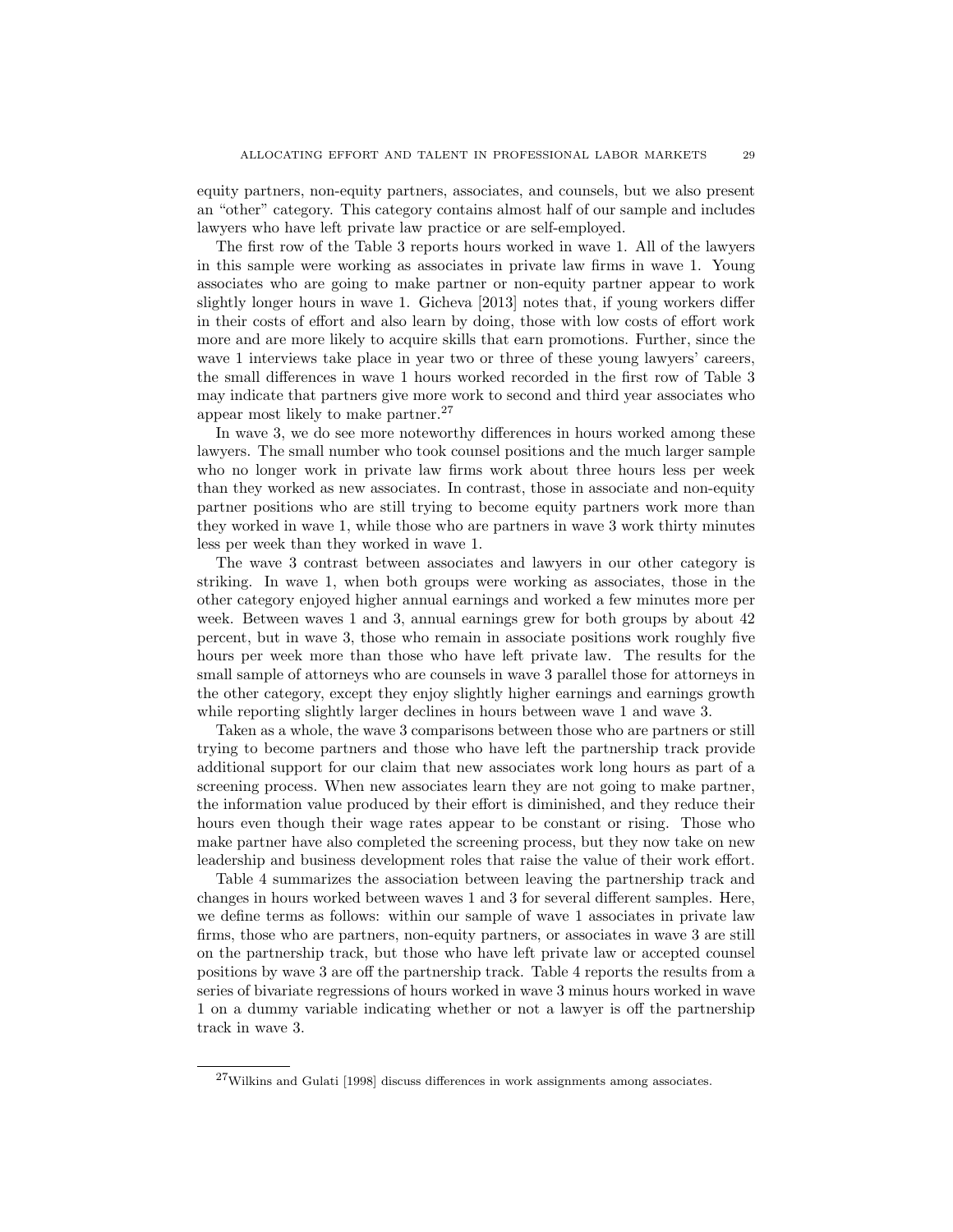The statistical association is noteworthy. Lawyers who leave the partnership track reduce their hours by roughly 3 to 7 hours per week relative to lawyers who remain on the partnership track. The differences among the estimated effects in the five columns are not statistically significant, but there is some indication that the effect is stronger among lawyers who began their careers in large private law firms. There is no evidence that this result is driven purely by women seeking to reduce their hours in order to spend more time at home. The estimated effect among women is slightly larger in the full sample but smaller in the sample of lawyers who began their careers at law firms with more than 150 attorneys.

#### Table 4 Regressions of Changes in Hours (W3 - W1) on an Indicator for Leaving Partnership Track

| $Y = \Delta$ Hours (W3 - W1) |  |  | $X = 1$ if Off-Track in W3 (Counsel, Other) |  |  |  |
|------------------------------|--|--|---------------------------------------------|--|--|--|
|------------------------------|--|--|---------------------------------------------|--|--|--|

|                | Full           | M       |         |                                         |                      |
|----------------|----------------|---------|---------|-----------------------------------------|----------------------|
|                |                |         |         | Firm Size $= 150 +$ Firm Size $= 150 +$ |                      |
| Off-Track $W3$ | $-3.70$        | $-3.25$ | $-4.26$ | -7.43                                   | $-5.01$              |
| (Std Error)    | $1.15^{\circ}$ | 1.53'   | 1.78    | (2.76)                                  | $\left( 2.92\right)$ |
|                | 708            | 425     | 279     | 178                                     |                      |

Notes: See notes to Table 3 for description of the AJD sample. Once again, we restrict our samples to persons who report in Wave 1 that they are associates in private law firms. We also eliminate respondents who report in Wave 3 that they are self-employed and five respondents who report working in staff or contract positions. Those who are Equity Partners, Non-equity Partners, or Associates in a private law firm are On-Track. Those who are solo practitioners, counsels in a private law firm or employees of an organization that is not a private law firm are Off-Track. The entries here are regression coefficients on a dummy variable indicating that, in Wave 3, a lawyer is Off-Track. All regressions are bivariate regressions of changes in hours worked per week, i.e. wave 3 hours minus wave 1 hours, on the Off-Track indicator. Standard errors are in parentheses. N denotes sample size.

The empirical results in Tables 2, 3, and 4 provide only suggestive evidence in favor of our model. The AJD surveys have response rates far below one, and the SLFE documentation does not report response rates. Further, neither data source allows us to measure changes in wage rates and hours worked that occur exactly when lawyers make specific job or career changes.

Nonetheless, the data do suggest that many lawyers who abandon the partnership track in private law firms reduce their work hours even though their wage rates are constant or rising. Because these changes in work hours accompany changes in job assignments, it is reasonable to suspect that these workers are adjusting their hours in response to changes in their information sets. Our model suggests that they adjust their hours because they have recently learned that they are not wellsuited to the partner role and that the long hours they worked as new associates were part of the audition process for partnerships.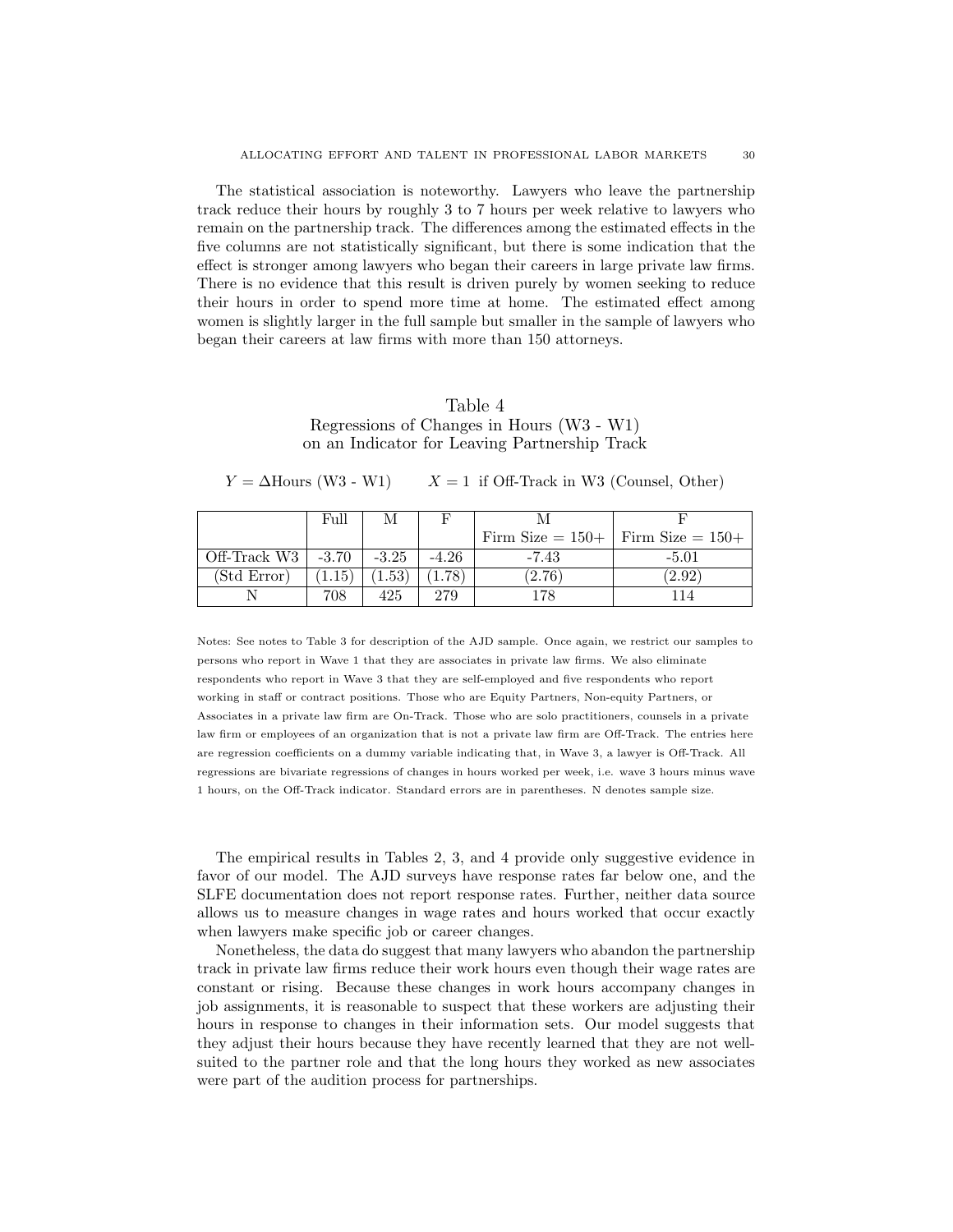#### 8. Conclusion

We argue that new associates in professional service firms take on heavy work loads while simultaneously competing in up-or-out promotion contests because both practices facilitate the identification of the new partners that these firms need to survive and grow. Partners in professional service firms possess a rare combination of skills. They possess the analytical skills needed to perform and direct complex work, and they possess the communication and people skills required to earn and maintain the trust of valuable clients. Further, because the trust relationship between a partner and her clients hinges on the partner's promise to reliably provide expert services, each partner can only manage a limited number of clients.<sup>28</sup> Given this constraint, professional service firms grow horizontally, by identifying new partners who can build and maintain relationships with new clients.

Young professionals in elite professional service firms take on heavy work loads so that both they and their employers better learn whether or not they should be new partners. Those who discover that they are not going to become partners are no longer willing to bear these work loads, and it is efficient for firms to replace them with new associates who are eager to discover whether or not they can become partners.

In recent decades, mergers have created some large law and public accounting firms that no longer adhere strictly to up-or-out rules. These firms have created a limited number of productive positions for specialists who may not be well-suited to the partner role but are able to provide expert services that multiple partners employ. Future research should more closely examine how recent developments in information technology and the growth of large firms have shaped personnel policies within professional service industries. Nonetheless, because professional service firms remain dependent on partners to develop and maintain business, most new entrants in these firms still begin their careers believing that they are engaged in auditions for partnerships.

 $28$ See Levin and Tadelis [2005] for a model that explores why corporate clients are not willing to have professionals who are not partners manage their cases. In contrast, many personal injury law firms do not generate revenue by building and maintaining relationships with corporate clients. They generate business through advertising and mass marketing. Galanter and Palay [1998] argue that this may explain why personal injury firms are often not organized around the traditional associate to partner career path.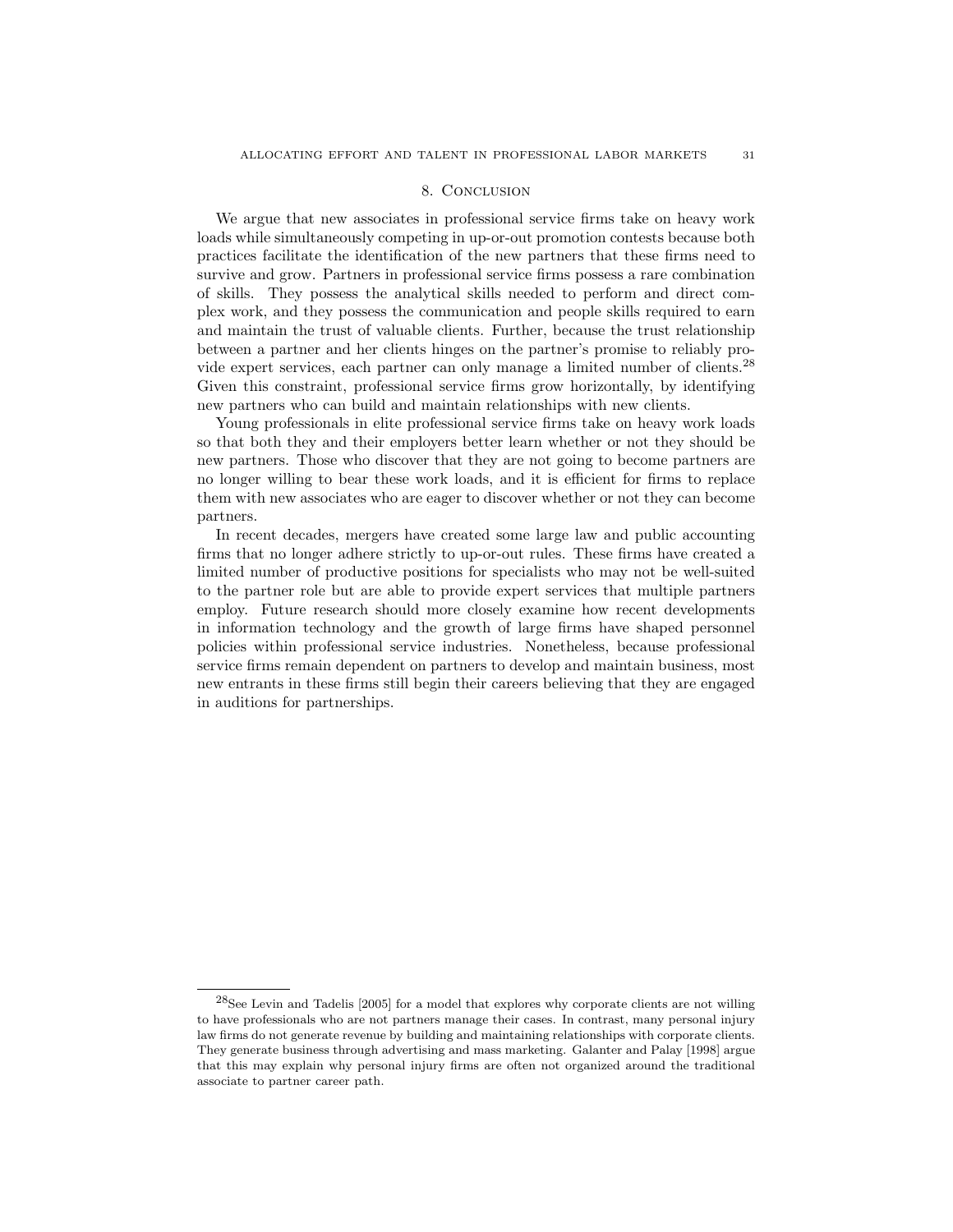#### **REFERENCES**

- George Akerlof. The economics of caste and of the rat race and other woeful tales. The Quarterly Journal of Economics, 90(4):599–617, 1976.
- Elizabeth Dreike Almer. AICPA Work/Life and Women's Initiative 2004 Research: Executive Summary, 2004.
- Charles Batchelor. Up or out is part of industry culture. Financial Times, April 20, 2011.
- Alessandro Bonatii and Johaness Horner. Career concerns with exponential learning. Theoretical Economics, page forthcoming, 2016.
- Gautam Bose and Kevin Lang. Monitoring for worker quality: Task assignment, job ladders, wages and mobility in non-managerial internal labor markets. working paper, 2015.
- Dominique Demougin and Aloysius Siow. Careers in ongoing hierarchies. The American Economic Review, 84(5):1261–1277, 1994.
- Marc Galanter and Thomas Palay. Tournament of Lawyers: The Transformation of the Big Law Firm. The University of Chicago Press, Chicago, 1991.
- Marc Galanter and Thomas Palay. A little jousting about the big law firm tournament. Virginia Law Review, 84(8):1683–1693, 1998.
- Marc S Galanter and William D. Henderson. The elastic tournament: The second transformation of the big law firm. Stanford Law Review, 60(1867):1867–1930, 2008.
- Suman Ghosh and Michael Waldman. Standard promotion practices versus up-orout contracts. The RAND Journal of Economics, 41(2):201–325, 2010.
- Dora Gicheva. Working long hours and early career outcomes in the high-end labor market. Journal of Labor Economics, 31(4):785–824, 2013.
- Ronald J. Gilson and Robert H. Mnookin. Sharing among the human capitalists: An economic inquiry into the corporate law firm and how partners split profits. Stanford Law Review, 37(2):313–392, 1985.
- Ronald J. Gilson and Robert H. Mnookin. Coming of age in a corporate law firm: The economics of associate career patterns. *Stanford Law Review*, 41(3):567–595, 1989.
- Elizabeth H. Gorman. Moving away from up-or-out: Determinants of permanent employment in law firms. Law and Society Review, 33(3):637–666, 1999.
- Steven Greenhouse. Flex time flourishes in accounting industry. The New York Times, jan 2011.
- Mona Harrington and Helen Hsi. Women lawyers and obstacles to leadership. MIT Workplace Center, 2007.
- Bengt Holmstrom. Managerial incentive problems: A dynamic perspective. The *Review of Economic Studies*,  $66(1):169 - 182$ , 1999.
- Charles Kahn and Gur Huberman. Two-sided uncertainty and up-or-out contracts. Journal of Labor Economics, 6(4):423–444, 1988.
- Renee M. Landers, James B. Rebitzer, and Lowell J. Taylor. Rat race redux: Adverse selection in the determination of work hours in law firms. The American Economic Review, 86(3):329–348, 1996.
- Jonathan Levin and Steven Tadelis. Profit sharing and the role of professional partnerships. Quarterly Journal of Economics, pages 131–171, 2005.
- John Lewison. The work/life balance so far. Journal of Accountancy, aug 2006.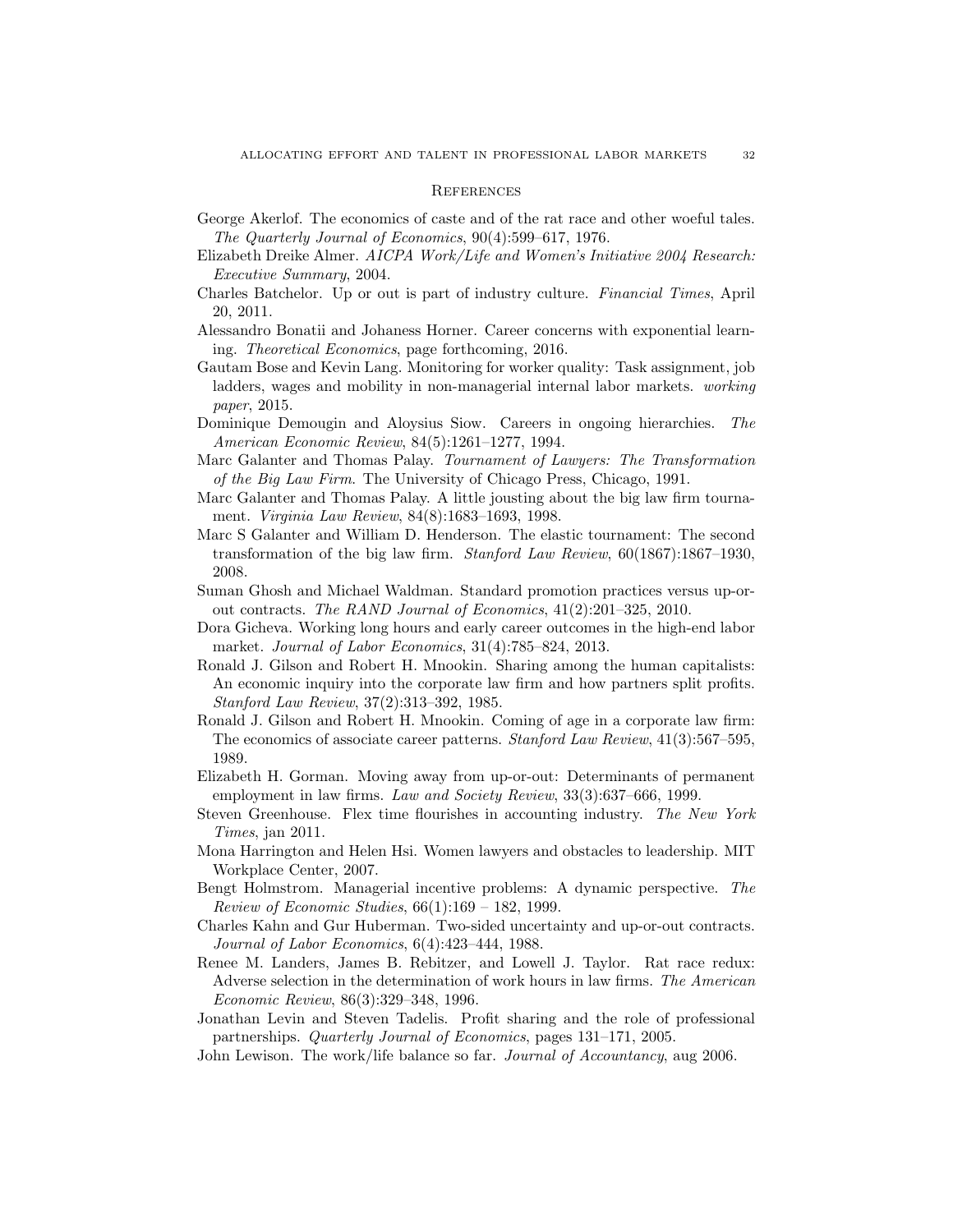- Brendan O'Flaherty and Aloysius Siow. On the job screening, up or out rules, and firm growth. The Canadian Journal of Economics, 25(2):346–368, 1992.
- Canice Prendergast. The role of promotion in inducing specific human capital acquisition. The Quarterly Journal of Economics, 108(2):523–534, 1993.
- Machael J. Pries. Persistence of employment fluctuations: A model of recurring job loss. The Review of Economics Studies, 71(1):193–215, 2004.
- Douglas Richmond. The partnership paradigm and law firm non-equity partners. Kansas Law Review, 58:507 – 551, 2010.
- Sherwin Rosen. Learning and experience in the labor market. Journal of Human Resources, 7(3):326 – 342, 1972.
- Michael Waldman. Up-or-out contracts: A signaling perspective. Journal of Labor Economics, 8(2):230–250, 1990.
- David B. Wilkins and G. Mitu Gulati. Reconceiving the tournament of lawyers: Tracking, seeding, and information control in the internal labor markets of elite law firms. Virginia Law Review, 84:1581–1681, 1998.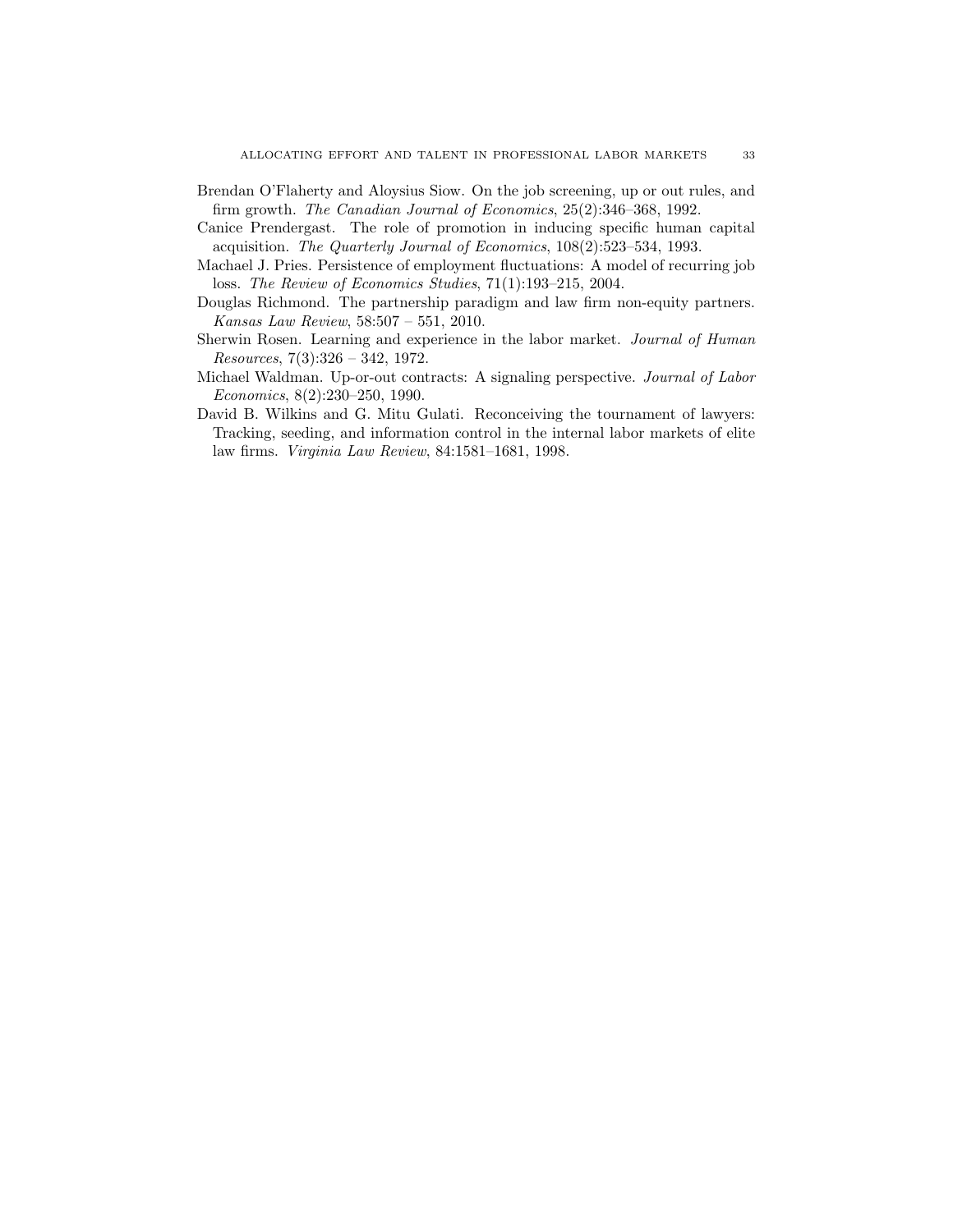### Appendix A: Screening

In this Appendix, we provide proofs for the various results concerning the screening model in Section 3 and 4.

**Claim 1:**  $V(\rho^u, \rho^x) = K_1 + K_2 \rho^u + K_3 \rho^x$  for some constants  $K_1, K_2$ , and  $K_3$ .

**Proof of Claim 1**: The value function  $V(\rho^u, \rho^x)$  satisfies the Bellman equation

$$
V(\rho^u, \rho^x) = \max_{\alpha^x, \alpha^u, n} (2 - q) v^o + q v_0^a(n) + \alpha^x \rho^x (v_1^p - v_0^a(n)) +
$$
  

$$
\alpha^u \rho^u (v_1^a - v_0^a(n)) + \beta V (\rho_{+1}^u, \rho_{+1}^x)
$$
 (1)

where

$$
\begin{array}{rcl}\n\rho_{+1}^u & = & (q - \rho^u \alpha^u - \rho^x \alpha^x) (1 - \phi(n)) \\
\rho_{+1}^x & = & (q - \rho^u \alpha^u - \rho^x \alpha^x) \pi \phi(n)\n\end{array}
$$

The Bellman equation can be written as a functional equation

$$
V = T(V)
$$

where  $T$  is an operator defined over the space of bounded functions  $V$  that map  $\{(\rho^u, \rho^x) \in \mathbb{R}_+^2 : 0 \le \rho^u + \rho^x \le 1\}$  into  $\mathbb{R}$ .

We first argue that  $T$  is a contraction, i.e. for any two functions  $V_1$  and  $V_2$ ,  $|T(V_1) - T(V_2)| < |V_1 - V_2|$ . For this, it will be enough to verify Blackwell's sufficient conditions for  $T$  to be a contraction:

- 1. Monotonicity: If  $V_1 \leq V_2$  then  $T(V_1) \leq T(V_2)$
- 2. Discounting: there exists some  $\beta \in (0,1)$  such that  $T(V + a) \leq T(V) + \beta a$ for all  $a \geq 0$ .

Both of these are straightfoward to verify. Define

$$
\overline{T}(V; \alpha^x, \alpha^u, n) = (2-q) v^o + q v_0^a(n) + \alpha^x \rho^x (v_1^p - v_0^a(n)) +
$$
  

$$
\alpha^u \rho^u (v_1^a - v_0^a(n)) + \beta V (\rho_{+1}^u, \rho_{+1}^x)
$$

i.e.  $\overline{T}(V)$  corresponds to  $T(V)$  evaluated at an arbitrary vector  $(\alpha^x, \alpha^u, n)$ rather than the vector  $(\alpha^x, \alpha^u, n)$  that maximizes the RHS of (1). Let  $(\hat{\alpha}_1^x, \hat{\alpha}_1^u, \hat{n}_1)$ <br>he the vector that maximizes the RHS of (1) when  $V = V$ . By definition be the vector that maximizes the RHS of (1) when  $V = V_1$ . By definition,

$$
T(V_2) \geq \overline{T}(V_2; \widehat{\alpha}_1^x, \widehat{\alpha}_1^u, \widehat{n}_1).
$$

Next, if  $V_2 \geq V_1$ , then since  $\overline{T}(V)$  is increasing in V, we have

$$
\overline{T}(V_2; \widehat{\alpha}_1^x, \widehat{\alpha}_1^u, \widehat{n}_1) \ge \overline{T}(V_1; \widehat{\alpha}_1^x, \widehat{\alpha}_1^u, \widehat{n}_1).
$$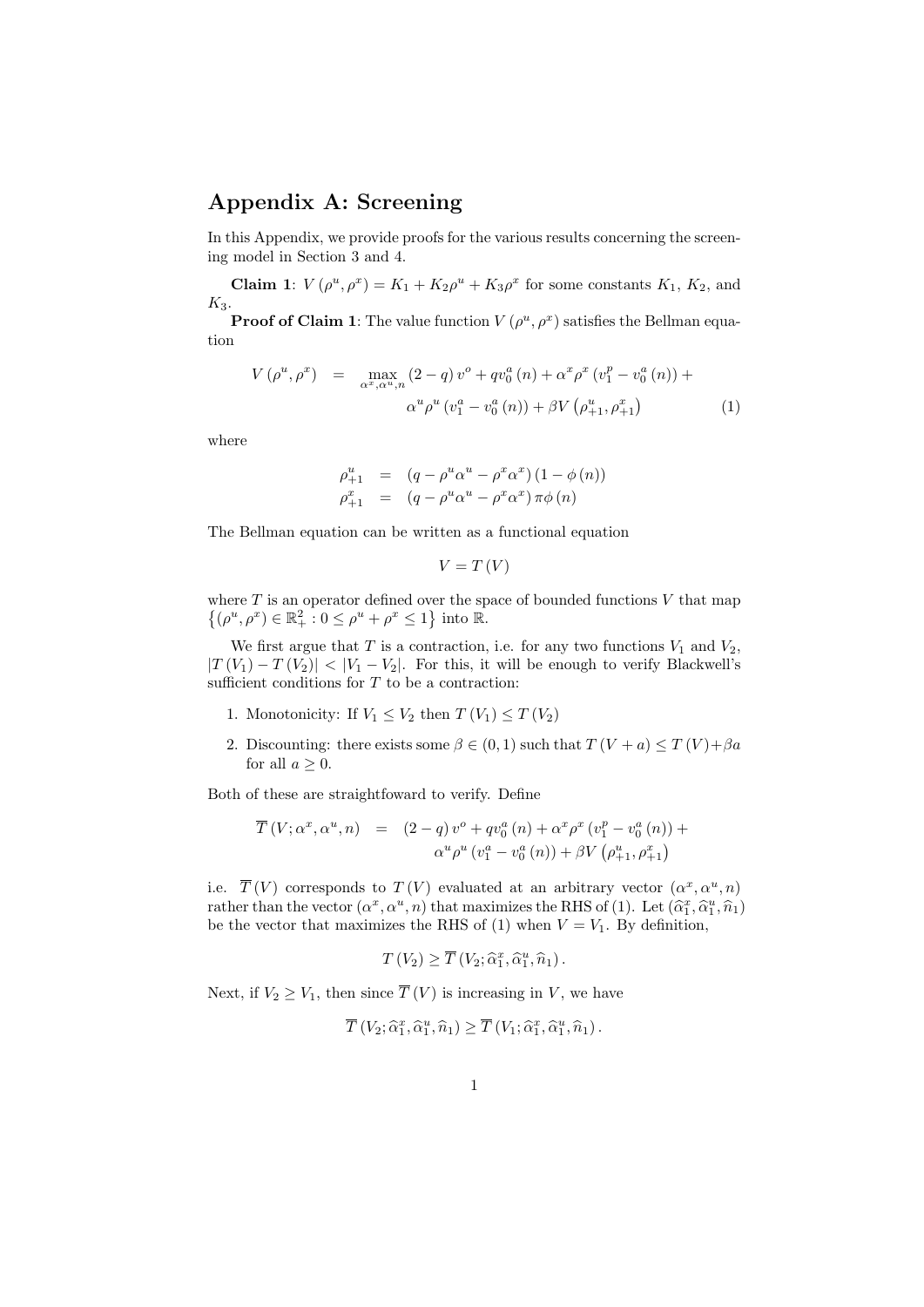Finally, by definition  $\overline{T}(V_1; \hat{\alpha}_1^x, \hat{\alpha}_1^u, \hat{n}_1) = T(V_1)$ . It follows that  $T(V_2) \geq T(V_1)$ , verifying monotonicity. To verify discounting observe that replacing V with verifying monotonicity. To verify discounting, observe that replacing  $V$  with  $V + a$  will leave the arg max on the RHS of (1) unchanged. Hence,  $T(V_1 + a)$  $T(V_1) + \beta a$ , where  $\beta$  is the discount rate and thus less than 1. Both Blackwell sufficient conditions are thus satisfied, confirming  $T$  is a contraction. Since  $T$  is a contraction, there exists a unique fixed point  $V$  in the set of bounded functions such that  $V = T(V)$ .

Next, we argue this fixed point  $V$  is a linear function. To prove this, it will be enough to show that if V is linear in  $(\rho^x, \rho^u)$ , then  $T(V)$  must be linear in  $(\rho^x, \rho^u)$  as well. This would imply that the fixed point V from the set of all functions in  $(\rho^u, \rho^x)$  must lie within the set of functions that are linear in  $(\rho^u, \rho^x)$ . Hence, suppose V is linear in  $\rho^u$  and  $\rho^x$ , i.e.

$$
V(\rho^u, \rho^x) = K_1' + K_2' \rho^u + K_3' \rho^x \tag{2}
$$

for some constants  $K'_1$ ,  $K'_2$ , and  $K'_3$ . Since  $v_0^a(n)$  and  $\phi(n)$  are concave in n, the RHS of (1) is concave in n. Hence, for any value of  $\alpha^x$  and  $\alpha^u$ , the first order condition with respect to n represents a necessary and sufficient condition for optimality:

$$
(q - \rho^u \alpha^u - \rho^x \alpha^x) \frac{dv_0^a}{dn} + (q - \rho^u \alpha^u - \rho^x \alpha^x) \beta \phi'(n) (\pi K_3' - K_2') = 0
$$

Dividing through by  $(q - \rho^u \alpha^u - \rho^x \alpha^x)$ , we are left with a first order condition

 $c'(n) = (1 + \pi x) + \beta \phi'(n) (\pi K_3' - K_2')$ 

It follows that the *n* which solves (1) is independent of  $\rho^u$  and  $\rho^x$ , and depends only on  $K_2'$  and  $K_3'$ . Next, since the objective function above is linear in  $\alpha^u$  and  $\alpha^x$ , we can deduce that the following scheme is optimal:

$$
\alpha^{u} = \begin{cases}\n1 & \text{if } v_{1}^{a} - v_{0}^{a} - \beta \left[ \pi \phi \left( n \right) K_{3}^{\prime} + \left( 1 - \phi \left( n \right) \right) K_{2}^{\prime} \right] \geq 0 \\
0 & \text{if } v_{1}^{a} - v_{0}^{a} - \beta \left[ \pi \phi \left( n \right) K_{3}^{\prime} + \left( 1 - \phi \left( n \right) \right) K_{2}^{\prime} \right] < 0\n\end{cases}
$$
\n
$$
\alpha^{x} = \begin{cases}\n1 & \text{if } v_{1}^{p} - v_{0}^{a} - \beta \left[ \pi \phi \left( n \right) K_{3}^{\prime} + \left( 1 - \phi \left( n \right) \right) K_{2}^{\prime} \right] \geq 0 \\
0 & \text{if } v_{1}^{p} - v_{0}^{a} - \beta \left[ \pi \phi \left( n \right) K_{3}^{\prime} + \left( 1 - \phi \left( n \right) \right) K_{2}^{\prime} \right] < 0\n\end{cases}
$$
\n(4)

We can set  $\alpha^x$  and  $\alpha^u$  to 1 when the expression on the RHS is exactly equal to 0 without loss of generality. Since the optimal  $n$  and thus  $v_0^a(n)$  are independent of  $\rho^x$  and  $\rho^u$ ,  $\alpha^x$  and  $\alpha^u$  must be as well, i.e.  $\alpha^x$  and  $\alpha^u$  can also be expressed as functions of  $K_2'$  and  $K_3'$ . Hence, if V is given by (2), then

$$
T(V) = K_1'' + K_2'' \rho^u + K_3'' \rho^x
$$

where

$$
K_1'' = (2 - q) v^o + q v_0^a(n) + q \beta [\pi \phi(n) K_3' + (1 - \phi(n)) K_2'] + \beta K_1'
$$
  
\n
$$
K_2'' = \alpha^u (v_1^a - v_0^a) - \beta \alpha^u [\pi \phi(n) K_3' + (1 - \phi(n)) K_2']
$$
  
\n
$$
K_3'' = \alpha^x (v_1^p - v_0^a) - \beta \alpha^x [\pi \phi(n) K_3' + (1 - \phi(n)) K_2']
$$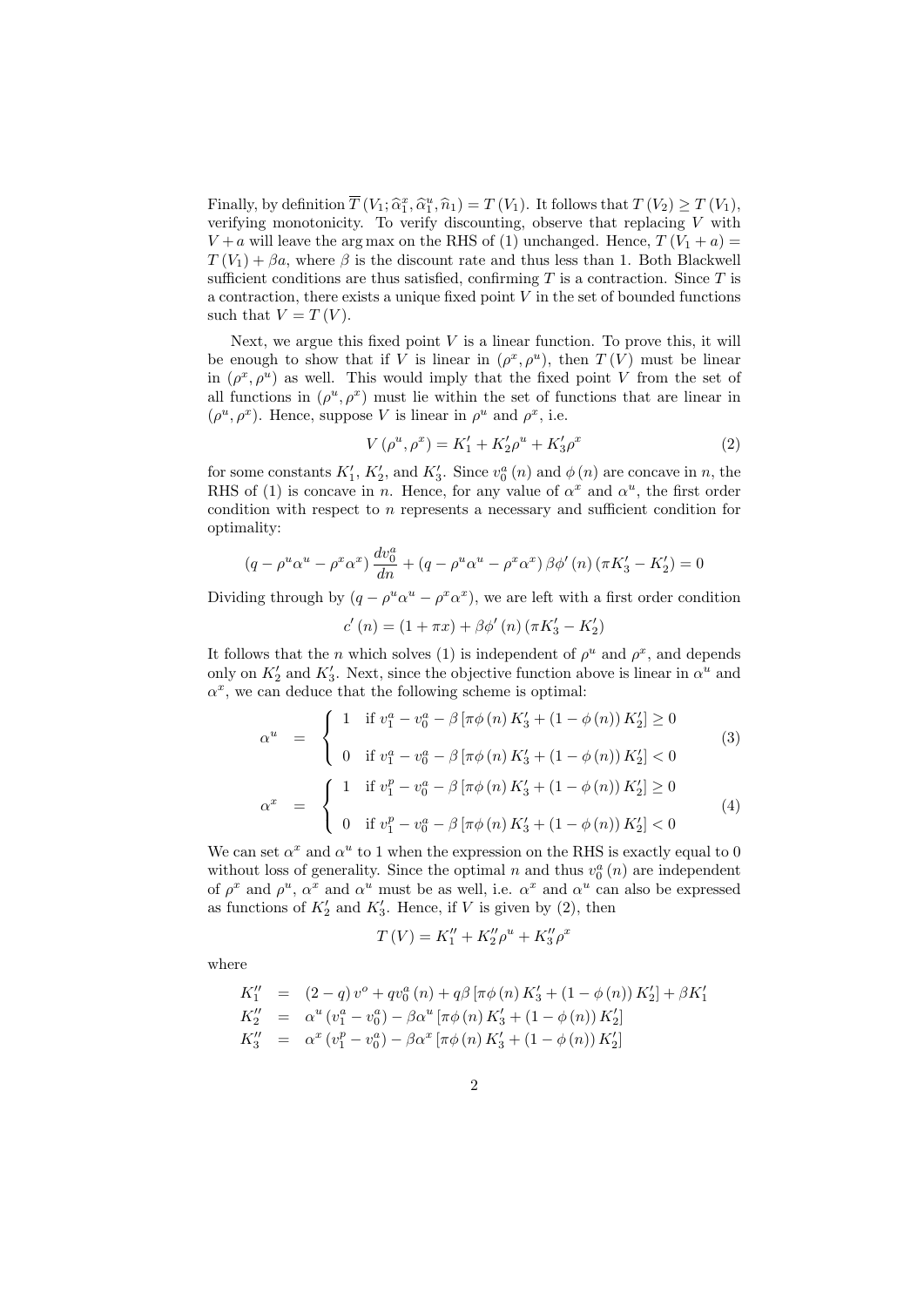and  $n = n(K'_2, K'_3)$ ,  $\alpha^u = \alpha^u(K'_2, K'_3)$ , and  $\alpha^x = \alpha^x(K'_2, K'_3)$ . That is, if V is linear with coefficients  $K'_1$ ,  $K'_2$ , and  $K'_3$ , then  $T(V)$  will also be linear with coefficients  $K_1'', K_2'',$  and  $K_3''$ . The claim follows.

Claim 2:  $\hat{\alpha}^x = 1$ .<br>Proof of Claim

**Proof of Claim 2**: Using Claim 1, we can write  $V(\rho^u, \rho^x)$  as

$$
V(\rho^{u}, \rho^{x}) = K_1 + K_2 \rho^{u} + K_3 \rho^{x}
$$

Matching coefficients,  $K_1$ ,  $K_2$ , and  $K_3$  must satisfy the following for the Bellman equation to hold:

$$
K_1 = (2-q)v^o + qv_0^a + \beta q \left[ \pi \phi(\hat{n}) K_3 + (1-\phi(\hat{n})) K_2 \right] + \beta K_1
$$
 (5)

$$
K_2 = \hat{\alpha}^u (v_1^a - v_0^a) - \beta \hat{\alpha}^u (\pi \phi(\hat{n}) K_3 + (1 - \phi(\hat{n})) K_2)
$$
(6)

$$
K_3 = \widehat{\alpha}^x \left( v_1^p - v_0^a \right) - \beta \widehat{\alpha}^x \left( \pi \phi(\widehat{n}) K_3 + \left( 1 - \phi(\widehat{n}) \right) K_2 \right) \tag{7}
$$

Using equations (6) and (7) to solve for  $K_2$  and  $K_3$  yields

$$
K_2 = \frac{\alpha^u \left(v_1^a - v_0^a\right) - \beta \alpha^u \alpha^x \pi \phi(\hat{n}) \left(v_1^p - v_1^a\right)}{1 + \beta \alpha^u \left(1 - \phi(\hat{n})\right) + \beta \alpha^x \pi \phi(\hat{n})}
$$
(8)

$$
K_3 = \frac{\alpha^x (v_1^p - v_0^a) + \beta \alpha^u \alpha^x (1 - \phi(\widehat{n})) (v_1^p - v_1^a)}{1 + \beta \alpha^u (1 - \phi(\widehat{n})) + \beta \alpha^x \pi \phi(\widehat{n})}
$$
(9)

Note that  $K_2$  and  $K_3$  are both nonnegative. The first order condition for  $\alpha^x$ , in line with (4), implies  $\alpha^x = 1$  is optimal whenever

$$
v_1^p - v_0^a \ge \beta (\pi \phi(\hat{n}) K_3 + (1 - \phi(\hat{n})) K_2)
$$

Since  $\beta$  < 1, it will suffice to show that  $K_2$  and  $K_3$  are bounded above by  $v_1^p - v_0^a$ , since this would imply

$$
\beta (\pi \phi(\widehat{n}) K_3 + (1 - \phi(\widehat{n})) K_2) \le \beta (v_1^p - v_0^a) < v_1^p - v_0^a
$$

Begin with  $K_2$ . Observe that

$$
v_1^p \equiv \max_n (1+x) z^p n - c(n)
$$
  
\n
$$
\geq \max_n (1+\pi x) z^a n - c(n) \equiv v_1^a
$$

Since  $v_1^p - v_1^a \ge 0$ , we have

$$
K_2 = \frac{\alpha^u (v_1^a - v_0^a) - \beta \alpha^u \alpha^x \pi \phi(\hat{n}) (v_1^p - v_1^a)}{1 + \beta \alpha^u (1 - \phi(\hat{n})) + \beta \alpha^x \pi \phi(\hat{n})}
$$
  
\n
$$
\leq \frac{\alpha^u (v_1^a - v_0^a)}{1 + \beta \alpha^u (1 - \phi(\hat{n})) + \beta \alpha^x \pi \phi(\hat{n})}
$$
  
\n
$$
\leq v_1^a - v_0^a
$$
  
\n
$$
\leq v_1^p - v_0^a
$$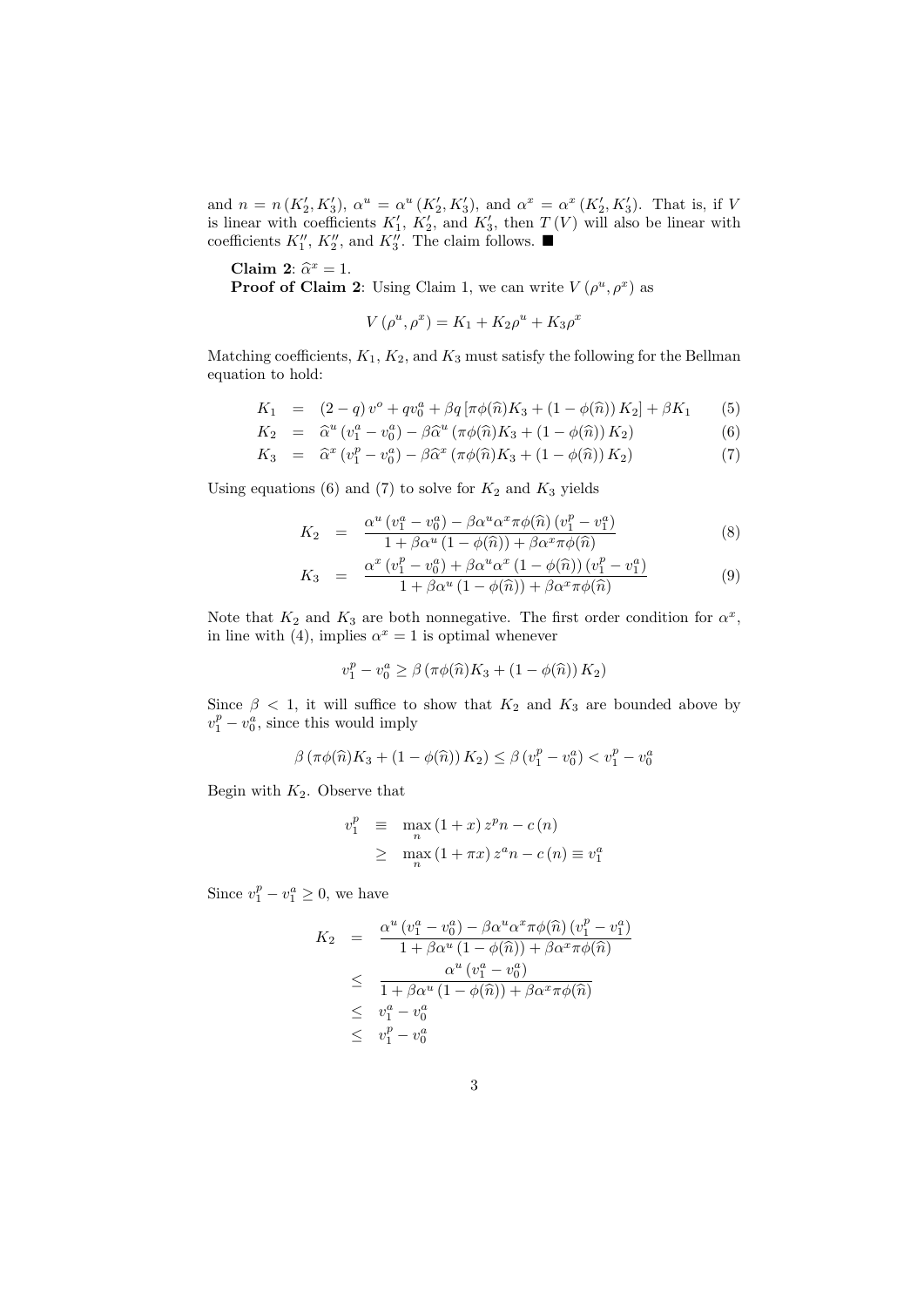Next, consider  $K_3$ . Observe that

$$
v_1^a \equiv \max_n (1 + \pi x) z^a n - c(n)
$$
  
\n
$$
\geq \max_n (1 + \pi x) n - c(n) \geq v_0^a
$$

This implies  $v_1^p - v_0^a \ge v_1^p - v_1^a$ , and so

$$
K_3 = \frac{\alpha^x (v_1^p - v_0^a) + \beta \alpha^u \alpha^x (1 - \phi(\widehat{n})) (v_1^p - v_1^a)}{1 + \beta \alpha^u (1 - \phi(\widehat{n})) + \beta \alpha^x \pi \phi(\widehat{n})}
$$
  
\n
$$
\leq \frac{1 + \beta \alpha^u (1 - \phi(\widehat{n}))}{1 + \beta \alpha^u (1 - \phi(\widehat{n})) + \beta \alpha^x \pi \phi(\widehat{n})} \alpha^x (v_1^p - v_0^a)
$$
  
\n
$$
\leq v_1^p - v_0^a
$$

It follows that  $\hat{\alpha}^x = 1$  is optimal.

Lemma 1:  $\pi K_3 > K_2$ 

**Proof of Lemma 1:** Observe that  $K_1 - (1 - \beta)^{-1} (2 - q) v^{\circ}$  represents the surplus generated in the professional sector from staffing all  $q$  positions in the professional sector with young workers, observing their output, and then staffing these positions optimally thereafter. Since information on worker types can be used to set their hours optimally, it follows that this value must be strictly larger than the surplus generated in the professional sector from staffing all  $q$ positions in the professional sector with young workers, ignoring any information that may be revealed about their quality, and acting optimally thereafter. The latter yields a value of

$$
qv_0^a + \beta \left( K_1 - (1 - \beta)^{-1} (2 - q) v^o + qK_2 \right)
$$

In particular,  $K_1 - (1 - \beta)^{-1} (2 - q) v^o$  represents the value of staffing all professional jobs with young workers, and  $qK_2$  represents the incremental value of having a mass q of experienced workers of uncertain ability that can be employed in the professional sector. Since using the information is more valuable, we have

$$
K_1 - (1 - \beta)^{-1} (2 - q) v^o > q v_0^a + \beta \left( K_1 - (1 - \beta)^{-1} (2 - q) v^o + q K_2 \right)
$$

which after rearranging yields

$$
(1 - \beta) K_1 > (2 - q) v^o + q v_0^a + \beta q K_2 \tag{10}
$$

From equation (5) above we know that  $K_1$  satisfies

$$
(1 - \beta) K_1 = (2 - q) v^o + q v_0^a + \beta q \pi \phi(\hat{n}) K_3 + \beta q (1 - \phi(\hat{n})) K_2
$$

Rearranging this equation implies

$$
\beta \phi(\widehat{n}) (\pi K_3 - K_2) = (1 - \beta) K_1 - (2 - q) v^{\circ} - q v_0^a - \beta q K_2 \tag{11}
$$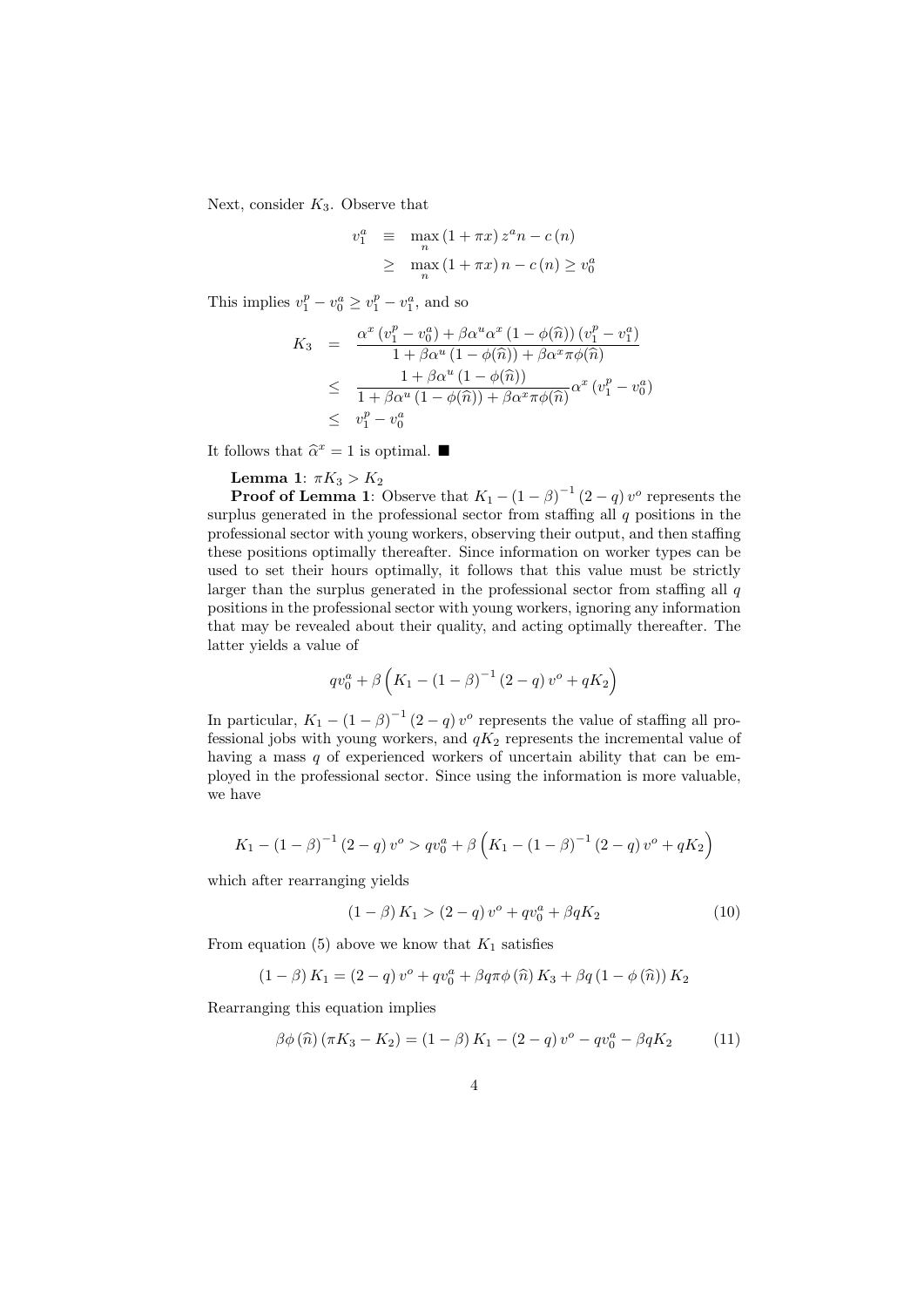The RHS of (11) is strictly positive given (10). Since it will always be optimal to have inexperienced workers put in some effort,  $\phi(\hat{n}) > 0$ . Hence,  $\beta\phi(\hat{n}) (\pi K_3 - K_2) > 0$ . It follows that  $\pi K_3 - K_2 > 0$ .

**Proposition 1:** The optimal work load for new associates,  $\hat{n}$ , exceeds the static optimum implied by the expected per period output of new associates.

**Proof of Proposition 1:** The first order condition for  $\hat{n}$  is given by

$$
c'(\widehat{n}) = (1 + \pi x) + \beta \phi'(\widehat{n}) (\pi K_3 - K_2)
$$
\n(12)

From Lemma 1,  $\pi K_3 - K_2 > 0$ . Hence,

$$
c'(\widehat{n}) > 1 + \pi x
$$

while the static optimum solves  $c'(n) = 1 + \pi x$ . Since c is strictly convex, it follows that  $\widehat{n}$  exceeds the static optimum.  $\blacksquare$ 

Proposition 2:  $\hat{\alpha}^u = 0$  if  $v_1^a - v_0^a(n) < \beta \pi \phi(\hat{n}) (v_1^p - v_1^a)$ <br>Proof of Proposition 2: The first order condition for  $\hat{\alpha}^i$ **Proof of Proposition 2:** The first-order condition for  $\alpha^u$  implies that

$$
\hat{\alpha}^{u} = \begin{cases}\n1 & \text{if } v_{1}^{a} - v_{0}^{a} - \beta \left[ \pi \phi(\hat{n}) K_{3} + (1 - \phi(\hat{n})) K_{2} \right] > 0 \\
[0,1] & \text{if } v_{1}^{a} - v_{0}^{a} - \beta \left[ \pi \phi(\hat{n}) K_{3} + (1 - \phi(\hat{n})) K_{2} \right] = 0 \\
0 & \text{if } v_{1}^{a} - v_{0}^{a} - \beta \left[ \pi \phi(\hat{n}) K_{3} + (1 - \phi(\hat{n})) K_{2} \right] < 0\n\end{cases}
$$
\n(13)

Substituting in for  $K_2$  and  $K_3$  from the proof of Claim 2, we have

$$
\pi\phi\left(\widehat{n}\right)K_3 + \left(1 - \phi\left(\widehat{n}\right)\right)K_2 = \frac{\pi\phi\left(\widehat{n}\right)\left(v_1^p - v_0^a\right) + \alpha^u\left(1 - \phi\left(\widehat{n}\right)\right)\left(v_1^a - v_0^a\right)}{1 + \beta\alpha^u\left(1 - \phi\left(\widehat{n}\right)\right) + \beta\pi\phi\left(\widehat{n}\right)}
$$

and so  $\hat{\alpha}^u = 1$  whenever

$$
v_1^a - v_0^a \ge \beta \frac{\pi \phi(\widehat{n}) (v_1^p - v_0^a) + \alpha^u (1 - \phi(\widehat{n})) (v_1^a - v_0^a)}{1 + \beta \alpha^u (1 - \phi(\widehat{n})) + \beta \pi \phi(\widehat{n})}
$$

which implies

$$
(1 + \beta \pi \phi\left(\widehat{n}\right))(v_1^a - v_0^a) \geq \beta \pi \phi\left(\widehat{n}\right)(v_1^p - v_0^a)
$$
  

$$
(v_1^a - v_0^a) \geq \beta \pi \phi\left(\widehat{n}\right)(v_1^p - v_1^a)
$$
 (14)

The optimal  $\alpha^u$  is therefore given by

$$
\alpha^{u} = \begin{cases}\n1 & \text{if } v_{0}^{a} \left( n \right) < v_{1}^{a} - \beta \pi \phi \left( \widehat{n} \right) \left( v_{1}^{p} - v_{1}^{a} \right) \\
\left[ 0, 1 \right] & \text{if } v_{0}^{a} \left( n \right) = v_{1}^{a} - \beta \pi \phi \left( \widehat{n} \right) \left( v_{1}^{p} - v_{1}^{a} \right) \\
0 & \text{if } v_{0}^{a} \left( n \right) > v_{1}^{a} - \beta \pi \phi \left( \widehat{n} \right) \left( v_{1}^{p} - v_{1}^{a} \right)\n\end{cases} \tag{15}
$$

which proves the result.  $\blacksquare$ 

**Proposition 3:** The optimal work load for new associates,  $\hat{n}$ , is increasing in  $z^p$  and non-increasing in  $z^a$ .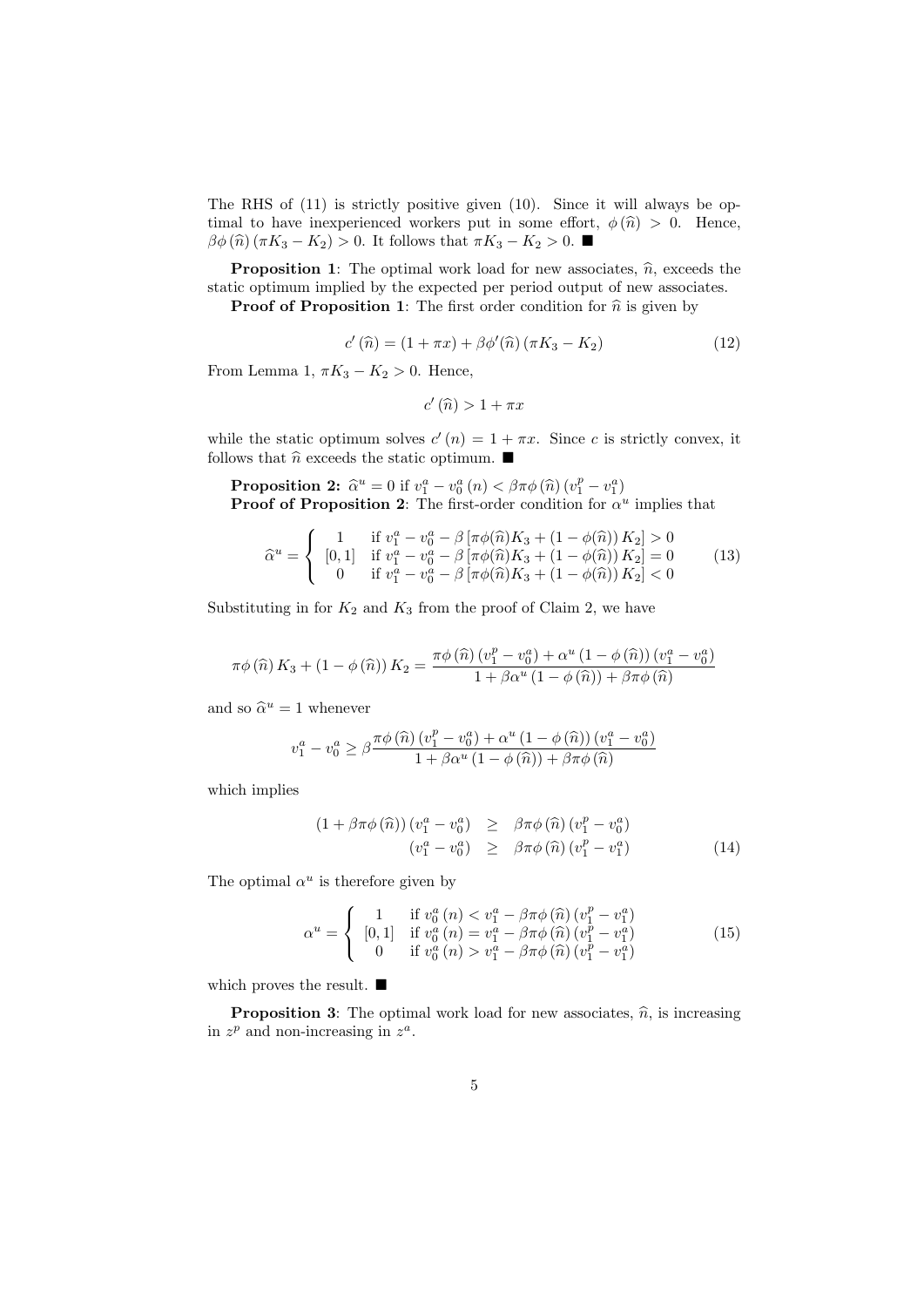Proof of Proposition 3: Consider a constrained planner's problem in which  $\alpha^u$  is given and the planner can only choose effort n, i.e.

$$
V\left(\rho^u,\rho^x;\alpha^u\right)=\max_{n}s\left(n,\alpha^u,1\right)+\beta V\left(\rho^u_{+1},\rho^x_{+1};\alpha^u\right)
$$

where

$$
\begin{array}{rcl}\n\rho_{+1}^u & = & (q - \rho^u \alpha^u - \rho^x) (1 - \phi(n)) \\
\rho_{+1}^x & = & (q - \rho^u \alpha^u - \rho^x) \pi \phi(n)\n\end{array}
$$

Using the same argument as in the proof of Claim 1, we can show that  $V(\rho^u, \rho^x; \alpha^u)$ is linear, i.e.  $V(\rho^u, \rho^x; \alpha^u) = K_1^* + K_2^* \rho^u + K_3^* \rho^x$  for some constants  $K_1^*, K_2^*,$ and  $K_3^*$ . This implies the optimal effort level *n* is independent of  $\rho^u$  and  $\rho^x$ . Let  $n^*(\alpha^u)$  denote the optimal effort level in this constrained problem. Note that  $\hat{n}$ , the effort level that solves the unconstrained planner's problem, is equal to  $n^* (\hat{\alpha}^u)$ , the constrained optimal effort level when the retention decision is set<br>optimally optimally.

Since the same  $n^*(\alpha^u)$  maximizes the value  $V(\rho^u, \rho^x; \alpha^u)$  for all  $(\rho^u, \rho^x)$ , it must also maximize the value function at  $(0,0)$ . But  $V(0,0;\alpha^u) = K_1^*$ , where  $K_{1}^{\ast}$  is defined by the system of equations

$$
K_1^* = (2-q) v^o + q v_0^a + \beta q \left[ \pi \phi(n^*(\alpha^u)) K_3^* + (1 - \phi(n^*(\alpha^u))) K_2^* \right] + \beta K_1^*
$$
  
\n
$$
K_2^* = \alpha^u (v_1^a - v_0^a) - \beta \alpha^u (\pi \phi(n^*(\alpha^u)) K_3^* + (1 - \phi(n^*(\alpha^u))) K_2^*)
$$
  
\n
$$
K_3^* = (v_1^p - v_0^a) - \beta (\pi \phi(n^*(\alpha^u)) K_3^* + (1 - \phi(n^*(\alpha^u))) K_2^*)
$$

Hence,  $n^*(\alpha^u)$  must satisfy the first and second order necessary conditions

$$
\frac{\partial K_1^*}{\partial n} = 0 \tag{16}
$$

$$
\frac{\partial^2 K_1^*}{\partial n^2} \quad < \quad 0 \tag{17}
$$

To see how  $n^*$  varies with  $z^p$ , we can look at how it varies with  $v_1^p$  given the latter is monotonically increasing in  $z^p$ . Totally differentiate (16) to obtain

$$
\frac{dn^*}{dv_1^p}=-\frac{\partial^2 K_1^*/\partial v_1^p\partial n}{\partial^2 K_1^*/\partial n^2}
$$

Using the expressions for  $K_2^*$  and  $K_3^*$  from  $V(\rho^u, \rho^x; \alpha^u)$  one can show<sup>1</sup> that

$$
\frac{\partial^2 K_1^*}{\partial v_1^p \partial n} = \frac{q\beta\pi \left(1 + \alpha^u \beta\right) \phi' \left(n^*\right)}{\left(1 + \beta\alpha^u \left(1 - \phi\left(n^*\right)\right) + \beta\pi\phi\left(n^*\right)\right)^2}
$$

The expression for  $\partial^2 K_1/\partial n^2$  is given by

$$
\frac{\partial^2 K_1^*}{\partial^2 n} = \frac{q\zeta(n^*)}{\left(1 + \beta \alpha^u \left(1 - \phi(n^*)\right) + \beta \pi \phi(n^*)\right)^2}
$$

<sup>1</sup>We verify this using Mathematica. Code is available upon request.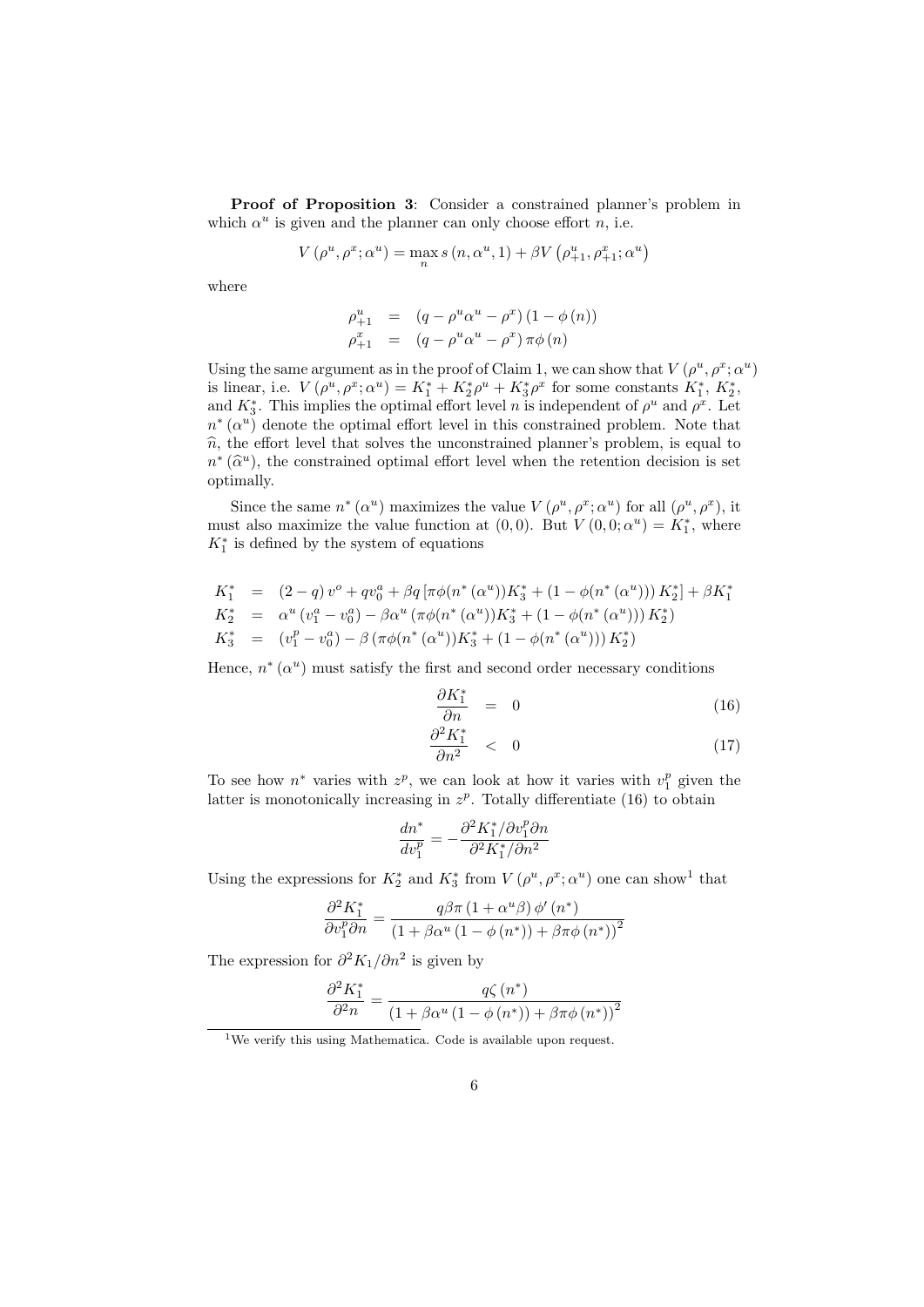where

$$
\zeta (n^*) = -c'' (n^*) (1 + \beta \alpha^u (1 - \phi (n^*)) + \beta \pi \phi (n^*)) + \beta \phi'' (n^*) [\pi (v_1^p - v_0^q) - \alpha^u (v_1^q - v_0^q) + \pi \beta \alpha^u (v_1^p - v_1^q)]
$$

Since the necessary second-order condition implies  $\frac{\partial^2 K_1^*}{\partial n^2} < 0$ , we know that  $\zeta$  < 0. Taking the ratio of the two expressions reveals that

$$
\frac{dn^*}{dv_1^p} = -\frac{\beta \pi \left(1 + \alpha^u \beta\right) \phi' \left(n^*\right)}{\zeta \left(n^*\right)} > 0
$$

In other words, increasing  $v_1^p$  will induce the planner to choose a higher  $n^*$ .

By an analogous argument,

$$
\frac{dn^*}{\partial v^a_1}=-\frac{\partial^2 K^*_1/\partial v^a_1 \partial n}{\partial^2 K_1/\partial n^2}
$$

Using the expressions for  $K_2$  and  $K_3$  from  $V(\rho^u, \rho^x; \alpha^u)$ , we have

$$
\frac{\partial^2 K_1^*}{\partial v_1^a \partial n} = -\frac{q \alpha^u \beta (1 + \pi \beta) \phi' (n^*)}{\left(1 + \beta \alpha^u (1 - \phi (n^*)) + \beta \pi \phi (n^*)\right)^2}
$$

and using the expression for  $\frac{\partial^2 K_1^*}{\partial^2 n}$  from above we have

$$
\frac{dn^*}{dv_1^a} = \frac{\alpha^u \beta \left(1 + \pi \beta\right) \phi'\left(n^*\right)}{\zeta\left(n\right)} \le 0.
$$

This expression is strictly negative if  $\alpha^u > 0$  and 0 otherwise.

Finally, we know from (15) that for any value of  $v_1^p$ , the optimal  $\hat{\alpha}^u$  is either quality occurs to 0, uniqually occurs to 1, or also any value between 0 and 1 is uniquely equal to 0, uniquely equal to 1, or else any value between 0 and 1 is optimal. In the last case, the objective function in the unconstrained planner's problem is independent of  $\alpha^u$ . Hence, the value of n we chose to maximize  $K_1$  with be the same whether we set  $\hat{\alpha}^u = 0$  or  $\hat{\alpha}^u = 1$ . This implies that the value of  $n^*$  that maximizes  $K^*$  when  $\hat{\alpha}^u = 0$  is the same that maximizes the value of  $n^*$  that maximizes  $K_1^*$  when  $\hat{\alpha}^u = 0$  is the same that maximizes  $K^*$  when  $\hat{\alpha}^u = 1$  i.e.  $n^*(0) = n^*(1)$  whenever all  $\hat{\alpha}^u \in [0, 1]$  are optimal. It  $K_1^*$  when  $\hat{\alpha}^u = 1$ , i.e.  $n^*(0) = n^*(1)$  whenever all  $\hat{\alpha}^u \in [0,1]$  are optimal. It follows that we see find a function  $x(\hat{\alpha}^p)$  from the correspondence (15) such that follows that we can find a function  $x(v_1^p)$  from the correspondence (15) such that  $\hat{n}(v_1^p) = n^*(x(v_1^p))$ , since whether we assign  $x(v_1^p) = 0$  or  $x(v_1^p) = 1$  at a value of  $v_1^p$  for which both  $\alpha^u = 0$  and  $\alpha^u = 1$  has no affect on  $n^*(x(v_1^p))$ , i.e.  $n^*(x(v_1^p))$ is continuous in  $v_1^p$ . The function  $n^*(x(v_1^p))$  is thus a continuous piecewise increasing function in  $v_1^p$ . Since  $\hat{n}(v_1^p) = n^* (\hat{\alpha}^u(v_1^p))$ , then  $\hat{n}$  is increasing in  $v_1^p$ .<br>Similarly we can find a function  $x(v_1^a)$  such that  $\hat{n} = n^* (x(v_1^a))$  and establish Similarly, we can find a function  $x(v_1^a)$  such that  $\hat{n} = n^*(x(v_1^a))$ , and establish that  $\hat{n}$  is non-increasing in  $x^a$ that  $\hat{n}$  is non-increasing in  $v_1^a$ .

**Proposition 4:** The optimal  $\hat{\alpha}^u$  is non-increasing in  $z^p$  and non-decreasing  $\alpha^a$ in  $z^a$ .

Proof of Proposition 4: Since the planner's objective function is continuous, we know that the value  $\hat{\alpha}^u(v_1^p)$  which maximizes the planner's problem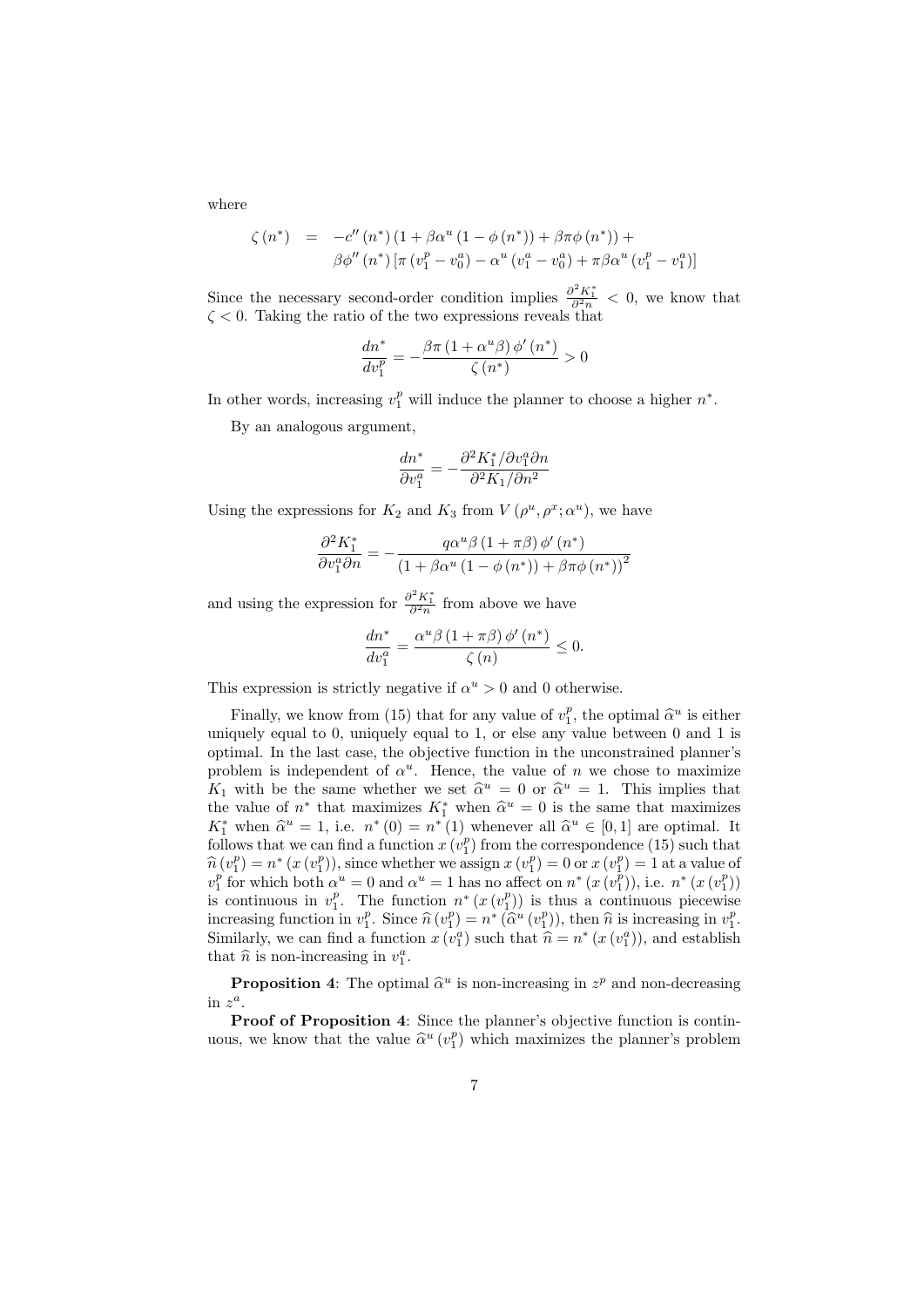must be upper hemicontinuous in  $v_1^p$ . But if  $\hat{\alpha}^u(v_1^p)$  is upper hemicontinuous,<br>then we know that for any value of  $v_1^p$  (alternatively,  $v_1^a$ ) at which the optimal then we know that for any value of  $v_1^p$  (alternatively,  $v_1^a$ ) at which the optimal  $\hat{\alpha}^u$  switches between 0 and 1 as  $v_1^p$  crosses this threshold, then at the threshold value, both  $\alpha^u = 0$  and  $\alpha^u = 1$  must be optimal. Hence, the number of values of  $v_1^p$  (alternatively,  $v_1^a$ ) at which the optimal value of  $\hat{\alpha}^u$  changes between 0<br>and 1 is equal to the number of values of  $v_1^p$  (alternatively,  $v_1^a$ ) at which both and 1 is equal to the number of values of  $v_1^p$  (alternatively,  $v_1^a$ ) at which both  $\alpha^u = 0$  and  $\alpha^u = 1$  are optimal. In what follows, we will argue that there exists at most one value of  $v_1^p$  (alternatively,  $v_1^a$ ) at which both  $\alpha^u = 0$  and  $\alpha^u = 1$ , implying that as we vary either  $v_1^p$  or  $v_1^q$ , the optimal  $\hat{\alpha}^u$  will change values at most one. Then by appealing to boundary conditions, we will be able to say most once. Then, by appealing to boundary conditions, we will be able to say whether as we increase either  $v_1^p$  or  $v_1^a$ , the optimal  $\hat{\alpha}^u$  must rise or fall in  $v_1^p$ and  $v_1^a$ , respectively.

In the proof of Proposition 3, we argued that whenever both  $\alpha^u = 0$  and  $\alpha^u = 1$  are optimal, we must have  $n^*(0) = n^*(1)$ . We now argue that all else fixed, there exists at most one value of  $v_1^p$  for which  $n^*(0) = n^*(1)$  and that all else fixed, there exists at most one value of  $v_1^a$  for which  $n^*(0) = n^*(1)$ . With only one such value for  $v_1^p$  and  $v_1^a$ , respectively, we can conclude that holding everything else fixed, there exists at most one value of  $v_1^p$  for which both  $\alpha^u = 0$ and  $\alpha^u = 1$  are optimal, and likewise, holding everything else fixed, there exists at most one value of  $v_1^a$  for which both  $\alpha^u = 0$  and  $\alpha^u = 1$  are optimal.

To establish this, recall from the proof of Proposition 3, that

$$
\frac{dn^*}{dv_1^p} = -\frac{\beta \pi (1 + \alpha^u \beta) \phi'(n^*)}{\zeta (n^*)}
$$
\n
$$
\frac{dn^*}{dv_1^a} = \frac{\beta \alpha^u (1 + \pi \beta) \phi'(n^*)}{\zeta (n^*)}
$$

That is, the optimal value of  $n^*$  given  $\alpha^u$  varies in a particular way with  $v_1^p$ and  $v_1^a$ . With respect to  $v_1^a$ , it is immediate that there can be at most value of  $v_1^a$  for which  $n^*(0) = n^*(1)$ , since  $n^*(0)$  does not vary with  $v_1^a$  while  $n^*(1)$  is decreasing with  $v_1^a$ . Hence, the optimal  $\hat{\alpha}^u$  can equal both 0 and 1, and thus<br>change values, at most once. In the case of  $v_1^p$  note that from Proposition 2. change values, at most once. In the case of  $v_1^p$ , note that from Proposition 2, whenever  $n^*(0) = n^*(1)$ , we must have

$$
v_1^a - v_0^a = \beta \pi \phi(n) \left( v_1^p - v_1^a \right)
$$

Substituting this into  $\zeta(n)$  implies that

$$
\zeta(n) = (1 + \beta \pi \phi(n) + \beta \alpha^{u} (1 - \phi(n))) [-c''(n) + \beta \pi \phi''(n) (v_{1}^{p} - v_{1}^{a})]
$$

and so for any value of  $v_1^p$  for which  $n^*(0) = n^*(1)$ , we have

$$
\frac{dn^*}{dv_1^p} = \frac{\beta \pi (1 + \beta \alpha^u) \phi'(n)}{(1 + \beta \pi \phi(n) + \beta \alpha^u (1 - \phi(n))) [c''(n) - \beta \pi \phi''(n) (v_1^p - v_1^a)]}
$$

Differentiating this with respect to  $\alpha^u$  yields

$$
\frac{\partial^2 n^*}{\partial \alpha^u \partial v_1^p} = \frac{\pi \beta^2 (1 + \pi \beta) \phi(n) \phi'(n)}{(1 + \beta \alpha^u (1 - m) + \beta \pi m)^2 [c''(n^*) - \pi \phi''(n) (v_1^p - v_1^a)]} > 0
$$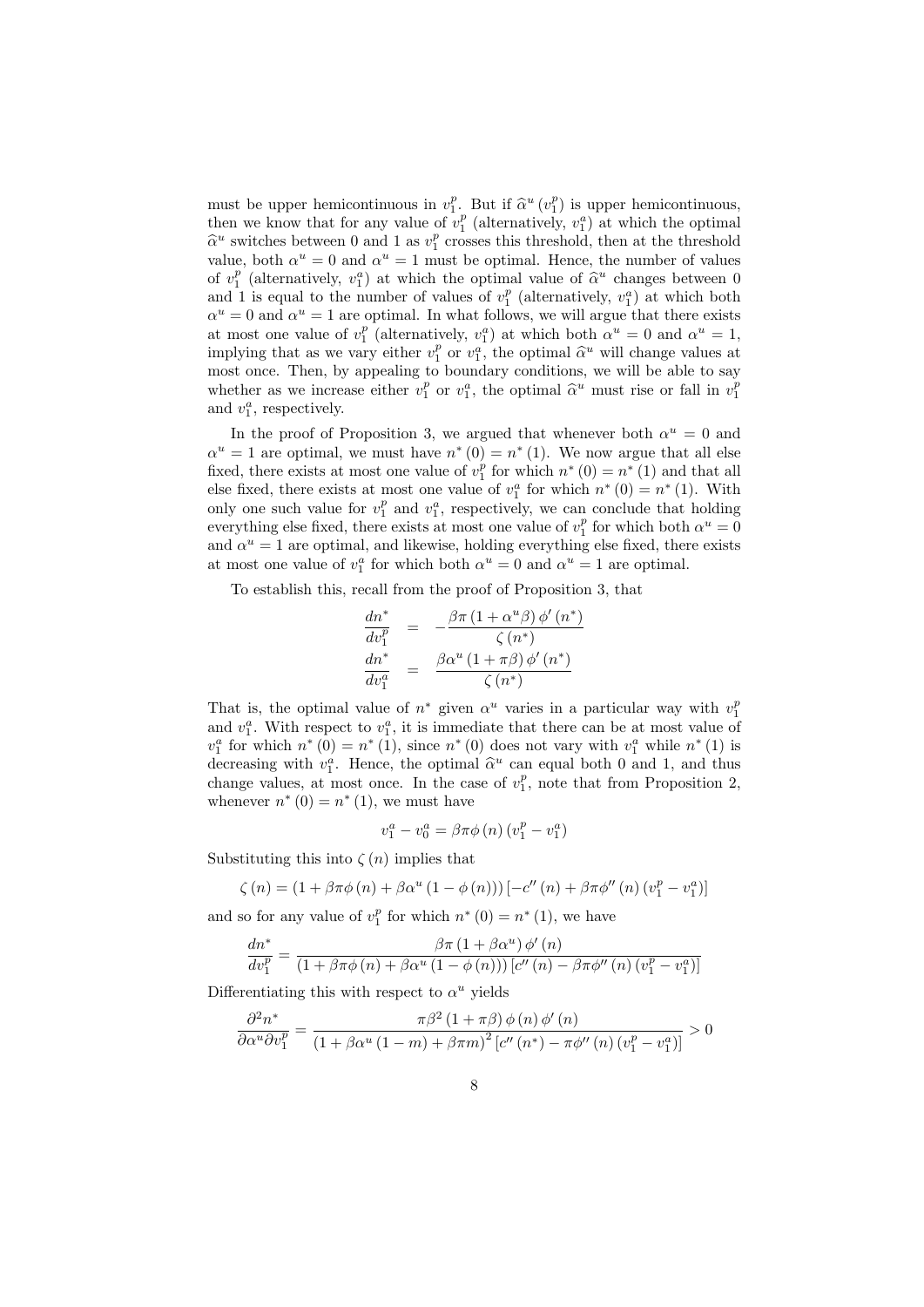Hence, whenever  $n^* (1; v_1^p) = n^* (0; v_1^p)$ , the derivative of  $n^* (1; v_1^p) - n^* (0; v_1^p)$ with respect to  $v_1^p$  is positive. This implies there can be at most one value  $v_1^p$ for which  $n^* (1; v_1^{\tilde{p}}) - n^* (0; v_1^p) = 0$ . Hence, the optimal  $\hat{\alpha}^u$  will change values at most once.

Since we know  $\hat{\alpha}^u$  switches at most once, we need to determine whether as we increase  $v_1^a$  and  $v_1^p$ , if there is a switch, whether the switch will be from 0 to 1 or from 1 to 0. To do this, we only need to determine what happens at extreme cases, taking into account the restrictions we impose on parameters. On the one hand, we can always let  $v_1^p \to \infty$ , since we do impose any upper bound on  $z^p$ . Since a partner generates arbitrarily large amounts of surplus, it will eventually be optimal to set  $\alpha^u = 0$  and focus on identifying people who can be promoted to partner. Hence, if there is a transition as  $v_1^p$  increases, it must be from  $\alpha^u = 1$  to  $\alpha^u = 0$ . With regards to  $v_1^a$ , although we impose a restriction that  $z^a < w_0 < z^a (1 + \pi x)$ , the second inequality was only imposed because without it there is no reason to retain an uncertain worker, making retention trivial. However, if we drop the requirement that  $z^a(1 + \pi x) > w_0$ , the planner's problem would remain unchanged. Hence, we can take the limit as  $z^a \to 1$  to obtain a boundary condition for  $\hat{\alpha}^u$ . In the limit as  $z^a \to 1$ , it<br>be optimal to set  $\alpha^u = 0$  and employ a young worker who has some option be optimal to set  $\alpha^u = 0$  and employ a young worker who has some option value than an experienced worker does not. This is true regardless of whether  $1 + \pi x > w_0$  or not. Here we use the fact that since  $q < 1$ , there will always be a young worker employed in the outside sector. It follows that as we increase  $\alpha^u$ , if there is a transition, it must be from  $\alpha^u = 0$  to  $\alpha^u = 1$ .

### Appendix B: Learning About Learning

In this Appendix, we present a model of learning by doing given uncertain learning efficiency. We analyze the model and compare the results it produces to the results we derive for the screening model in Appendix A.

#### B1. Environment

As in our screening model above, time is infinite but workers live for two periods. Further, there are two sectors: professional and outside. The marginal product of tasks performed in the outside sector is a constant,  $w^o > 1$ , that does not vary with worker skill or experience.

In the professional sector, total output is determined by the number of tasks performed and by how well workers of different skill levels sort to different tasks. We assume that there are three types of tasks performed in the professional sector: tasks one, two, and three. Further, we assume that workers may possess one of three skill levels: high, medium, or low.

In this model, there are no shocks to output. Further, each type of task produces a constant marginal product as long as the worker asssigned to the task meets the skill requirements for the task. If a worker attempts to perform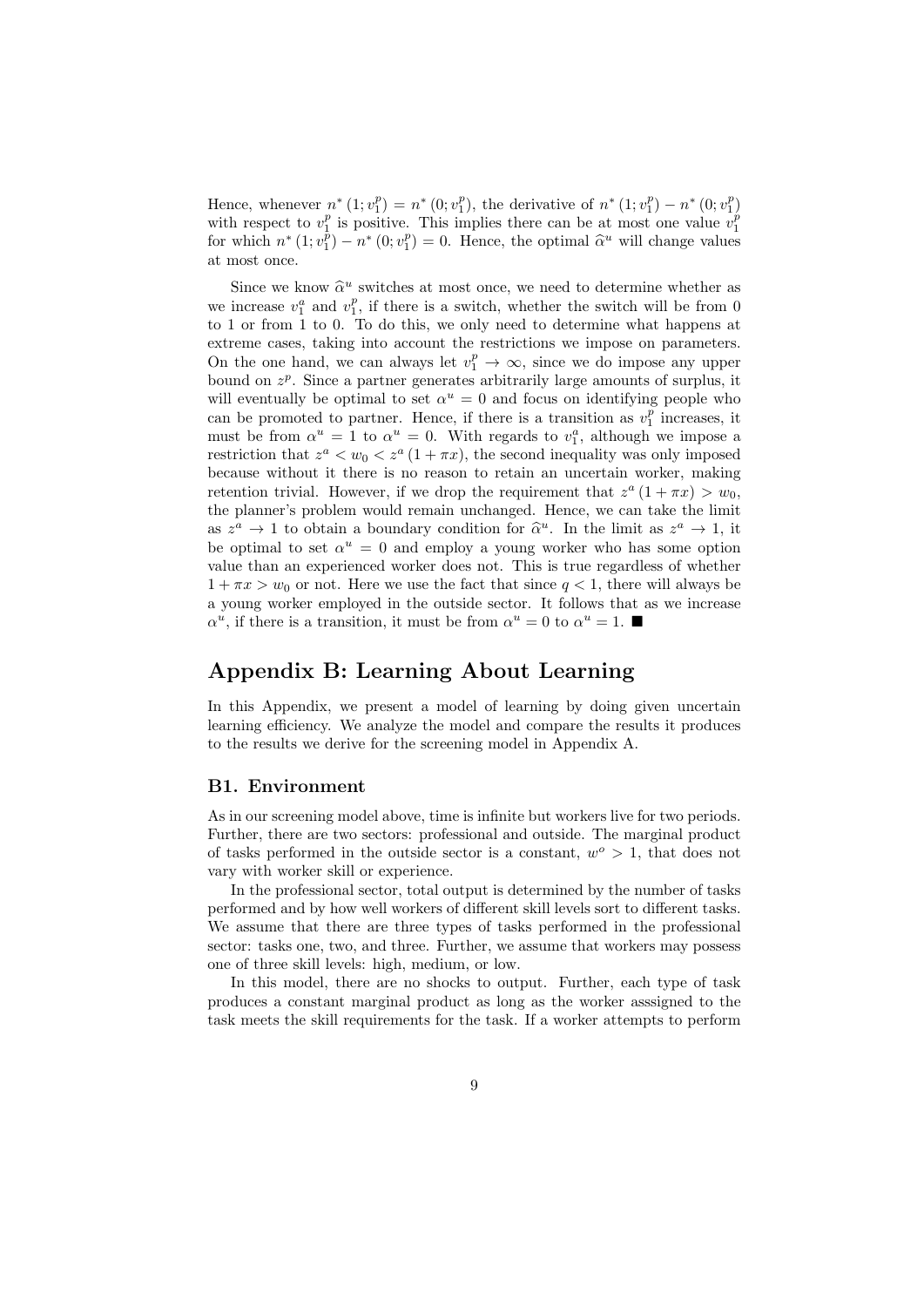a task that she is not qualified to perform, she produces negative output. For simplicity, we set this negative output level to  $-\infty$ .

Workers of all skill levels are qualified to perform task one, and this task yields a marginal product of one regardless of the skill level of the worker who performs it. Task two yields a margnial product  $z^a > w^o > 1$  if the worker has a medium or high skill level, but low-skilled workers are not qualified to perform this task. Task three yields a marginal product  $z^p > z^a$  if the worker has a high skill level, but a worker at the medium or low skill level is not qualified to perform this task.

Assume that each worker begins with a low skill level, which we define as a type  $l$  worker. If the worker enter the outside sector, she remains type  $l$ , but if the worker enters the professional sector, she learns by doing. She learns  $\lambda$  skills per task, n, she performs, where  $\lambda$  is a random variable drawn independently for each worker according to the distribution  $F(\cdot)$ , i.e.  $Pr(\lambda \leq x) = F(x)$ . Workers know that their own  $\lambda$  values are drawn from  $F(\cdot)$ , but no individual worker has private information about her own learning efficiency, and no market participants possess private information about the learning efficiency of any new worker.

If a new associate with learning efficiency  $\lambda$  performs n tasks, she acquires s skills, where  $s = \lambda n$ . If s exceeds a cutoff level  $\overline{s}$ , the worker has reached the high skill level and is able to perform tasks one, two, and three. We refer to such a worker as a high type, or type h. If s is less than or equal to  $\bar{s}$  but still greater than some lower cutoff  $s < \overline{s}$ , the worker has achieved the medium skill level and is able to perform tasks one and two but not task three. This worker is a medium type, or type  $m$ . Finally, ifs is less than or equal to s, the worker remains at the low skill level, i.e. type l, and given our assumption,  $w^{\circ} > 1$ , her second period productivity is greatest in the outside sector.

Formally, we define the probabilities that a new associate who performs  $n$ tasks reaches the low, medium, or high skill levels respectively as:

$$
\phi_l(n) \equiv \Pr(\lambda n \leq \underline{s}) = F\left(\frac{\underline{s}}{n}\right)
$$
  

$$
\phi_m(n) \equiv \Pr(\lambda n \in (\underline{s}, \overline{s}]) = F\left(\frac{\overline{s}}{n}\right) - F\left(\frac{\underline{s}}{n}\right)
$$
  

$$
\phi_h(n) \equiv \Pr(\lambda n > \overline{s}) = 1 - F\left(\frac{\overline{s}}{n}\right)
$$

We maintain our assumptions about  $c(n)$  from the screening model. Note, given the assumptions we have made so far,  $\phi'_h(n) \geq 0$  and  $\phi'_l(n) \leq 0$ . Below, we impose a stronger condition that the derivative  $\phi'_h(n)$  is strictly positive for *n* between the level of effort that maximizes first-period surplus,  $c'^{-1}(1)$ , and the maximal level of effort,  $\overline{n}$ . In the analyses below, we also assume that  $\phi''_h(n) \leq 0$ , which imposes restrictions on the shape of the distribution of learning rates  $F(\cdot)$ .

To create a structure that parallels our screening model, we let task three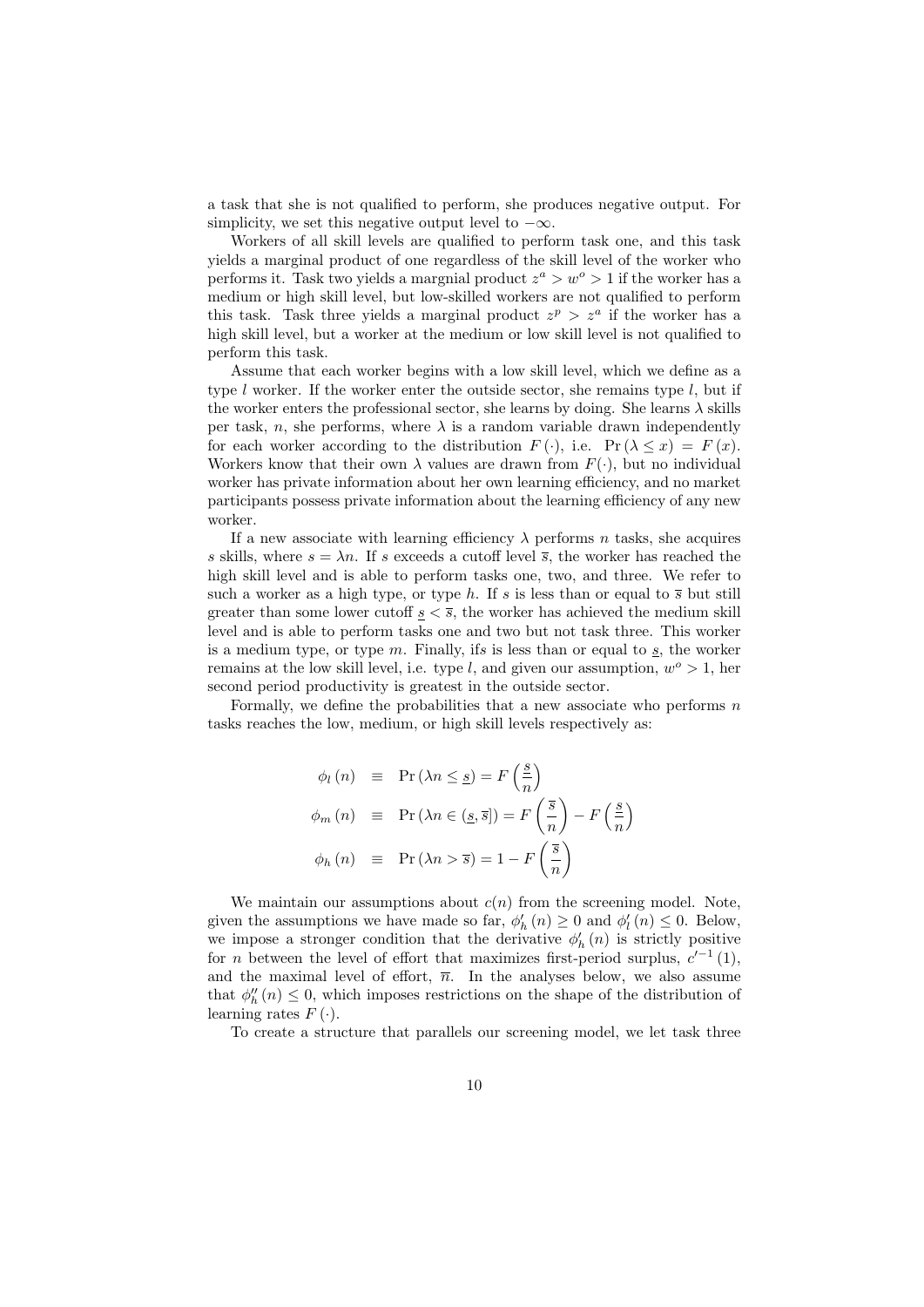be the partner task, task two be the senior associate task, and task one be the new associate task. In addition, we define  $v_1^p, v_1^a$ , and  $v_0^a(n)$  as before.

Let  $\rho^h$  and  $\rho^m$  denote the fraction of experienced workers who are high and medium types, respectively. The planner's problem for our learning by doing model is

$$
V(\rho^m, \rho^h) = \max_{\alpha^h, \alpha^m, n} (2 - q) v^o + q v_0^a(n) + \alpha^h \rho^h (v_1^p - v_0^a(n)) + \alpha^h \rho^m (v_1^a - v_0^a(n)) + \beta V (\rho_{+1}^m, \rho_{+1}^h)
$$
(18)

where

$$
\rho_{+1}^{m} = (q - \rho^{m} \alpha^{m} - \rho^{h} \alpha^{h}) \phi_{m}(n) \qquad (19)
$$

$$
\rho_{+1}^h = (q - \rho^m \alpha^m - \rho^h \alpha^h) \phi_h(n) \tag{20}
$$

and

$$
v_0^a(n) = n - c(n)
$$
  
\n
$$
v^o = \max_n w^o n - c(n)
$$
  
\n
$$
v_1^a = \max_n z_m^a n - c(n)
$$
  
\n
$$
v_1^p = \max_n z_h^p n - c(n)
$$

The state variables  $\rho^m$  and  $\rho^h$  are analogous to  $\rho^u$  and  $\rho^x$  in the original screening model. The only features that do not have exact parallels in our screening model are in the laws of motion (19) and (20). In particular, in the screening model, the analogs to  $\phi_h(n)$  and  $\phi_m(n)$  were required to satisfy  $\phi_h(n) = \pi (1 - \phi_m(n))$ , whereas now there is no analogous restriction. The counterpart to the restriction that  $\phi'(n) > 0$  is that now  $\phi'_h(n) > 0$ . In the screening model, this would have implied  $\phi'_m(n) < 0$ , but this need not be the case in the present model, where the sign of  $\phi'_{m}(n)$  is generally ambiguous. In what follows, we show that if  $\phi'_m(n) \leq 0$ , our learning by doing model yields results that parallel all of the results from our screening model. We also analyze the case where  $\phi'_m(n) > 0$ . In this case, we can quickly establish some results that parallel those from our screening model, but we need to impose an additional assumption to establish results that parallel all of findings in sections 3 and 4.

We begin by deriving results that are analogous to Propositions 1 and 2 in the screening model. We start here because we can establish these results without placing any restrictions on the sign of  $\phi'_m(n)$ .

## B2. Results that are Independent of the Sign of  $\phi_m'$

Applying the same arguments as in the proof of Claim 1, we can confirm that the Bellman equation for the planner's problem is linear in  $\rho^m$  and  $\rho^h$ , just as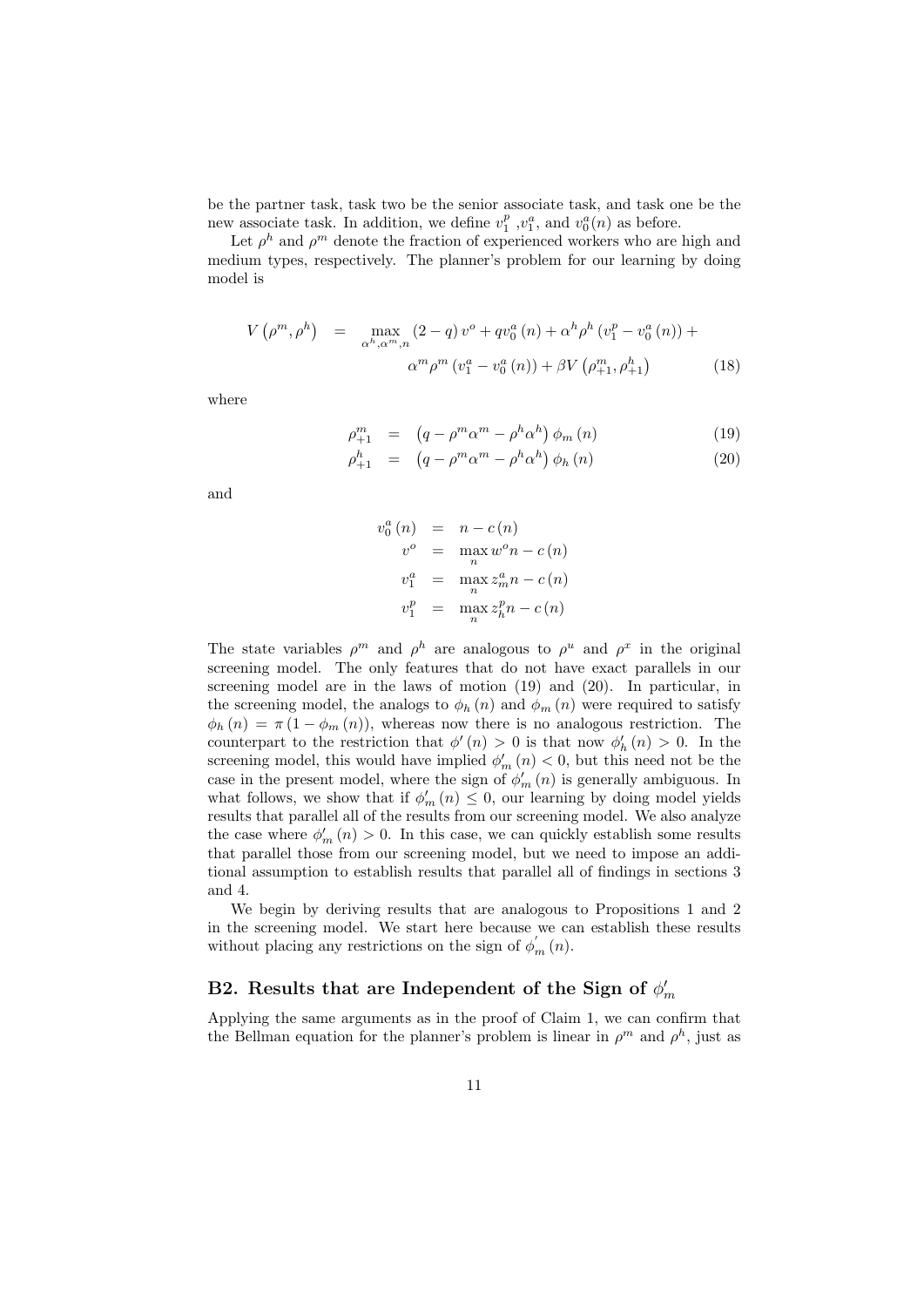in the screening case. That is,

$$
V(\rho^m, \rho^h) = K_1 + K_m \rho^m + K_h \rho^h
$$

where the coefficients  $K_1$ ,  $K_m$ , and  $K_h$  satisfy the system of equations

$$
K_{1} = (2 - q) v^{o} + v_{0}^{a} (n) + q\beta [\phi_{m} (n) K_{m} + \phi_{h} (n) K_{h}] + \beta K_{1}
$$
  
\n
$$
K_{m} = \alpha^{m} (v_{1}^{a} - v_{0}^{a}) - \beta \alpha^{m} [\phi_{m} (n) K_{m} + \phi_{h} (n) K_{h}]
$$
  
\n
$$
K_{h} = \alpha^{h} (v_{1}^{p} - v_{0}^{a}) - \beta \alpha^{h} [\phi_{m} (n) K_{m} + \phi_{h} (n) K_{h}]
$$

Solving the above system yields

$$
K_{m} = \frac{\alpha^{m} \left(v_{1}^{a} - v_{0}^{a}\right) - \beta \alpha^{m} \alpha_{h}^{h} \phi_{h}\left(n\right) \left(v_{1}^{p} - v_{1}^{a}\right)}{1 + \beta \left[\alpha^{m} \phi_{m}\left(n\right) + \alpha^{h} \phi_{h}\left(n\right)\right]}
$$
(21)

$$
K_{h} = \frac{\alpha^{h} (v_{1}^{p} - v_{0}^{a}) + \beta \alpha^{h} \alpha^{m} \phi_{m} (n) (v_{1}^{p} - v_{1}^{a})}{1 + \beta \left[ \alpha^{m} \phi_{m} (n) + \alpha^{h} \phi_{h} (n) \right]}
$$
(22)

Note that the fact that  $\phi''_h \leq 0$ , which is analogous to our previous assumption that  $\phi'' \leq 0$ , is no longer sufficient to ensure that the planner's problem is concave in  $n$ . For that, we now need

$$
\phi_{h}''(n) K_{h} + \phi_{m}''(n) K_{m} - c''(n) < 0
$$

The first order necessary condition for  $n$  is now given by

$$
c'(n) = 1 + \beta (\phi'_{h}(n) K_{h} + \phi'_{m}(n) K_{m})
$$

Since the value function is linear in  $\alpha^m$  and  $\alpha^h$ , the optimal choice for these control variables is still given by

$$
\alpha^{m} = \begin{cases}\n1 & \text{if } v_{1}^{a} - v_{0}^{a} - \beta [\phi_{m} (n) K_{m} + \phi_{h} (n) K_{h}] \ge 0 \\
0 & \text{if } v_{1}^{a} - v_{0}^{a} - \beta [\phi_{m} (n) K_{m} + \phi_{h} (n) K_{h}] < 0\n\end{cases}
$$
\n
$$
\alpha^{h} = \begin{cases}\n1 & \text{if } v_{1}^{p} - v_{0}^{a} - \beta [\phi_{m} (n) K_{m} + \phi_{h} (n) K_{h}] \ge 0 \\
0 & \text{if } v_{1}^{p} - v_{0}^{a} - \beta [\phi_{m} (n) K_{m} + \phi_{h} (n) K_{h}] < 0\n\end{cases}
$$

We can easily establish the analog of Claim 2 that it will be optimal to set  $\hat{\alpha}^h = 1$  using the same argument as before. That is,  $\alpha^h = 1$  will be optimal whenever

$$
v_1^p - v_0^a \ge \beta \left[ \phi_m \left( n \right) K_m + \phi_h \left( n \right) K_h \right]
$$

It will suffice to show that  $K_m \le v_1^p - v_0^a$  and  $K_h \le v_1^p - v_0^a$ . Observe that

$$
v_1^p \equiv \max_n z_h^p n - c(n)
$$
  
> 
$$
\max_n z_m^a n - c(n)
$$
  

$$
\equiv v_1^a
$$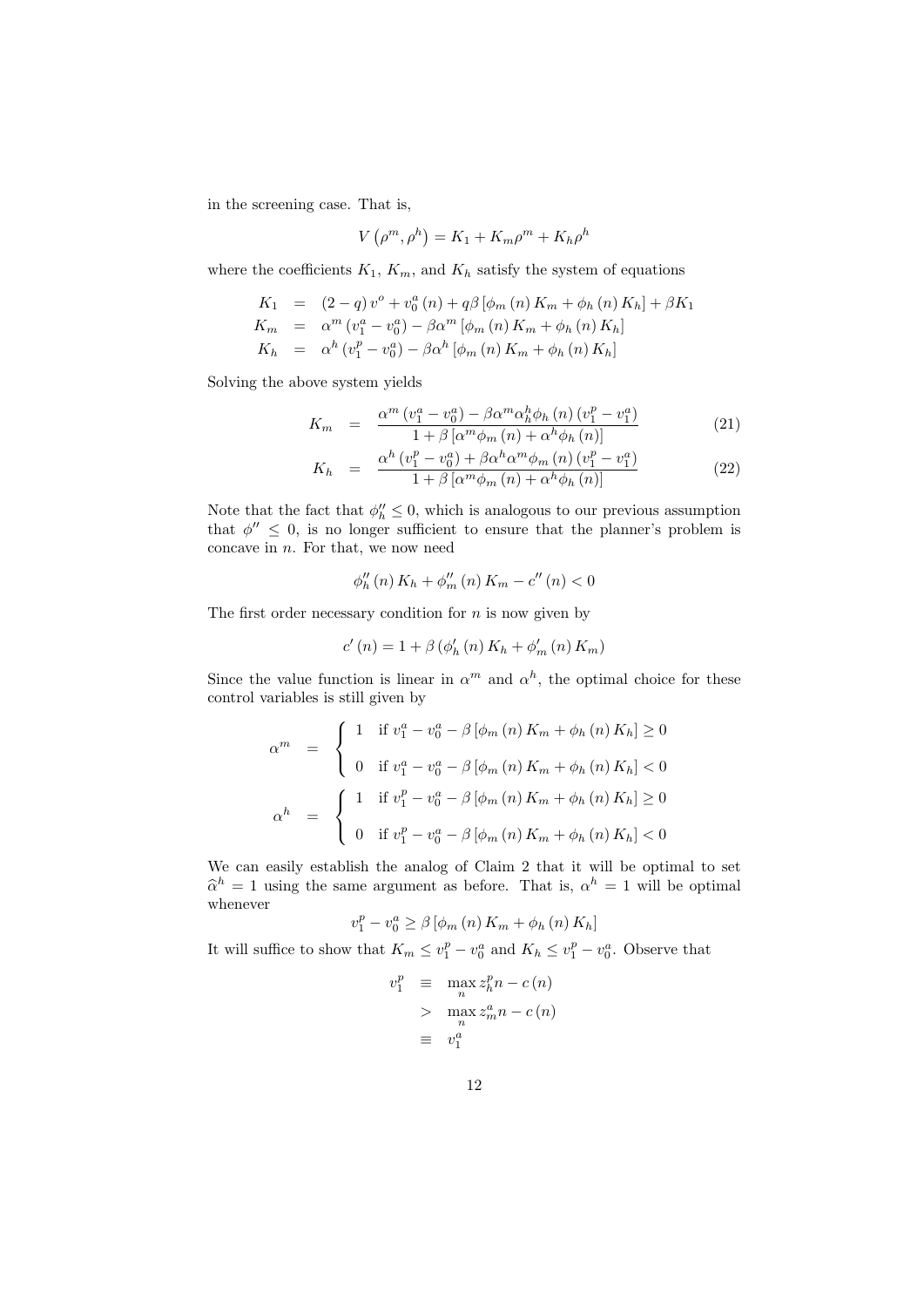Since  $v_1^p - v_1^a > 0$ , we have

$$
K_m = \frac{\alpha^m (v_1^a - v_0^a) - \beta \alpha^m \alpha^h \phi_h(n) (v_1^p - v_1^a)}{1 + \beta [\alpha^m \phi_m(n) + \alpha^h \phi_h(n)]}
$$
  
\n
$$
\leq \frac{\alpha^m (v_1^a - v_0^a)}{1 + \beta [\alpha^m \phi_m(n) + \alpha^h \phi_h(n)]}
$$
  
\n
$$
\leq v_1^a - v_0^a
$$
  
\n
$$
\leq v_1^p - v_0^a
$$

Next, consider  $K_h$ . Observe that

$$
v_1^a \equiv \max_n z_m^a n - c(n)
$$
  
\n
$$
\geq \max_n n - c(n)
$$
  
\n
$$
\geq v_0^a
$$

This implies  $v_1^p - v_0^a \ge v_1^p - v_1^a$ , and so

$$
K_h = \frac{\alpha^h (v_1^p - v_0^a) + \beta \alpha^h \alpha^m \phi_m (n) (v_1^p - v_1^a)}{1 + \beta [\alpha^m \phi_m (n) + \alpha^h \phi_h (n)]}
$$
  

$$
\leq \frac{1 + \beta \alpha^m \phi_m (n)}{1 + \beta n [\alpha^m \phi_m (n) + \alpha^h \phi_h (n)]} \alpha^h (v_1^p - v_0^a)
$$
  

$$
\leq v_1^p - v_0^a
$$

It follows that  $\hat{\alpha}^h = 1$  is optimal.

Next, we establish the analog of Proposition 1. A necessary condition for an optimum is

$$
c'(n) = 1 + \beta (\phi'_m(n) K_m + \phi'_h(n) K_h)
$$

Establishing our result requires a condition that is the analog of Lemma 1. Specifically, we need to show that

$$
\phi_{m}'\left(n\right)K_{m} + \phi_{h}'\left(n\right)K_{h} > 0
$$

Substituting in  $\alpha^h = 1$  yields

$$
K_{m} = \frac{\alpha^{m} (v_{1}^{a} - v_{0}^{a}) - \beta \alpha^{m} \phi_{h} (n) (v_{1}^{p} - v_{1}^{a})}{1 + \beta [\alpha^{m} \phi_{m} (n) + \phi_{h} (n)]}
$$
  
\n
$$
K_{h} = \frac{(v_{1}^{p} - v_{0}^{a}) + \beta \alpha^{m} \phi_{m} (n) (v_{1}^{p} - v_{1}^{a})}{1 + \beta [\alpha^{m} \phi_{m} (n) + \phi_{h} (n)]}
$$

Since  $v_1^p > v_1^a$ , then  $K_h > K_m$ . Hence,

$$
\begin{aligned}\n\phi'_m(n) \, K_m + \phi'_h(n) \, K_h &> \phi'_m(n) \, K_m + \phi'_h(n) \, K_m \\
&= (\phi'_m(n) + \phi'_h(n)) \, K_m \\
&\geq 0\n\end{aligned}
$$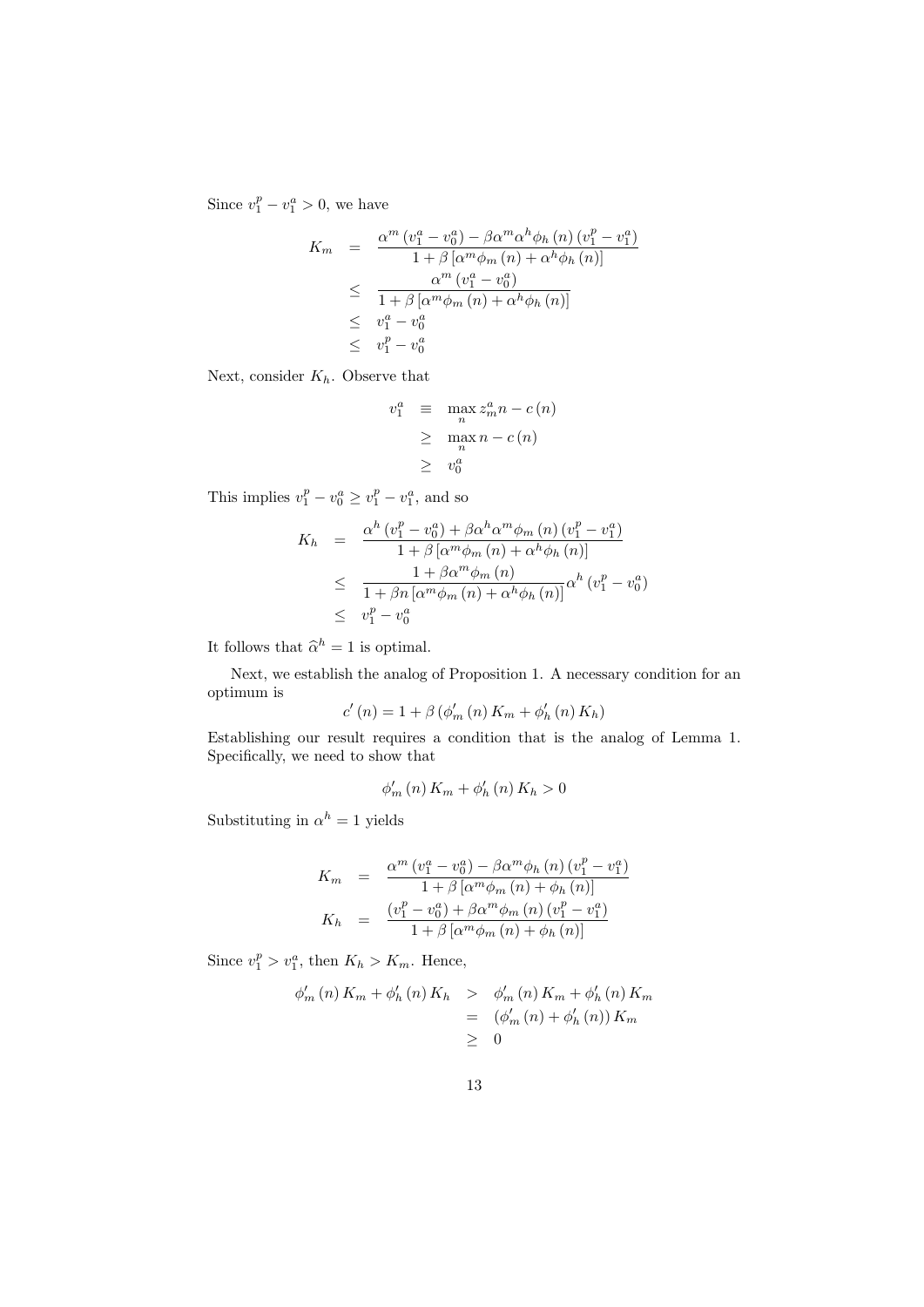where the first inequality uses the fact that  $\phi'_h > 0$  and the last inequality uses the fact that  $\phi'_m + \phi'_h = -\phi'_l \geq 0$ .

We can likewise establish the analog of Proposition 2. Setting  $\hat{\alpha}^h = 1$ , we get

$$
\phi_{m}(n) K_{m} + \phi_{h}(n) K_{h} = \frac{\phi_{h}(n) (v_{1}^{p} - v_{0}^{a}) + \alpha^{m} \phi_{m}(n) (v_{1}^{a} - v_{0}^{a})}{1 + \beta (\phi_{h}(n) + \alpha^{m} \phi_{m}(n))}
$$

Hence,  $\hat{\alpha}^m = 1$  whenever

$$
v_1^a - v_0^a \ge \beta \frac{\phi_h(n) (v_1^p - v_0^a) + \alpha^m \phi_m(n) (v_1^a - v_0^a)}{1 + \beta (\phi_h(n) + \alpha^m \phi_m(n))}
$$

which implies

$$
(1 + \beta \phi_h(n)) (v_1^a - v_0^a) \geq \beta \phi_h(n) (v_1^p - v_0^a)
$$
  

$$
v_1^a - v_0^a \geq \beta \phi_h(n) (v_1^p - v_1^a)
$$

as desired.

## B3. Results for the Case where  $\phi'_m \leq 0$

We begin with the analog to Proposition 3. As we did in the screening model, let  $n^*(\alpha^m)$  denote the level of effort which solves the planner's problem for a given value of  $\alpha^m$ . It must satisfy the first order necessary condition

$$
\frac{\partial K_1^*}{\partial n} = 0\tag{23}
$$

as well as the second order necessary condition

$$
\frac{\partial^2 K_1^*}{\partial n^2} < 0 \tag{24}
$$

Totally differentiating the first order condition yields

$$
\frac{dn^*}{dv_1^p}=-\frac{\partial^2 K_1^*/\partial v_1^p\partial n}{\partial^2 K_1^*/\partial n^2}
$$

With a little algebra (simplified via Mathematica), we have

$$
\frac{\partial^2 K_1^*}{\partial v_1^p \partial n} = q\beta \frac{\phi_h' + \beta \alpha^m \left(\phi_h' \phi_m - \phi_m' \phi_h\right)}{\left(1 + \beta \phi_h + \beta \alpha^m \phi_m\right)^2}
$$

When  $\phi'_m \leq 0$ , this expression is positive. Next, we have

$$
\frac{\partial^2 K_1^*}{\partial^2 n} = \frac{q\zeta(n)}{\left(1 + \beta \phi_h + \beta \alpha^m \phi_m\right)^2}
$$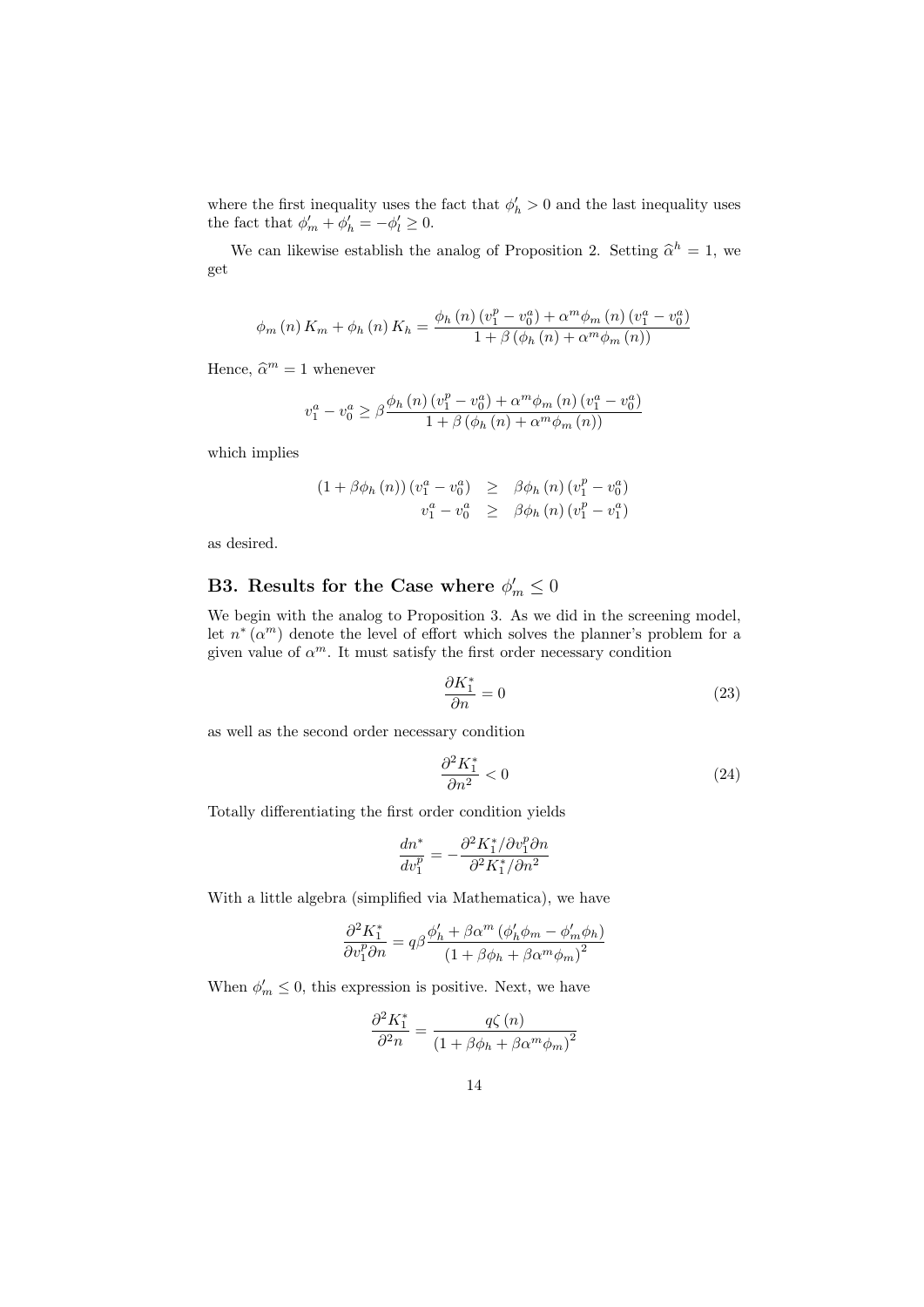where

$$
\zeta \equiv \beta \phi''_h [v_1^p - v_0^a + \beta \alpha^m \phi_m (v_1^p - v_1^a)] + \beta \phi''_m [v_1^a - v_0^a - \beta \phi_h (v_1^p - v_1^a)] -c''(n) (1 + \beta \phi_h + \beta \alpha^m \phi_m)
$$

Since  $(1 + \beta \phi_h + \beta \alpha^m \phi_m)^2 > 0$ , the second order necessary condition for *n* to maximize  $K_1$  implies  $\zeta < 0$ . Taking the ratio of the two expressions reveals that

$$
\frac{dn^*}{dv_1^p} = -\beta \frac{\phi_h' + \beta \alpha^m \left[\phi_h' \phi_m - \phi_m' \phi_h\right]}{\zeta}
$$

Since  $\zeta$  < 0 at the optimum, it follows from the second order condition that dn<sup>∗</sup>  $\overline{dv_1^p}$ > 0. Analogously, we have

$$
\frac{\partial^2 K_1^*}{\partial v_1^a \partial n} = q \beta \alpha^m \frac{\phi_m' + \beta \left[ \phi_m' \phi_h - \phi_h' \phi_m \right]}{\left( 1 + \beta \phi_h + \beta \alpha^m \phi_m \right)^2}
$$

If  $\phi'_m \leq 0$ , this derivative will be negative, in which case

$$
\frac{dn^*}{dv_1^a} = -\frac{\partial^2 K_1^* / \partial v_1^a \partial n}{\partial^2 K_1^* / \partial n^2}
$$

$$
= -\beta \alpha^m \frac{\phi_m' + \beta \left[\phi_m' \phi_h - \phi_h' \phi_m\right]}{\zeta} \le 0
$$

Again, as in the proof of Proposition 3, we can use the fact that  $\hat{n}(v_1^p) = n^*(\hat{\alpha}^m)$ <br>to establish that  $\hat{n}(v_1^p)$  is a continuous piecewise increasing function and that to establish that  $\hat{n} (v_1^p)$  is a continuous piecewise increasing function and that  $\hat{n} (v_1^a)$  is a continuous piecewise popincreasing function. It follows that the  $\hat{n}(v_1^a)$  is a continuous piecewise nonincreasing function. It follows that the proposition 3 oxtands to the current setting Proposition 3 extends to the current setting.

To establish the analog of Proposition 4, we argue as before that there is at most one value of  $v_1^p$  and one value of  $v_1^a$ , respectively, for which  $n^*(0) = n^*(1)$ . In the case of  $v_1^a$ , this is once again immediate:  $n^*(0)$  does not vary with  $v_1^a$ while  $n^*$  (1) is decreasing with  $v_1^a$ , so they can equal at most once. In the case of  $v_1^p$ , once again we argue that whenever  $n^*$   $(1; v_1^p) - n^*$   $(0; v_1^p) = 0$ , the derivative of  $n^*(1) - n^*(0)$  with respect to  $v_1^p$  is negative whenever  $n^*(1) = n^*(0)$ . Recall that  $n^*(1) = n^*(0)$  iff

$$
v_1^a - v_0^a = \beta \phi_h \left( v_1^p - v_1^a \right)
$$

Hence, whenever  $n^*(1) = n^*(0)$ , the expression  $\zeta$  reduces to

$$
\zeta = \beta \left( 1 + \beta \phi_h + \beta \alpha^m \phi_m \right) \left( \beta \phi_h'' \left( v_1^p - v_1^a \right) - c'' \left( n \right) \right)
$$

and so

$$
\frac{dn^*}{dv_1^p} = \frac{\beta \phi'_h + \beta^2 \alpha^m \left[\phi'_h \phi_m - \phi'_m \phi_h\right]}{\left(c''\left(n\right) - \beta \phi''_h\left(v_1^p - v_1^a\right)\right)\left(1 + \beta \phi_h + \beta \alpha^m \phi_m\right)}
$$

Differentiating with respect to  $\alpha^m$  yields

$$
\frac{\partial^2 n^*}{\partial \alpha^m \partial v_1^p} = \frac{\beta^2 \phi_h \left( \beta \left( \phi_h' \phi_m - \phi_m' \phi_h \right) - \phi_m' \right)}{\left( c'' \left( n \right) - \beta \phi_h'' \left( v_1^p - v_1^q \right) \right) \left( 1 + \beta \phi_h + \beta \alpha^m \phi_m \right)^2}
$$

When  $\phi''_h \leq 0$ , the above expression must be positive when  $\phi'_m < 0$ , and the analysis follows as in the screening case.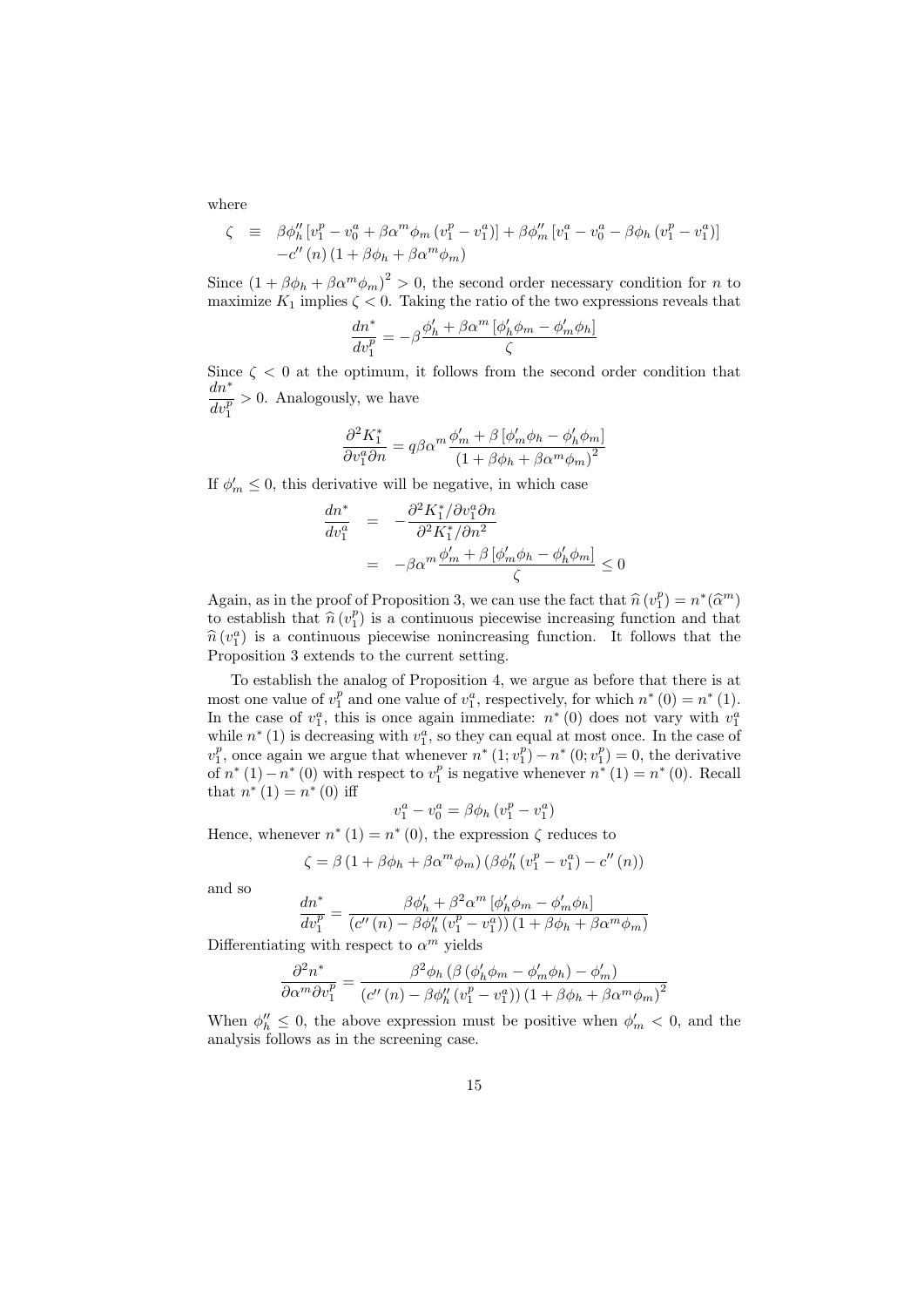## B4. Results for the Case where  $\phi'_m > 0$

We now turn to the case where  $\phi'_m > 0$ . The optimal assignment in this case depends on how the ratio  $\phi_h/\phi_m$  varies with n. Note that  $d(\phi_h/\phi_m)/dn =$  $(\phi'_h \phi_m - \phi'_m \phi_h) / (\phi'_m)^2$ . Hence, whether  $\phi_h / \phi_m$  increases or decreases with n depends on the sign of the expression  $\phi'_h \phi_m - \phi'_m \phi_h$ . When  $\phi'_m \leq 0$ , as we considered in the previous section, the ratio  $\phi_h/\phi_m$  must be strictly increasing in n.

As a benchmark, consider the case where  $\phi_h/\phi_m$  does not vary with n, i.e. where  $\phi'_h \phi_m - \phi'_m \phi_h = 0$ . In this case, we have

$$
\frac{dn^*}{dv_1^p} = -\frac{\beta \phi'_h}{\zeta} > 0
$$

$$
\frac{dn^*}{dv_1^a} = -\frac{\beta \alpha^m \phi'_m}{\zeta} \ge 0
$$

Hence, first-period effort is still strictly increasing in  $v_1^p$ , as in Proposition 3, but is weakly increasing in  $v_1^a$ , the opposite of what we found in Proposition 3.

As for Proposition 4, we can again show that  $\hat{\alpha}^m$  will switch values at most once as we vary either  $v_1^p$  or  $v_1^a$ . As in Appendix A, this result is immediate for  $v_1^a$ . For  $v_1^p$ , the result follows because

$$
\frac{\partial^2 n^*}{\partial \alpha^m \partial v_1^p} = \frac{-\beta^2 \phi_h \phi_m'}{(c''(n) - \beta \phi_h''(v_1^p - v_1^a))(1 + \beta \phi_h + \beta \alpha^m \phi_m)^2} < 0
$$

as long as  $\phi_h^{''} \leq 0$ , which is the counterpart to the argument used in the proof of Proposition 4 above. Hence,  $\hat{\alpha}^m$  is weakly monotonic in  $v_1^p$ , and the analog of Proposition 4 continues to hold.

Once we allow  $\phi_h/\phi_m$  to vary with n, the analysis becomes more complicated. Consider first the case where  $\phi_h/\phi_m$  is increasing in n for all n, meaning  $\phi'_h \phi_m - \phi'_m \phi_h > 0$ . In this case,

$$
\frac{dn^*}{dv_1^p} = -\beta \frac{\phi'_h + \beta \alpha^m \left[\phi'_h \phi_m - \phi'_m \phi_h\right]}{\zeta} > 0
$$

so  $\frac{dn^*}{1}$  $dv_1^p$  $>0$  just as before. But the sign of  $\frac{dn^*}{dv_1^a}$ is now ambiguous, since

$$
\frac{dn^*}{dv_1^a} = -\beta \alpha^m \frac{\phi_m' - \beta \left[\phi_h' \phi_m - \phi_m' \phi_h\right]}{\zeta}
$$

which given  $\phi'_m > 0$  and  $\phi'_h \phi_m - \phi'_m \phi_h > 0$  can be either positive or negative when  $\hat{\alpha}^m = 1$ . Intuitively,  $\phi'_m > 0$  implies that the direct returns from new associate effort increase when  $z^a$  rises. However, the gain associated with creating a high type h as opposed to a medium type m are decreasing in  $z^a$ , and if increases in work loads shift the relative frequency of workers towards high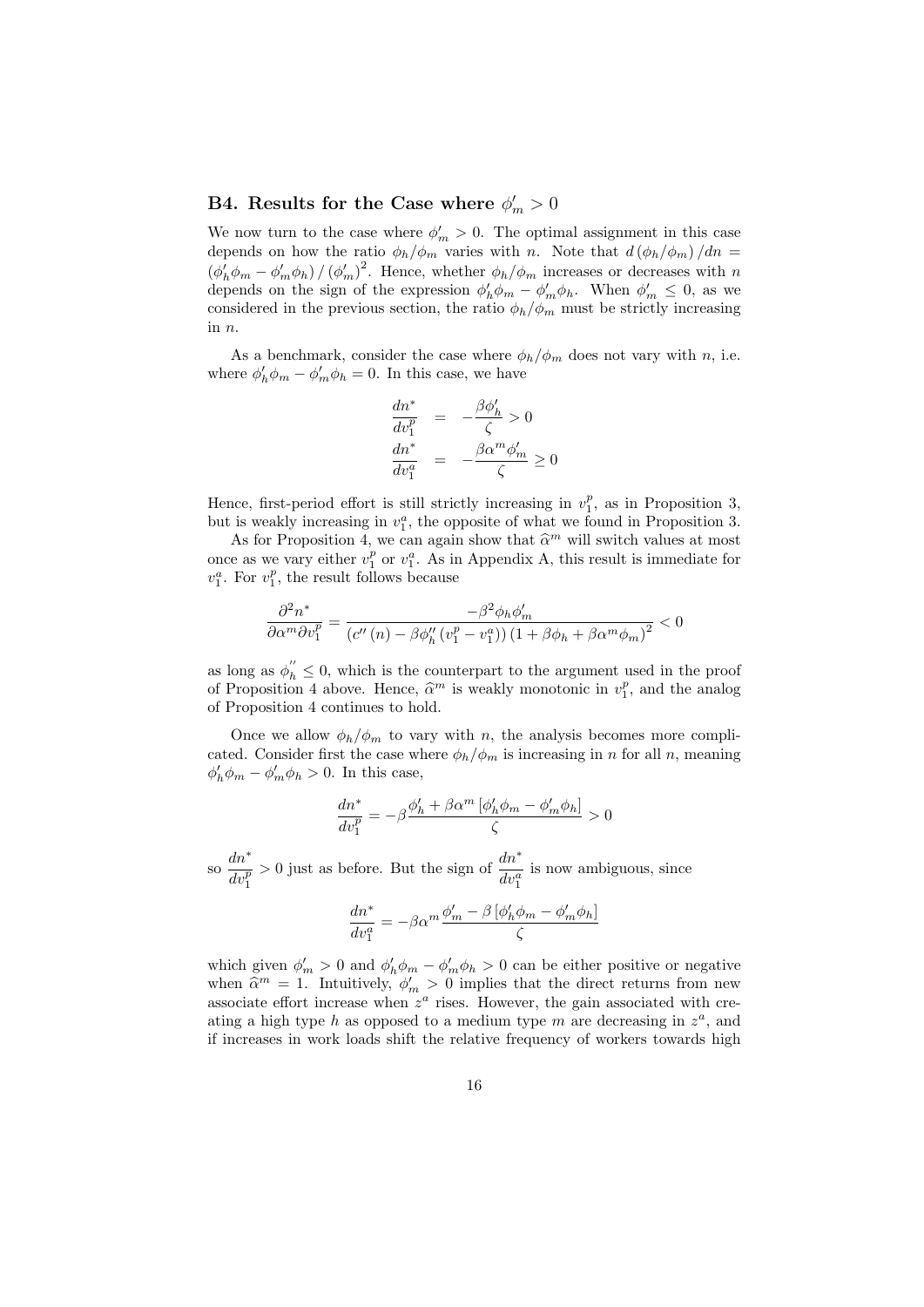types, this latter effect dominates, which means that when  $z^a$  rises, it becomes optimal for new associates to work less, i.e  $\frac{dn^*}{dv_1^a}$  is negative.

Although the sign of  $\frac{dn^*(1)}{dv_1^a}$  is ambiguous, as long as  $\phi'_h$  and  $\phi'_m$  are continuous – which will be true if the distribution of learning abilities  $F(\cdot)$  has no mass points – the sign of the derivative  $\frac{dn^*(1)}{dv_1^a}$  will not switch as we vary  $v_1^a$ . This is because the sign of this derivative can only switch if there exists a value for  $n^*$  at which  $\phi'_m - \beta \left[ \phi'_h \phi_m - \phi'_m \phi_h \right] = 0$ . However, at any such point,  $\frac{dn^*}{dv_1^a} = 0$ . Since  $v_1^a$  only affects  $\frac{dn^*}{dv_1^a} = 0$  througn  $n^*$ , the existence of a value of  $v_1^a$  such that  $\frac{dn^*}{dv_1^a} = 0$  at the value implies that  $\frac{dn^*}{dv_1^a} = 0$  for all values of  $v_1^a$ . This implies that  $\phi'_m - \beta \left[ \phi'_h \phi_m - \phi'_m \phi_h \right]$  cannot change signs as we vary  $v_1^a$ .

Since we know that  $\frac{dn^*}{dv_1^a}$  will have the same sign for all  $v_1^a$ , we can conclude that if the ratio  $\phi_h/\phi_m$  increased sufficiently with n, specifically if  $\phi'_h \phi_m$  –  $\phi'_m \phi_h > \phi'_m/\beta$ , then Proposition 3 would continue to hold. If the ratio  $\phi_h/\phi_m$ were instead only modestly increasing in n, then just as in the case where  $\phi_h/\phi_m$ is invariant to *n*, first-period effort would still strictly be increasing in  $v_1^p$  as in Proposition 3, but would be weakly increasing in  $v_1^a$ , in contrast to Proposition 3.

As for the analog of Proposition 4, the result that  $\hat{\alpha}^m$  can switch at most once as we vary  $v_1^a$  continues to hold, since  $\frac{dn^*(0)}{dv_1^a} = 0$  while  $\frac{dn^*(1)}{dv_1^a}$  is monotonic, although we cannot say whether  $n^*(1)$  is increasing or decreasing in  $v_1^a$ . It follows that  $\hat{\alpha}^m$  is weakly increasing in  $z^a$ , as in Proposition 4. With regards to how  $\widehat{\alpha}^m$  varies with  $z^p$ , note that the sign of  $\frac{\partial^2 n^*}{\partial \alpha^m \partial \beta^n}$  $\overline{\partial \alpha^m \partial v_1^p}$ is equal to the sign of  $\beta [\phi'_h \phi_m - \phi'_m \phi_h] - \phi'_m$ . If this sign were either positive for all  $z^p$ , then it would follow that  $\hat{\alpha}^m$  can switch at most once as we vary  $v_1^p$ . Hence, if the ratio  $\phi_h/\phi_m$ <br>increased sufficiently with a the result of Proposition 4 would hold. Otherwise increased sufficiently with  $n$ , the result of Proposition 4 would hold. Otherwise, we could not rule out the possibility that  $\hat{\alpha}^m$  is non-monotonic in  $z^p$ .

Finally, consider the case where  $\phi_h/\phi_m$  is decreasing in n, i.e.  $\phi'_h \phi_m$  –  $\phi'_m \phi_h < 0$ . In this case,

$$
\frac{dn^*}{dv_1^p} = -\beta \frac{\phi_h' + \beta \alpha^m \left[\phi_h' \phi_m - \phi_m' \phi_h\right]}{\zeta}
$$

which can be either positive or negative, while

$$
\frac{dn^*}{dv_1^a} = -\beta \alpha^m \frac{\phi_m' - \beta \left[\phi_h' \phi_m - \phi_m' \phi_h\right]}{\zeta} \ge 0
$$

Intuitively, an increase in  $v_1^p$  would tend to lead to more hours in order to train more workers to be partners. However, if this disproportionately increases the fraction of middle types, it might be preferable to cut back on training, increase surplus, and leave more slots for identifying talent.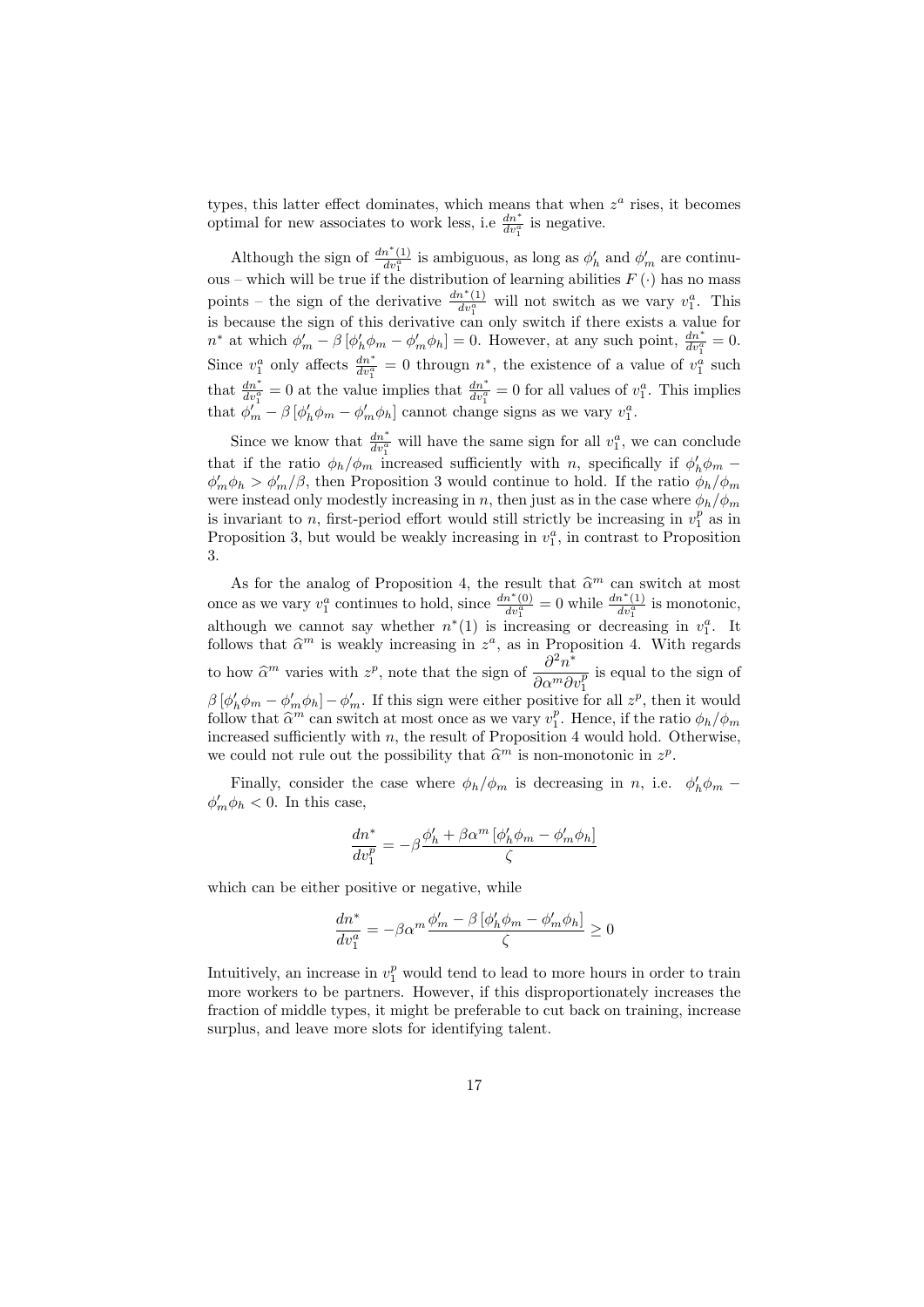Since  $\phi'_h > 0$ , we know  $\frac{dn^*(0)}{dv_1^p} > 0$ . By the same logic as before, we know that as long as  $\phi'_h$  and  $\phi'_m$  are continuous, the sign of  $\frac{dn^*(1)}{dv_1^p}$  will not switch as we vary  $v_1^p$ . If  $\frac{dn^*(1)}{dv_1^p} \ge 0$ , meaning that  $\phi_h/\phi_m$  was only modestly decreasing in n, then  $\hat{n}(v_1^p)$  would be a continuous piecewise increasing function, confirming the first<br>part of Proposition 3, while the second part of Proposition 3 would flip since part of Proposition 3, while the second part of Proposition 3 would flip since nould be weakly increasing in  $v_1^a$ . Otherwise, even though the sign of  $\frac{dn^*(1)}{dv_1^p}$ will not switch as we vary  $v_1^p$ , the function  $\hat{n}(v_1^p)$  would be non-monotonic, so noither parts of Proposition 3 would hold neither parts of Proposition 3 would hold.

As for the analog of Proposition 4, it will no longer be the case that  $\hat{\alpha}^m$  must<br>mostly increasing in  $z^a$  as in Proposition 4, since  $x^*(1)$  as has permeastering be weakly increasing in  $z^a$  as in Proposition 4, since  $n^*(1)$  can be nonmonotonic in  $v_1^p$  even if  $n^*(0)$  is constant. However, since the sign of  $\frac{\partial^2 n^*}{\partial \alpha^m \partial \beta^m}$  $\overline{\partial \alpha^m \partial v_1^p}$ is equal to the sign of  $\beta [\phi'_h \phi_m - \phi'_m \phi_h] - \phi'_m$ , which we know is negative, we can establish that  $\widehat{\alpha}^m$  must be weakly decreasing in  $z^p$ .

## Appendix C: Endogenous Sector Size and Decentralization

In this Appendix, we consider the case where the size of the sector  $q$  is endogenous. We first solve the planner's problem, and then show that it can be achieved as the decentralized equilibrium of a market economy.

#### C1. Planner's Problem with Endogenous Sector Size

When the number of jobs  $q$  is endogenous, the planner's problem is given by

$$
V(\rho^u, \rho^x) = \max_{q, \alpha^x, \alpha^u, n} s(q, \alpha^x, \alpha^u, n) - \int_0^q \kappa(x) dx + \beta V(\rho^u_{+1}, \rho^x_{+1})
$$

subject to

$$
\begin{array}{rcl}\n\rho_{+1}^u & = & (q - \rho^u \alpha^u - \rho^x \alpha^x) (1 - \phi(n)) \\
\rho_{+1}^x & = & (q - \rho^u \alpha^u - \rho^x \alpha^x) \pi \phi(n)\n\end{array}
$$

Let  $\xi_0^x$  denote the multiplier on the constraint that  $\alpha^x \geq 0$  and  $\xi_1^x$  denote the multiplier on the constraint that  $\alpha^x \leq 1$ . Likewise, let  $\xi_0^u$  denote the multiplier on the constraint that  $\alpha^u \geq 0$  and  $\xi_1^u$  denote the multiplier on the constraint that  $\alpha^u \leq 1$ . Using the expression for  $s(q, \alpha^x, \alpha^u, n)$ , we can arrive the following first order conditions for the planner's problem with respect to n,  $\alpha^x$ ,  $\alpha^u$ , and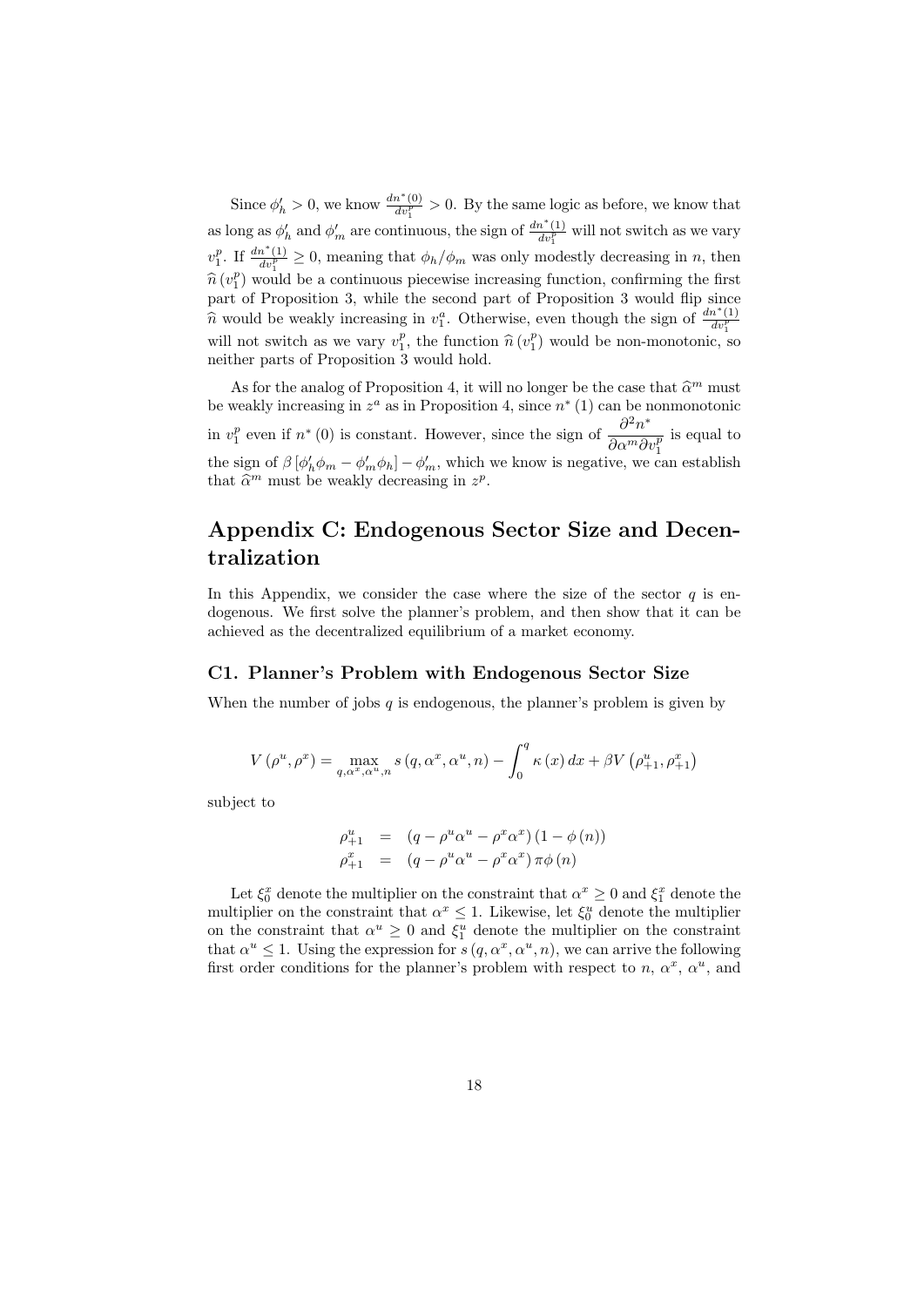$$
n : (1 + \pi x) - c'(n) - \beta \phi'(n) \left[ \pi \frac{\partial V}{\partial \rho^x} - \frac{\partial V}{\partial \rho^u} \right] = 0
$$
 (25)

$$
\alpha^x : \rho^x (v_1^p - v_0^a) - \beta \left[ \rho^x \pi \phi(n) \frac{\partial V}{\partial \rho^x} - \rho^x (1 - \phi(n)) \frac{\partial V}{\partial \rho^u} \right] = \xi_1^x - \xi_0^x (26)
$$

$$
\alpha^u : \rho^u (v_1^a - v_0^a) - \beta \left[ \rho^u \pi \phi (n) \frac{\partial V}{\partial \rho^x} - \rho^u (1 - \phi (n)) \frac{\partial V}{\partial \rho^u} \right] = \xi_1^u - \xi_0^u (27)
$$

$$
q : -v^o + v_0^a - \kappa (q) + \beta \left[ \pi \phi (n) \frac{\partial V}{\partial \rho^x} + (1 - \phi (n)) \frac{\partial V}{\partial \rho^u} \right] = 0 \tag{28}
$$

The first three conditions are the same as in the original planning problem and are independent of q. In particular, if we set  $\frac{\partial V}{\partial \rho^u} = K_2'$  and  $\frac{\partial V}{\partial \rho^x} = K_3'$  where  $K_2'$ and  $K'_3$  are constants that do not depend  $(\rho^u, \rho^x)$ , then the vector  $(n, \alpha^x, \alpha^u, q)$ that solves the system of equations above will be independent of  $(\rho^u, \rho^x)$  and can be expressed entirely in terms of  $K_2'$  and  $K_3'$ . This implies  $V(\rho^u, \rho^x)$  is linear in  $\rho^u$  and  $\rho^x$  as in our original problem, i.e. the value function in this case is still given by

$$
V(\rho^{u}, \rho^{x}) = K_1 + K_2 \rho^{u} + K_3 \rho^{x}
$$

Since  $K_2$  and  $K_3$  satisfy the same equations as in our original model, only the value of  $K_1$  will be different from the model where q is set exogenously as a binding cap on professional employment. The optimal effort level  $\hat{n}$  and the optimal retention decision  $\hat{\alpha}^u$  can be determined independently of  $\hat{q}$ . We can<br>also establish the following comparative static result: also establish the following comparative static result:

**Proposition 5:**  $\hat{q}$  and  $\kappa(\hat{q})$  are increasing functions of  $z^p$ .<br>**Proof of Proposition 5:** From the first order condition

Proof of Proposition 5: From the first order condition for the planner's problem, we have

$$
\kappa(q) = v_0^a - v^o + \beta \left[ \pi \phi(n) \frac{\partial V}{\partial \rho^x} + (1 - \phi(n)) \frac{\partial V}{\partial \rho^u} \right]
$$
  
=  $v_0^a - v^o + \beta \left[ \pi \phi(n) K_3 + (1 - \phi(n)) K_2 \right]$  (29)

From Proposition 4, we know that  $\hat{\alpha}^u$  is nondecreasing in  $v_1^p$ , and there exists a single value of  $v_1^p$  for which any  $\alpha^u \in [0,1]$  is optimal, including both 0 and 1. Hence, without loss of generality, we can treat the optimal  $\hat{\alpha}^u$  as fixed as we<br>increase  $x^p$  by a sufficiently small amount. For a fixed, the expression increase  $v_1^p$  by a sufficiently small amount. For n fixed, the expression

$$
\pi\phi\left(n\right)K_3 + \left(1 - \phi\left(n\right)\right)K_2 = \frac{\pi\phi\left(n\right)\left(v_1^p - v_0^a\right) + \alpha^u\left(1 - \phi\left(n\right)\right)\left(v_1^a - v_0^a\right)}{1 + \beta\alpha^u\left(1 - \phi\left(n\right)\right) + \beta\pi\phi\left(n\right)}
$$

is strictly increasing in  $v_1^p$ . Next, since n must maximize  $K_1^*$  evaluated at the optimal  $\hat{\alpha}^u$ , it follows that

$$
\frac{d}{dn} [v_0^a + \beta (\pi \phi (n) K_3 + \beta (1 - \phi (n)) K_2)] = 0
$$

q: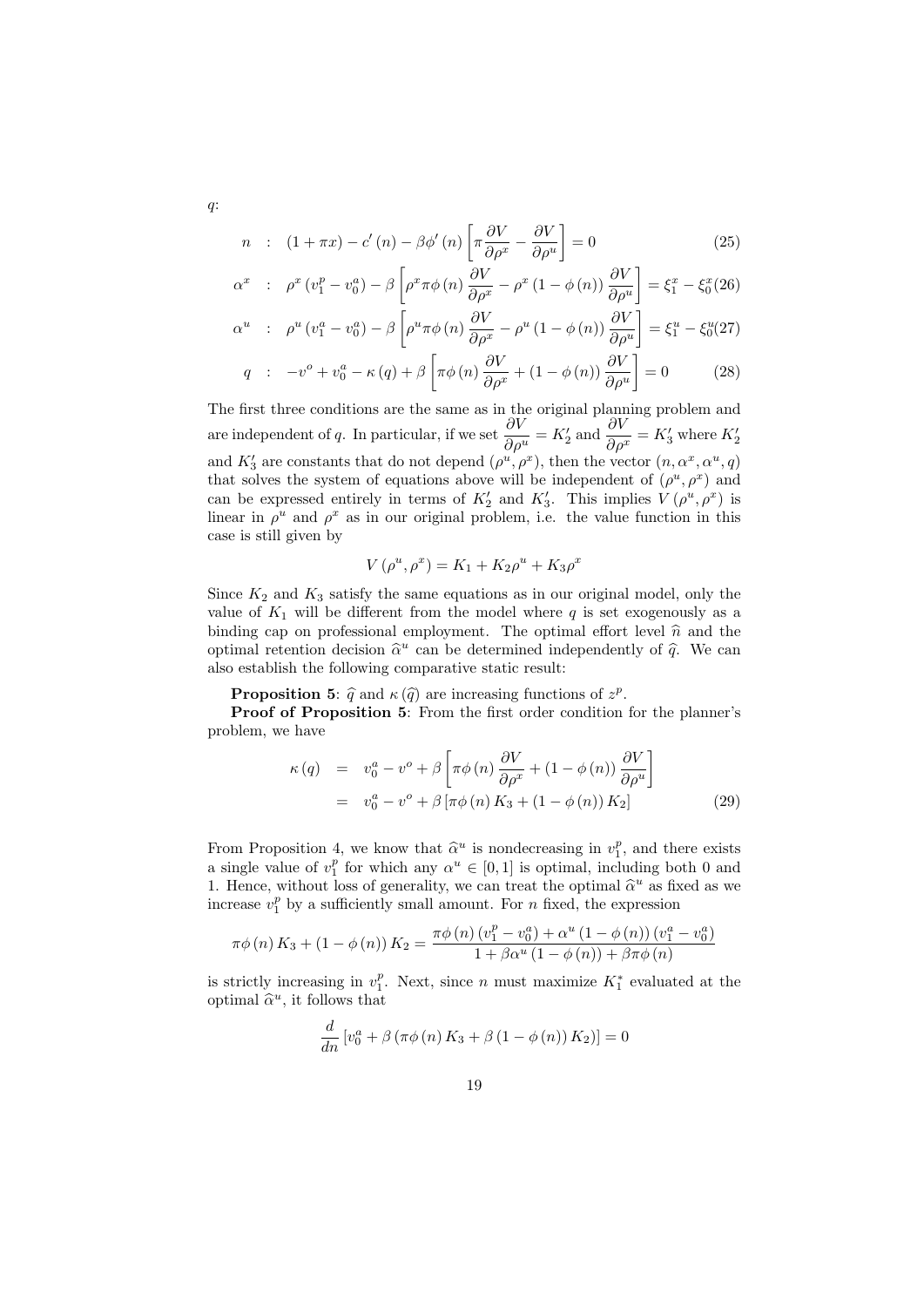where we have replaced  $K_2^*$  and  $K_3^*$  with  $K_2$  and  $K_3$ , the value for  $K_2^*$  and  $K_3^*$ when we set  $\alpha^u$  to the optimal value,  $\hat{\alpha}^u$ . Hence, at the optimum, changing n<br>will have no effect on the BHS of (20). Thus, at the optimal allocation, the will have no effect on the RHS of (29). Thus, at the optimal allocation, the RHS of (29) must be increasing in  $v_1^p$ . Since  $\kappa(q)$  is increasing in q, it follows that the optimal  $\hat{q}$  will be higher as well.  $\blacksquare$ 

#### Decentralization

We now consider a market economy in which workers choose where to work and how many tasks,  $n$ , to perform. Those who work in the professional sector must hire someone to provide administrative support. Denote the price of support staff by  $p$ . An equilibrium is a rule that dictates what each worker type (i.e. past work experience and information about ability  $\theta$ ) chooses as her job and how much work each worker performs in each job, such that, given a price of support staff  $\tilde{p}$ , worker choices produce a quantity  $\tilde{q}$  of professional workers (and support staff) such that  $(1)$  the sector and work load choices of all workers are optimal, and (2) the market for support staff clears.

Define  $\tilde{\alpha}^x$  as a variable equal to 1 if an experienced worker known to be<br>high type chooses to work as a professional in equilibrium and 0 if such a the high type chooses to work as a professional in equilibrium, and 0 if such a worker chooses to work in the outside sector. Likewise, define  $\tilde{\alpha}^u$  as a variable<br>council to 1 if an experienced worker whose  $\theta$  is unknown chooses to work as a equal to 1 if an experienced worker whose  $\theta$  is unknown chooses to work as a professional and 0 if the worker chooses to work in the outside sector. Finally, let  $\tilde{n}$  denote the effort choice of an inexperienced worker who works in the professional sector. We want to confirm that the planner's optimal allocation  $(\widehat{q}, \widehat{\alpha}^x, \widehat{\alpha}^u, \widehat{n})$  constitutes an equilibrium, together with the remaining occupation<br>and effort shelges in Table 1. and effort choices in Table 1.

First, if  $\hat{q}$  people are employed in the professional sector,  $\hat{q}$  support staff must be hired, and the equilibrium price  $\tilde{p}$  must equal  $\kappa(\hat{q})$ , since this is the only price at which the supply of support staff is equal to  $\hat{q}$ . A worker who chooses to work in the professional sector in the current period will thus earn

$$
\max_{n,j} E\left[z_i^j\right] n - c\left(n\right) - \kappa\left(\widehat{q}\right)
$$

where  $z_i^j$  denotes the productivity in job j of worker of type i.

n

It is easy to verify that some of the choices workers will make are identical to what the planner chooses in Table 1. For example, experienced workers known to be the high type will work as partners if they stay in the professional sector while experienced workers whose type is unknown will work as associates if they stay in the professional sector. Experienced workers known to be low types will prefer to work in the outside sector where they are more productive. Experienced workers who choose to work in the professional sector choose the static level of effort which solves  $c'(n) = \max_j E\left[z_i^j\right]$ , and experienced workers in the outside sector will choose the effort level that solves

$$
u^o = \arg\max_n w^o n - c(n)
$$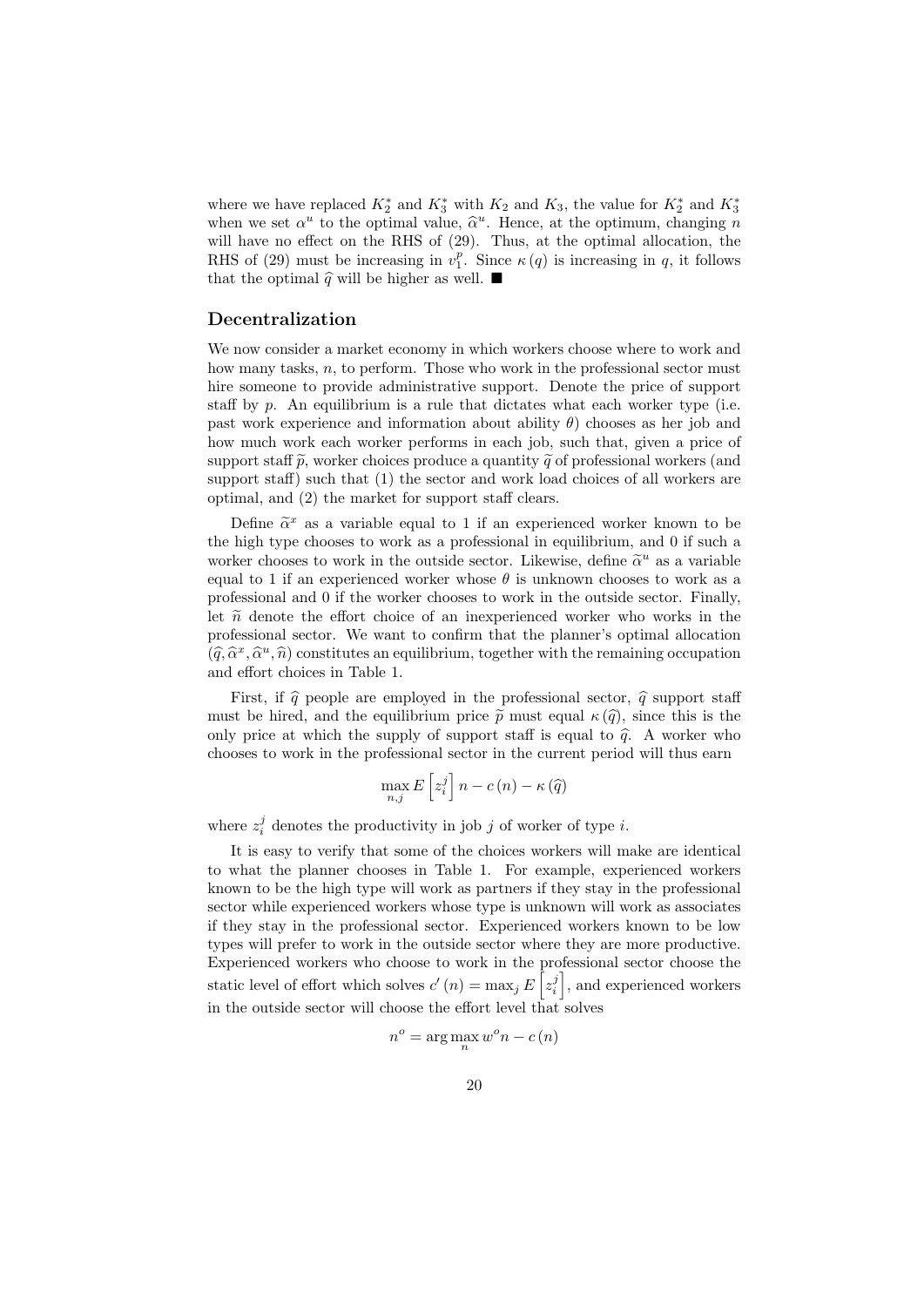Hence, the utility of an experienced worker known to be the high type who opts to work in the professional sector is  $v_1^p - \kappa(\hat{q})$ , and the utility of an experienced<br>worker of unknown shilty who onts to work in the professional sector is  $v_1^a$ . worker of unknown ability who opts to work in the professional sector is  $v_1^a$  –  $\kappa(\widehat{q}).$ 

We now verify that the optimal allocation  $(\hat{q}, \hat{\alpha}^x, \hat{\alpha}^u, \hat{n})$  is indeed an equi-<br>ium, and that workers who work in the outside sector whon young prefer to librium, and that workers who work in the outside sector when young prefer to work in the outside sector when old.

We first verify that experienced workers who know they are the high type prefer to work as partners than work in the outside sector, i.e.  $\tilde{\alpha}^x = 1$ . This requires

$$
v_1^p - \kappa(\widehat{q}) \ge \max_n w^o n - c(n)
$$

But from the first-order condition (28), we have

$$
v^{o} = v_{0}^{a} + \beta [\pi \phi (n) K_{3} + (1 - \phi (n)) K_{2}] - \kappa (\widehat{q})
$$

Substituting in for  $K_2$  and  $K_3$  from the planner's problem reveals that

$$
v^o = \frac{v_0^a + \beta \pi \phi(\hat{n}) v_1^p + \beta \hat{\alpha}^u (1 - \phi(\hat{n})) v_1^a}{1 + \beta \pi \phi(\hat{n}) + \beta \hat{\alpha}^u (1 - \phi(\hat{n}))} - \kappa(\hat{q})
$$
  

$$
\langle v_1^p - \kappa(\hat{q})
$$

where last inequality uses the fact that  $v_1^p > v_0^a$  and  $v_1^p > v_1^a$ . It follows that  $v_1^p - \kappa(\hat{q}) > v^o$  and so if  $\tilde{q} = \hat{q}$ , then  $\tilde{\alpha}^x = 1 = \tilde{\alpha}^x$ .

Next, we verify that experienced workers whose type is uncertain work in the professional sector iff the planner would assign such workers to the professional sector, i.e. iff  $\hat{\alpha}^u = 1$ . Again, using (28), we know that

$$
v^o = \frac{v_0^a + \beta \pi \phi(\widehat{n}) v_1^p + \beta \widehat{\alpha}^u (1 - \phi(\widehat{n})) v_1^a}{1 + \beta \pi \phi(\widehat{n}) + \beta \widehat{\alpha}^u (1 - \phi(\widehat{n}))} - \kappa(\widehat{q})
$$

If it is optimal to let such workers go, meaning  $\hat{\alpha}^u = 0$  is optimal, this expression would reduce to

$$
v^{o} = \frac{v_{0}^{a} + \beta \pi \phi(\widehat{n}) v_{1}^{p}}{1 + \beta \pi \phi(\widehat{n})} - \kappa(\widehat{q})
$$

Moreover, we know from Proposition 2 that  $\hat{\alpha}^u = 0$  iff

$$
v_1^a \le v_0^a + \beta \pi \phi \left(\widehat{n}\right) \left(v_1^p - v_1^a\right)
$$

Rearranging this inequality implies

$$
v_{1}^{a} \leq \frac{v_{0}^{a} + \beta \pi \phi\left(\widehat{n}\right) v_{1}^{p}}{1 + \beta \pi \phi\left(\widehat{n}\right)}
$$

and so

$$
v_1^a - \kappa(\widehat{q}) \le \frac{v_0^a + \beta \pi \phi(\widehat{n}) v_1^p}{1 + \beta \pi \phi(\widehat{n})} - \kappa(\widehat{q}) = v^o
$$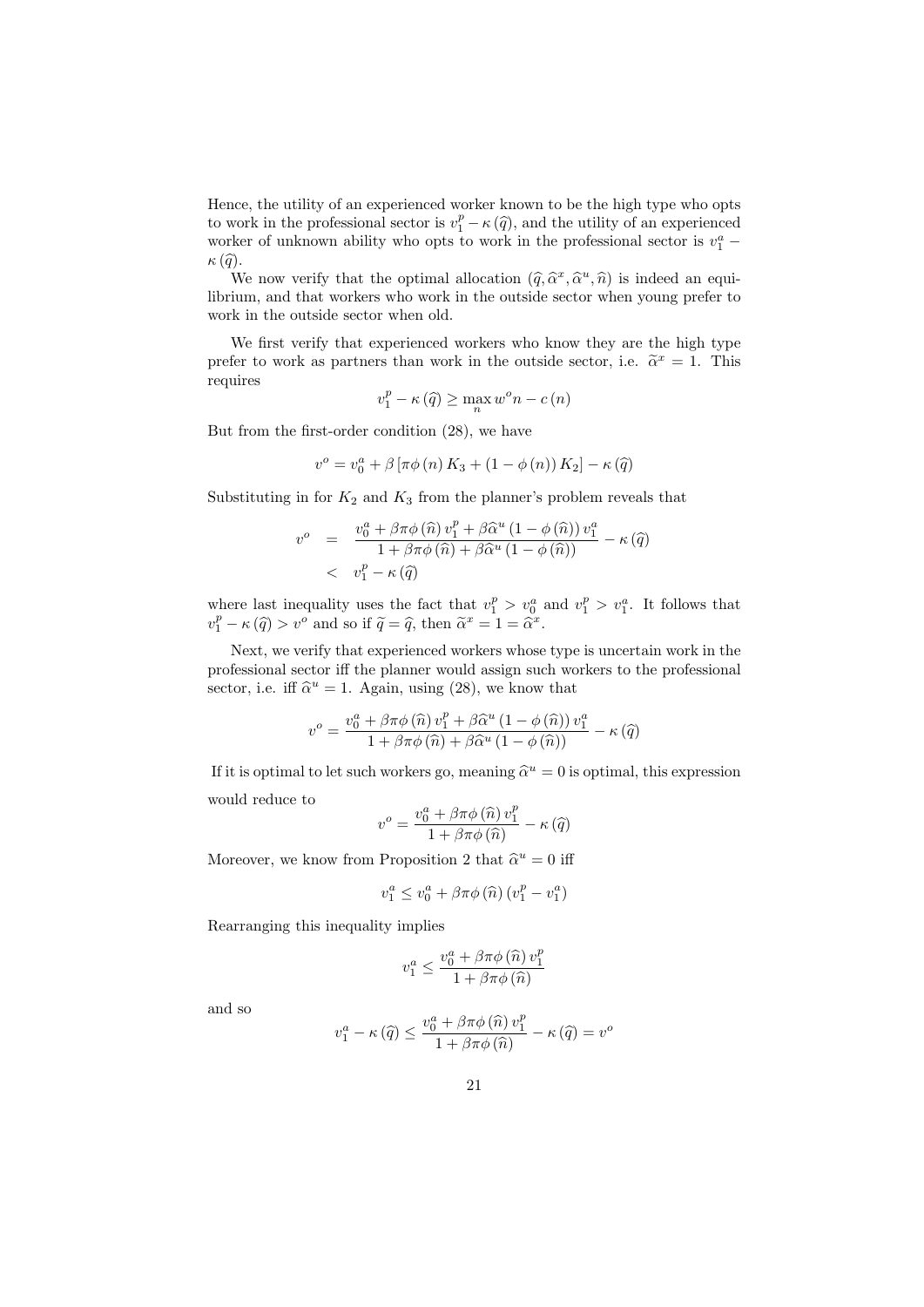Conversely, if  $\hat{\alpha}^u = 1$  is optimal, then  $v_1^a \ge v_0^a + \beta \pi (\hat{n}) (v_1^p - v_1^a)$ . This implies

$$
(1 + \beta \pi \left( \widehat{n} \right)) v_1^a \geq v_0^a + \beta \pi \left( \widehat{n} \right) v_1^p
$$

Substituting this into our expression for  $v^o$  when  $\hat{\alpha}^u = 1$  implies

$$
v^o = \frac{v_0^a + \beta \pi \phi(\hat{n}) v_1^p + \beta \alpha^u (1 - \phi(\hat{n})) v_1^a}{1 + \beta \pi \phi(\hat{n}) + \beta \alpha^u (1 - \phi(\hat{n}))} - \kappa(\hat{q})
$$
  

$$
\leq \frac{(1 + \beta \pi \phi(\hat{n})) v_1^a + \beta \alpha^u (1 - \phi(\hat{n})) v_1^a}{1 + \beta \pi \phi(\hat{n}) + \beta \alpha^u (1 - \phi(\hat{n}))} - \kappa(\hat{q})
$$
  

$$
= v_1^a - \kappa(\hat{q})
$$

Thus, if  $\tilde{q} = \hat{q}$ , then  $\tilde{\alpha}^u = 1 = \hat{\alpha}^u$  and experienced workers with uncertain ability<br>work as associates in the professional sector only when the planner assigns them work as associates in the professional sector only when the planner assigns them to work as associates.

Next, a new worker who starts in the professional sector will choose  $\tilde{n}$  to maximize

$$
v_0^a(\tilde{n}) - \kappa(\hat{q}) + \beta \pi \phi(\tilde{n}) (v_1^p - \kappa(\hat{q})) + \beta (1 - \pi) \phi(\tilde{n}) v^o + \beta (1 - \phi(\tilde{n})) (1 - \alpha^u) v^o + \beta (1 - \phi(\tilde{n})) \tilde{\alpha}^u (v_1^a - \kappa(\hat{q}))
$$

This is a well-defined concave problem with first order condition given by

$$
c'(\widetilde{n}) = 1 + \pi x + \beta \phi'(\widetilde{n}) \left[ \pi v_1^p - \widetilde{\alpha}^u v_1^a + (\widetilde{\alpha}^u - \pi) \left( v^o + \kappa(\widehat{q}) \right) \right]
$$
(30)

From the planner's first order condition  $(28)$ , substituting in for  $K_2$  and  $K_3$  and the fact that  $\tilde{\alpha}^u = \hat{\alpha}^u$ , we can rewrite (30) as

$$
c'(\widetilde{n}) = 1 + \pi x + \beta \phi'(\widetilde{n}) \left[ \pi v_1^p - \widehat{\alpha}^u v_1^a + (\widehat{\alpha}^u - \pi) \frac{v_0^a + \beta \pi \phi(\widehat{n}) v_1^p + \beta \widehat{\alpha}^u (1 - \phi(\widehat{n})) v_1^a}{1 + \beta \pi \phi(\widehat{n}) + \beta \widehat{\alpha}^u (1 - \phi(\widehat{n}))} \right]
$$
  
=  $1 + \pi x + \beta \phi'(\widetilde{n}) \left[ \frac{\pi (1 + \beta \widehat{\alpha}^u) v_1^p - \widehat{\alpha}^u (1 + \pi \beta) v_1^a + (\widehat{\alpha}^u - \pi) v_0^a}{1 + \beta \pi \phi(\widehat{n}) + \beta \widehat{\alpha}^u (1 - \phi(\widehat{n}))} \right]$   
=  $1 + \pi x + \beta \phi'(\widetilde{n}) [\pi K_3 - K_2]$ 

which confirms that  $\tilde{n} = \hat{n}$ , since  $\hat{n}$  is the unique solution to  $c'(n) = 1 + \pi x +$ <br> $\beta c'(n)$   $\pi K$ .  $K_1$  for given constants  $K_2$  and  $K_3$ .  $\beta\phi'(n) [\pi K_3 - K_2]$  for given constants  $K_2$  and  $K_3$ .

Next, we verify that new workers are indifferent between the two sectors when  $\tilde{q} = \hat{q}$ . This indifference is required because new workers must enter both the professional and the outside sector. Since young workers will choose to put in the optimal level of effort  $\hat{n}$ , indifference requires that

$$
(1+\beta)v^o = v_0^a - \kappa(\widehat{q}) + \beta\pi\phi(\widehat{n}) (v_1^p - \kappa(\widehat{q})) + \beta(1-\pi)\phi(\widehat{n})v^o + \beta(1-\phi(\widehat{n})) (1-\alpha^u) v^o + \beta(1-\phi(\widehat{n})) \alpha^u (v_1^a - \kappa(\widehat{q}))
$$

which upon rearranging implies

$$
v^o = \frac{v_0^a + \beta \pi \phi(\widehat{n}) v_1^p + \beta \alpha^u (1 - \phi(\widehat{n})) v_1^a}{1 + \beta \pi \phi(\widehat{n}) + \beta \alpha^u (1 - \phi(\widehat{n}))} - \kappa(\widehat{q})
$$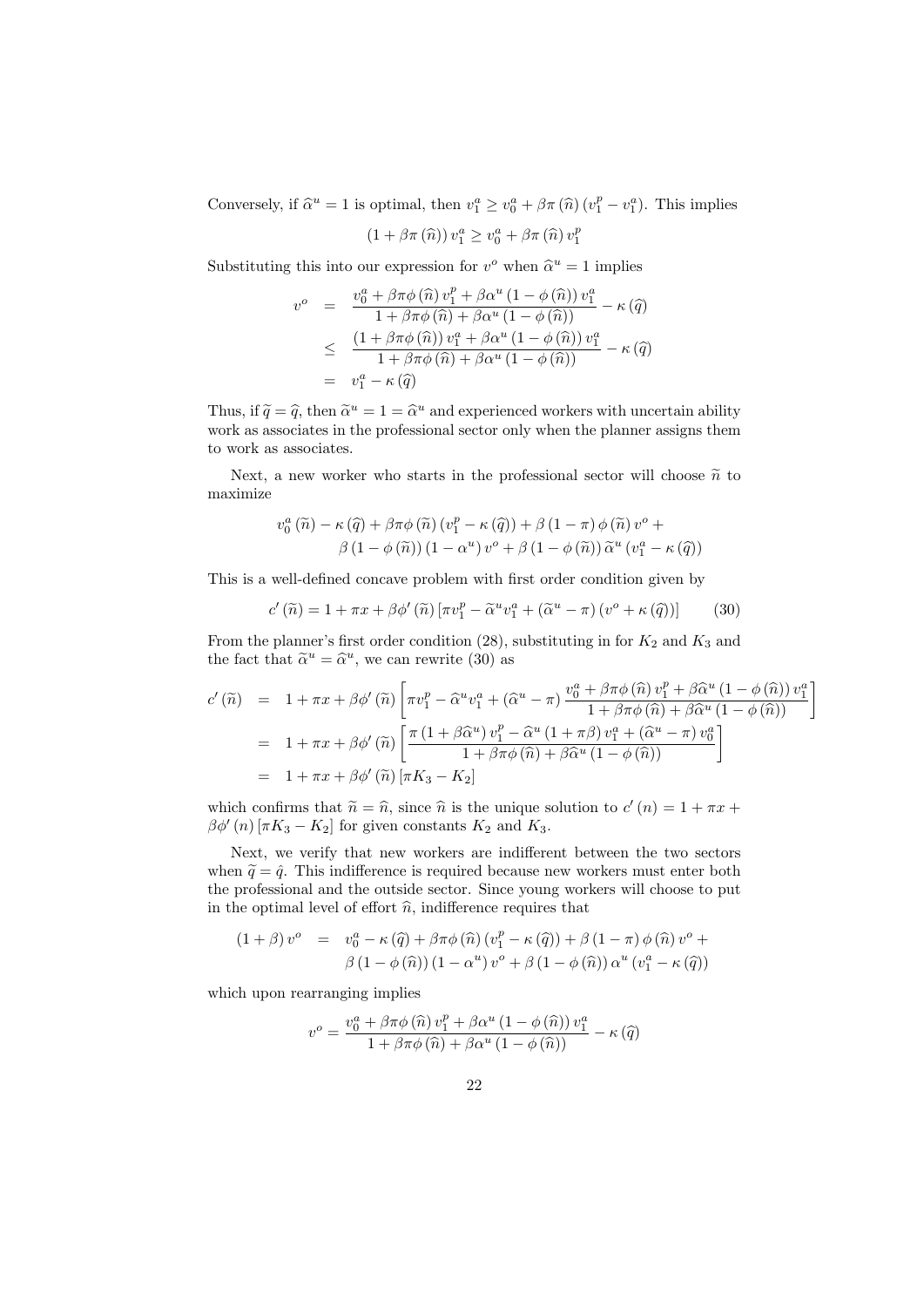but this is precisely the first-order condition for the optimal  $\hat{q}$ . Hence, with  $\hat{q}$  workers in the professional sector, young workers with no experience will be indifferent between going to the professional sector and the outside sector.

Finally, since young workers are just indifferent between the two sectors, older workers who worked in the outside sector when young will strictly prefer to work in the outside sector. That is, we can rewrite the indifference condition for young workers as

$$
v^{o} = v_{0}^{a} - \kappa (\widehat{q}) + \beta \pi \phi (\widehat{n}) (v_{1}^{p} - v^{o} - \kappa (\widehat{q})) + \beta (1 - \phi (\widehat{n})) \alpha^{u} (v_{1}^{a} - v^{o} - \kappa (\widehat{q}))
$$

Since  $\hat{n}$  is optimal, we know that the RHS above is higher at  $\hat{n}$  than at the static optimum, and the value at the static optimum, which in turn exceeds the value of working in the professional sector at the static optimal level for only one period. This further implies that workers who start in the professional sector are strictly worse off in their first period than workers who start in the outside sector, a result we refer to in the text.

## Appendix D - Data

This appendix describes the data sets that we employ in section 7 of the paper. We describe two data sources and our procedures for selecting and cleaning the samples we draw from these sources.

#### Survery of Law Firm Economics

Table 2 uses data from the Survey of Law Firm Economics (SLFE). This survey is conducted annually by ALM Legal Intelligence. We obtained electronic versions of the data for the eight surveys conducted between 2007 and 2014.

ALM generates its sample from directories of law firms, and it relies heavily on its own client lists from previous years. Law firms purchase data from ALM to help them benchmark their performance against other law firms.

We received two data sets from ALM. One contains records that describe individual lawyers. The other contains records that describe firms. The records for lawyers contain information on the experience, compensation, and work habits of individual lawyers. The firm records contain information on the employee composition of different firms. Some individual lawyers appear in more than one annual survey because some firms are surveyed in multiple years. However, ALM did not provide identifiers that allow us to link these records over time.

Table 2 contains data on three lawyer-level variables: hours billed, hourly billing rate, and total compensation. We define total compensation as the sum of three measures collected by ALM; salary, bonus, and benefits. We express all monetary variables in 2011 dollars using the CPI-U as our inflation measure. This facilitates comparisons with the After the JD (AJD) data in Tables 3 and 4.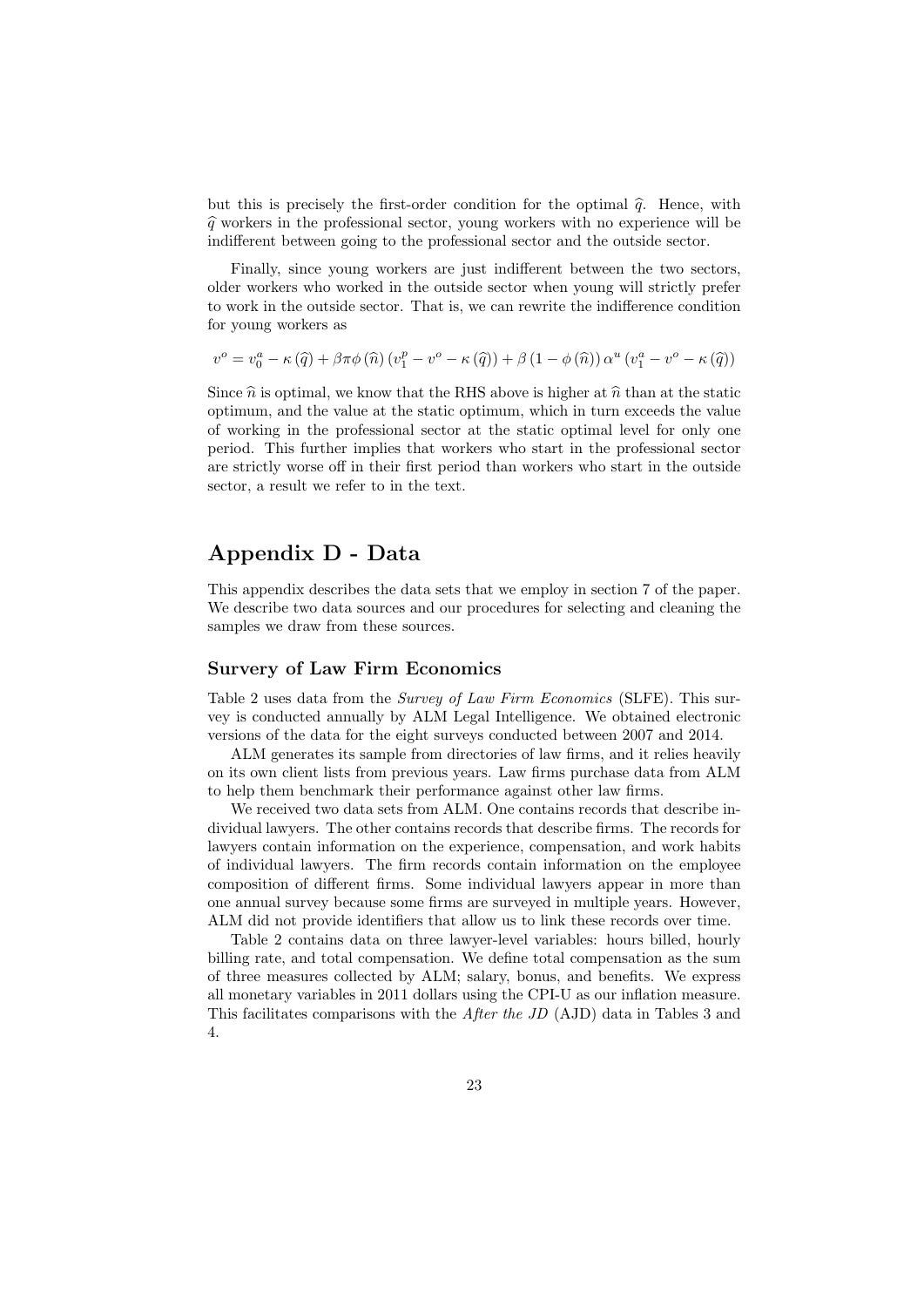ALM collects data on five categories of lawyers: equity partners, non-equity partners, associates, counsel (of counsel) attorneys, and staff attorneys. Equity partners have ownership rights and control. Non-equity partners are lawyers that the firm presents to the public as partners even though these lawyers do not share the same capital contribution requirements, voting rights, or profit shares that full equity partners enjoy. Associates are under consideration for partner status. Counsels are not explicitly under consideration for a partnership, but they do tend to bill more than 800 hours per year. Staff attorneys are explicitly not being considered for a partnership. Our reading indicates that these attorneys are least likely to work full-time and enjoy the least employment security.

The firm level data reports totals for each type of lawyer employed in each firm. We sum these totals to create our firm size variable. Our measue of firm size is the sum of Full Time Equivalent lawyers in each firm.

We adopted several rules for cleaning the data. We corrected several obvious coding errors in the year barred variable.<sup>2</sup> When calculating compensation variables, we treat total compensation as missing if a lawyer (a) reports a salary below \$10,000 or above \$5,000,000 (b) reports a bonus greater than \$5,000,000 (c) reports a benefit amounts less than \$0 or greater than \$100,000, or (d) reports less than 0 or more than 3,000 billable hours. We also code billing rates greater than \$1,200 per hour as missing.

We calculate the experience of each attorney as the difference between the survey year and the year the attorney passed the bar. The ALM does ask lawyers to report their gender. We make little use of this variable since 50.70% of the lawyers in our data did not respond to this item.

#### After the JD

Tables 3 and 4 use data from the After the JD survey (AJD), conducted by the American Bar Association in three waves from 2002 to 2012. This longitudinal survey followed a stratified random sample of lawyers who were first admitted to the bar around 2000. The first stage of the two-stage sampling process divided the country into 18 strata based on the number of new lawyers in each area. In the second stage, researchers chose one primary sampling unit from each strata. These sampling units are local markets for legal services. The largest are the four "major" legal markets: Chicago, New York, Los Angeles, and Washington DC. These markets contain more than 2,000 new lawyers. Small states make up some of of the smaller sampling units.

Within each primary sampling unit, researchers drew a random sample of individuals. They also drew an oversample of 1,465 new lawyers from minority groups. The final sample included 9,192 new lawyers. In wave 1, conducted from May 2002 to March 2003, 3,905 individuals from the national survey and 633

<sup>&</sup>lt;sup>2</sup>Full list of changes: 205 became 2005, 208 became 2008, 1190 became 1990, 1194 and 1794 became 1994. Additionally, any year less than one hundred became that year plus 1900. There were no entries between 0 and 15, so it was appropriate to add 1900 in all cases rather than 2000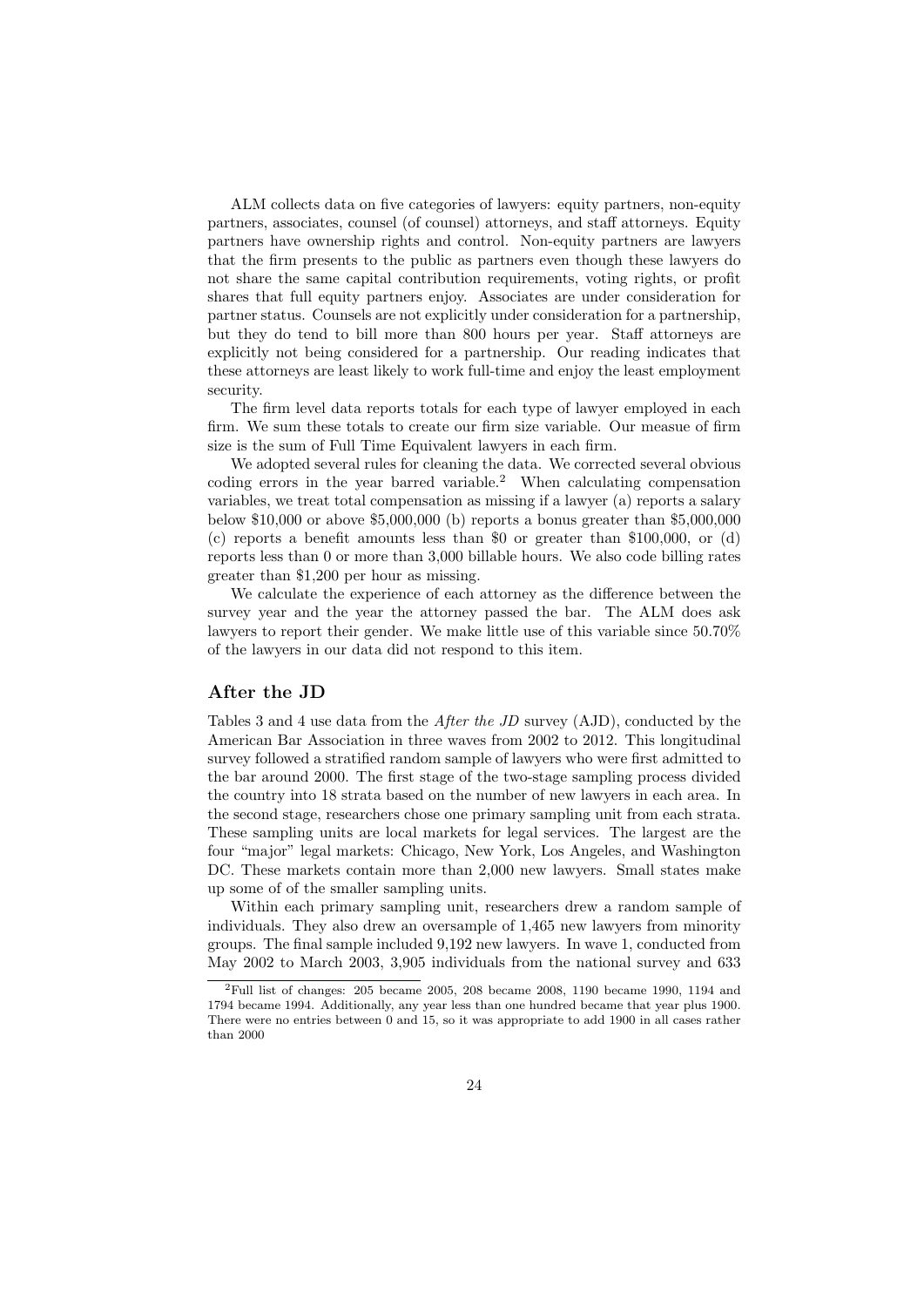from the minority oversample responded, for a total of 4,538 respondents. Both are included in our sample. In wave 2, conducted from May 2007 through early 2008, researchers again reached out to the entire sample of lawyers, including those who had not responded in wave 1. In total, 4,160 respondents completed surveys in this wave. We do not use this wave in our analysis. In wave 3, conducted from May 2012 to December 2012, the ABA team surveyed those lawyers who had responded to either wave 1 or wave 2 or both. The wave 3 response rate was 53%, which created a sample of for 2,862 total respondents. 425 of these respondents were from the minority oversample.

We restrict the samples used in Tables 3 and 4 to respondents who

- 1. respond to both the wave 1 and wave 3 surveys
- 2. passed the bar in or after 1998

We divide our sample of lawyers into five categories based on the position that they reported in wave 3. Our categories include four positions in private law firms that are not run by solo practioners. These positions are Partner, Non-Equity Partner, Associate, and Of Counsel (Counsels). We group all other lawyers in an Other category. This category contains persons who no longer work in a private law firm, solo practioners, and a small number of contract or staff attorneys.

The ALM survey gave descriptions of different law firm positions in the survey instrument. The AJD does not provide definitions of the four positions we highlight. We argue in section 7 that most non-equity partners, especially those who have roughly 10 years of experience, are still trying to earn promotion to full equity partner and in some cases already function as partners in their interactions with clients. The AJD data provide support for this claim. All respondents to wave 3, not just the ones we select for our samples in Tables 3 and 4, provide a retrospective employment history. In wave 3, 1,472 lawyers report that they began their careers as associates in private law firms.<sup>3</sup> In wave 3, 122 of these lawyers work as non-equity partners in private law firms, and 95 report being promoted to non-equity partner in the firm where they started their career. In this sample of 95, 18 made partner in their original firm before wave 3, 55 remained in their non-equity partner positions as of wave 3, and 22 left the firm before wave 3.

The AJD data also support our contention that the transition from associate to counsel is not only less common but also often signals that the attorney in question is moving off the partnership track. In wave 3, only 40 the 1,472 lawyers who report beginning their careers as associates report employment as counsels in private law firms, and only 26 worked in counsel positions in their initial firms. Among these 26, only three moved back to the partnership track in their initial firms. One made partner and remained in the firm at wave 3. One made non-equity partner and later left. One made non-equity partner and

<sup>3</sup>The data for Tables 3 and 4 come from lawyers who responded to both the wave 1 and wave 3 surveys. This accounts for the significantly smaller sample sizes.